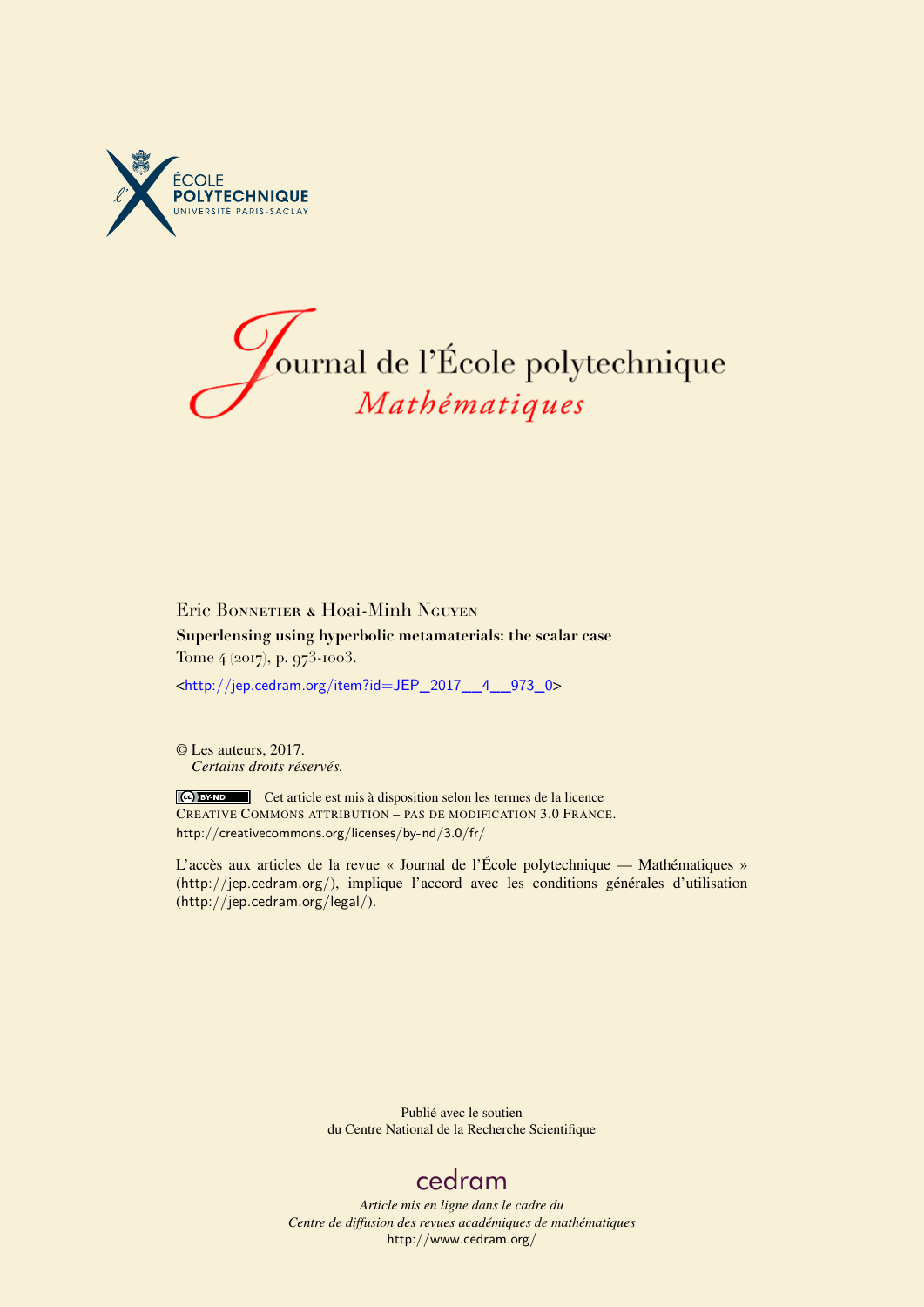# Journal de l'École polytechnique Tome 4, 2017, p. 973–1003 DOI: 10.5802/jep.61

# SUPERLENSING USING HYPERBOLIC METAMATERIALS: THE SCALAR CASE

### by Eric Bonnetier & Hoai-Minh Nguyen

Abstract. — This paper is devoted to superlensing using hyperbolic metamaterials: the possibility to image an arbitrary object using hyperbolic metamaterials without imposing any conditions on the size of the object and the wave length. To this end, two types of schemes are suggested and their analysis are given. The superlensing devices proposed are independent of the object. It is worth noting that the study of hyperbolic metamaterials is challenging due to the change of type of the modeling equations, elliptic in some regions, hyperbolic in some others.

Résumé (Propriété de superlensing de dispositifs constitués de méta-matériaux hyperboliques: le cas scalaire)

Dans cet article, on s'intéresse à la propriété de superlensing des méta-matériaux, c'est-à-dire à la possibilité d'imager un objet arbitraire, sans condition sur le rapport entre sa taille et la longueur d'onde de la lumière incidente. Nous proposons et analysons deux types de dispositifs constitués de méta-matériaux hyperboliques, qui possèdent cette propriété. L'étude de tels milieux est délicate, car les EDP qui les modélisent changent de type : elles sont elliptiques dans certaines régions de l'espace et hyperboliques dans les autres.

#### **CONTENTS**

### 1. Introduction

<span id="page-1-0"></span>Metamaterials are smart materials engineered to have properties that have not yet been found in nature. They have recently attracted a lot of attention from the scientific community, not only because of potentially interesting applications, but also because of challenges in understanding their peculiar properties.

e-ISSN: 2270-518X <http://jep.cedram.org/>

Mathematical subject classification (2010). — 35B30, 35B40, 35J05, 35J70, 35M10, 35L53, 78A25. Keywords. — Negative index materials, hyperbolic meta-materials, superlensing, degenerate elliptic equations.

The support of the Labex PERSYVAL-Lab 5ANR-11- LABX-0025 is gratefully acknowledged.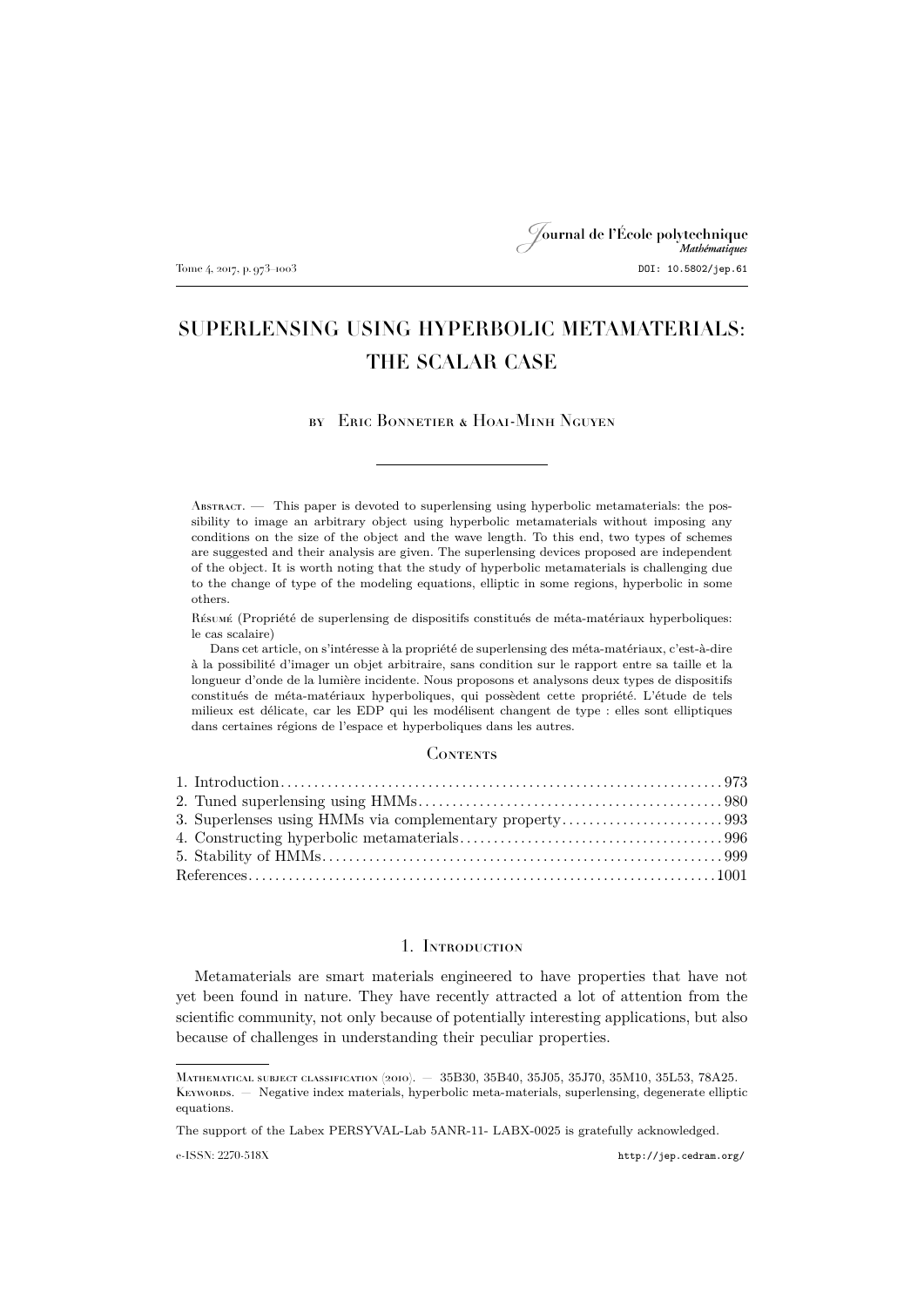Negative index materials (NIMs) is an important class of metamaterials. Their study was initiated a few decades ago in the seminal paper of Veselago [\[30\]](#page-30-0), in which he postulated the existence of such materials. New fabrication techniques now allow the construction of NIMs at scales that are interesting for applications, and have made them a very active topic of investigation. One of the interesting properties of NIMs is superlensing, i.e., the possibility to beat the Rayleigh diffraction  $\text{limit:}^{(1)}$  no constraint between the size of the object and the wavelength is imposed.

Based on the theory of optical rays, Veselago discovered that a slab lens of index −1 could exhibit an unexpected superlensing property with no constraint on the size of the object to be imaged [\[30\]](#page-30-0). Later studies by Nicorovici, McPhedran, and Milton [\[24\]](#page-30-1), Pendry [\[25,](#page-30-2) [26\]](#page-30-3), Ramakrishna and Pendry in [\[29\]](#page-30-4), for constant isotropic objects and dipole sources, showed similar properties for cylindrical lenses in the two dimensional quasistatic regime, for the Veselago slab and cylindrical lenses in the finite frequency regime, and for spherical lenses in the finite frequency regime. Superlensing of arbitrary inhomogeneous objects using NIMs in the acoustic and electromagnetic settings was established in [\[15,](#page-30-5) [20\]](#page-30-6) for related lens designs. Other interesting properties of NIMs include cloaking using complementary media [\[11,](#page-30-7) [18,](#page-30-8) [23\]](#page-30-9), cloaking a source via anomalous localized resonance [\[1,](#page-29-1) [2,](#page-29-2) [10,](#page-30-10) [13,](#page-30-11) [16,](#page-30-12) [21,](#page-30-13) [17\]](#page-30-14), and cloaking an arbitrary object via anomalous localized resonance [\[22\]](#page-30-15).

In this paper, we are concerned with another type of metamaterials: hyperbolic metamaterials (HMMs). These materials have quite promising potential applications to subwavelength imaging and focusing; see [\[27\]](#page-30-16) for a recent interesting survey on hyperbolic materials and their applications. We focus here on their superlensing properties. The peculiar properties and the difficulties in the study of NIMs come from (can be explained by) the fact that the equations modelling their behaviors have sign changing coefficients. In contrast, the modeling of HMMs involve equations of changing type, elliptic in some regions, hyperbolic in others.

We first describe a general setting concerning HMMs and point out some of their general properties. Consider a standard medium that occupies a region  $\Omega$  of  $\mathbb{R}^d$  $(d = 2, 3)$  with standard (elliptic) material constant A, except for a subset D in which the material is hyperbolic with material constant  $A<sup>H</sup>$  in the quasistatic regime (the finite frequency regime is also considered in this paper and is discussed later). Thus,  $A<sup>H</sup>$  is a symmetric hyperbolic matrix-valued function defined in D and A is a symmetric uniformly elliptic matrix-valued function defined in  $\Omega \setminus D$ . Since metamaterials usually contain damping (metallic) elements, it is also relevant to assume that the medium in  $D$  is lossy (some of its electromagnetic energy is dissipated as heat) and study the situation as the loss goes to 0. The loss can be taken into account by adding  $-i\delta I$  to  $A^H$ , where I denotes the identity matrix, where  $i^2 = -1$ , and where  $\delta > 0$  is a parameter meant to be small. With the loss, the medium in the whole of  $\Omega$  is thus

 $(1)$ The Rayleigh diffraction limit is on the resolution of lenses made of a standard dielectric material: the size of the smallest features in the images they produce is about a half of the wavelength of the incident light.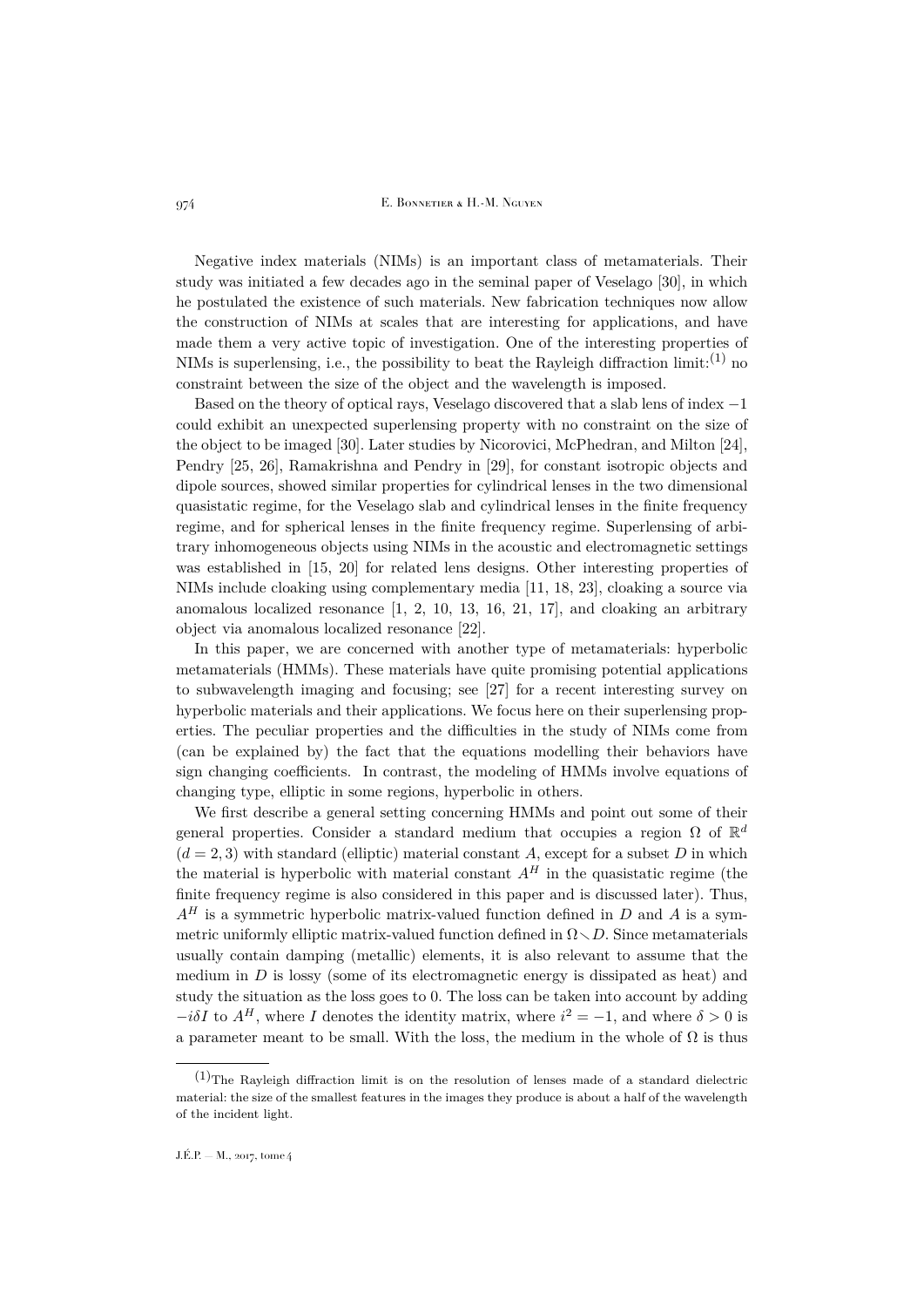characterized by the matrix-valued function  $A_{\delta}$  defined by

(1.1) 
$$
A_{\delta} = \begin{cases} A & \text{in } \Omega \setminus D, \\ A^H - i\delta I & \text{in } D. \end{cases}
$$

For a given (source) function  $f \in L^2(\Omega)$ , the propagation of light/sound is modeled in the quasistatic regime by the equation

<span id="page-3-0"></span>(1.2) 
$$
\operatorname{div}(A_{\delta} \nabla u_{\delta}) = f \quad \text{in } \Omega,
$$

with an appropriate boundary condition on  $\partial\Omega$ .

Understanding the behaviour of  $u_{\delta}$  as  $\delta \rightarrow 0_{+}$  is a difficult question in general due to two facts. Firstly, equation [\(1.2\)](#page-3-0) has both elliptic (in  $\Omega \setminus D$ ) and hyperbolic (in D) characters. It is hence out of the range of the standard theory of elliptic and hyperbolic equations. Secondly, even if  $(1.2)$  is of hyperbolic character in D, the situation is far from standard since the problem in  $D$  is not an initial boundary problem. There are constraints on both the Dirichlet and Neumann boundary conditions (the transmission conditions). As a consequence, equation [\(1.2\)](#page-3-0) is very unstable (see Section [5\)](#page-27-0).

In this paper, we study superlensing using HMMs. The use of hyperbolic media in the construction of lenses was suggested by Jacob et al. in [\[8\]](#page-30-17) and was experimentally verified by Liu et al. in [\[12\]](#page-30-18). The proposal of [\[8\]](#page-30-17) concerns cylindrical lenses in which the hyperbolic material is given in standard polar coordinates by

(1.3) 
$$
A^H = a_{\theta}e_{\theta} \times e_{\theta} - a_r e_r \times e_r,
$$

where  $a_{\theta}$  and  $a_r$  are positive constants.<sup>(2)</sup> Denoting the inner radius and the outer radius of the cylinder respectively by  $r_1$  and  $r_2$ , Jacob et al. argued that

(1.4) the resolution is 
$$
\frac{r_1}{r_2} \lambda
$$
,

where  $\lambda$  is the wave number. They supported their prediction by numerical simulations.

The goal of our paper is to go beyond the resolution problem to achieve superlensing using HMMs as discussed in [\[15,](#page-30-5) [20\]](#page-30-6) in the context of NIMs, i.e., to be able to image an object without imposing restrictions on the ratio between its size and the wavelength of the incident light. We propose two constructions for superlensing, which are based on two different mechanisms, inspired by two basic properties of the one dimensional wave equation.

The first mechanism is based on the following simple observation. Let  $u$  be a smooth solution of the system

<span id="page-3-1"></span>(1.5) 
$$
\begin{cases} \partial_{tt}^2 u(t,x) - \partial_{xx}^2 u(t,x) = 0 & \text{in } \mathbb{R}_+ \times [0,2\pi], \\ u(t,\cdot) & \text{is } 2\pi\text{-periodic.} \end{cases}
$$

 $(2)$ It seems to us that in their proposal these constants can be chosen quite freely.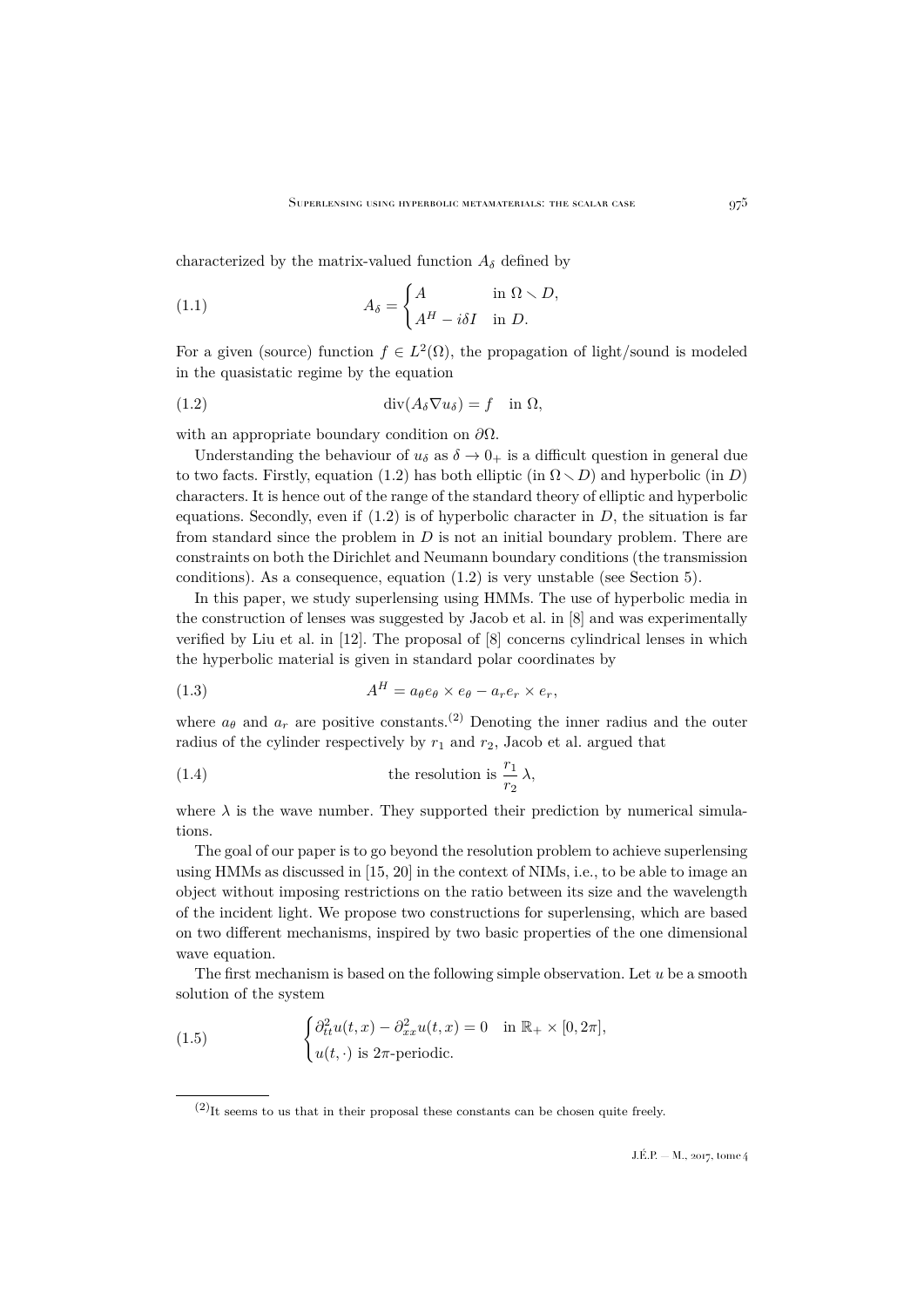Then u can be written in the form

$$
u(t,x) = a_0 + b_0 t + \sum_{\substack{n=-\infty\\n\neq 0}}^{\infty} \sum_{\pm} a_{n,\pm} e^{i(\pm nt + nx)} \quad \text{in } \mathbb{R}_+ \times [0, 2\pi],
$$

for some constants  $a_0, b_0, a_{n,\pm} \in \mathbb{C}$ . For the class of Cauchy data satisfying the condition  $\int_0^{2\pi} \partial_t u(0, x) dx = 0$ , we have

 $b_0 = 0.$ 

This implies

(1.6) 
$$
u(t, \cdot) = u(t + 2\pi, \cdot) \quad \text{and} \quad \partial_t u(t, \cdot) = \partial_t u(t + 2\pi, \cdot) \quad \text{for all } t \geq 0,
$$

and thus the values of u and  $\partial_t u$  are transported without alteration over time intervals of length  $2\pi$ . We speak of tuned superlensing to describe devices that achieve superlensing using this property.

In particular, we propose the following two dimensional superlensing device in the annulus  $B_{r_2} \setminus B_{r_1}$ :

<span id="page-4-0"></span>(1.7) 
$$
A^H = \frac{1}{r} e_r \times e_r - r e_\theta \times e_\theta \quad \text{in } B_{r_2} \setminus B_{r_1},
$$

under the requirement that

$$
(1.8) \t\t\t\t r_2 - r_1 \in 2\pi\mathbb{N}_+.
$$

Throughout the paper,  $B_r$  denotes the open ball in  $\mathbb{R}^d$  centered at the origin and of radius  $r$ . We also use the standard notations for the polar coordinates in two dimensions and the spherical coordinates in three dimensions. With the choice of  $A<sup>H</sup>$ in  $(1.7)$ , we have

<span id="page-4-2"></span><span id="page-4-1"></span>
$$
\operatorname{div}(A^H \nabla u) = \frac{1}{r} (\partial_{rr}^2 u - \partial_{\theta\theta}^2 u) \quad \text{in } B_{r_2} \setminus B_{r_1}.
$$

Hence, if u is a solution to the equation  $\text{div}(A^H \nabla u) = 0$  in  $B_{r_2} \setminus B_{r_1}$  then

(1.9) 
$$
\partial_{rr}^2 u - \partial_{\theta\theta}^2 u = 0 \quad \text{in } B_{r_2} \setminus B_{r_1}.
$$

For the special choice of boundary conditions considered in its statement, Theorem [1](#page-7-0) below shows that  $(1.8)$  and  $(1.9)$  imply that

$$
(1.10) \t u(r_2x/|x|) = u(r_1x/|x|) \text{ and } \partial_r u(r_2x/|x|) = \partial_r u(r_1x/|x|).
$$

This in turn implies the magnification of the medium contained inside  $B_{r_1}$  by a factor  $r_2/r_1$  (the precise meaning of this is given in the statement of Theorem [1\)](#page-7-0).

Our second class of superlensing devices is inspired by another observation concerning the one dimensional wave equation. Given  $T > 0$ , let u be a solution with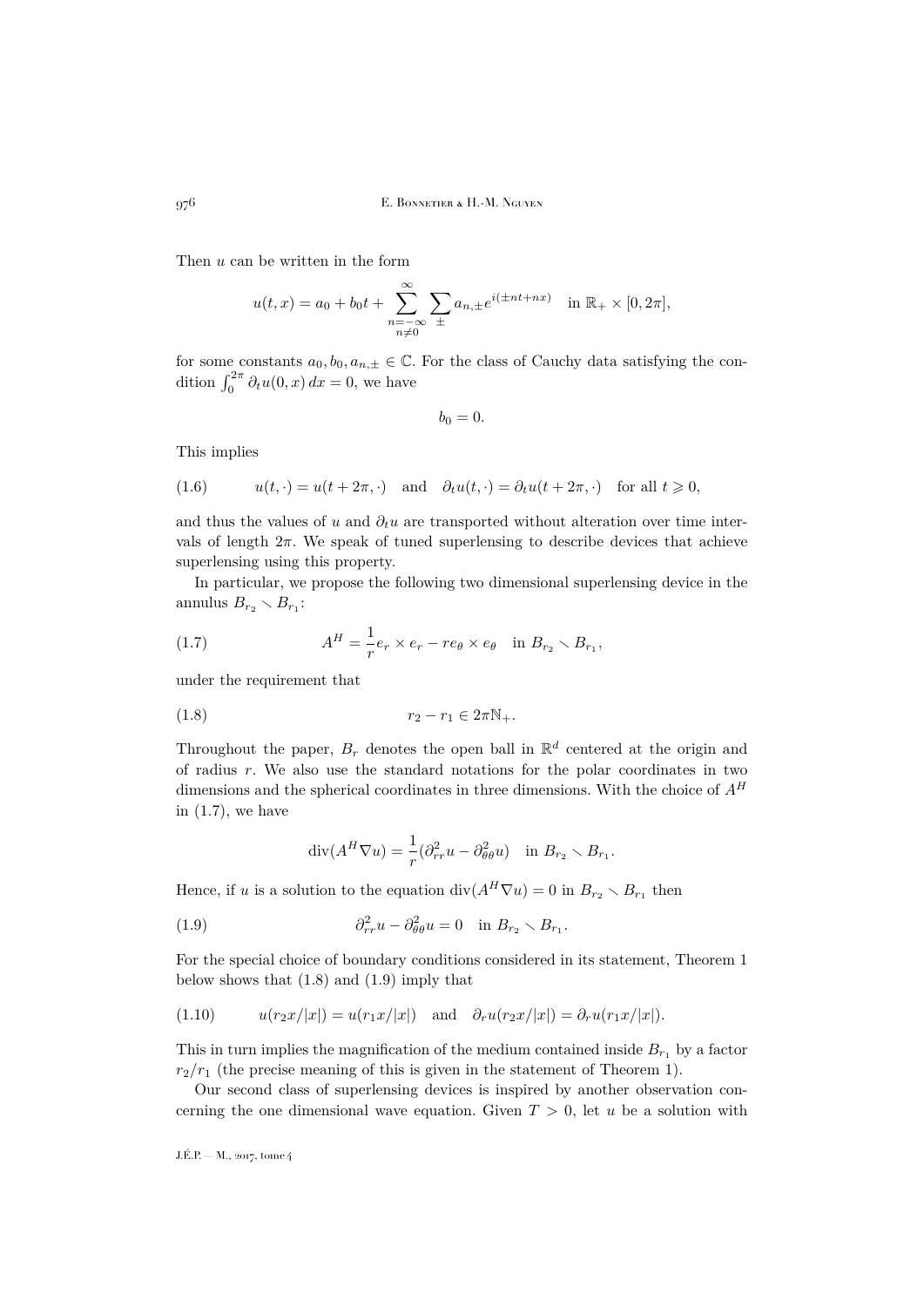appropriate regularity to the system

(1.11) 
$$
\begin{cases} \partial_{tt}^{2}u - \partial_{xx}^{2}u = 0 & \text{in } (-T,0) \times [0,2\pi], \\ -\partial_{tt}^{2}u + \partial_{xx}^{2}u = 0 & \text{in } (0,T) \times [0,2\pi], \\ u \text{ is } 2\pi\text{-periodic w.r.t. } x, \\ u(0_{+},\cdot) = u(0_{-},\cdot), \ \partial_{t}u(0_{+},\cdot) = -\partial_{t}u(0_{-},\cdot) & \text{in } [0,2\pi]. \end{cases}
$$

Then

(1.12) 
$$
u(t,x) = u(-t,x) \text{ for } (t,x) \in (0,T) \times [0,2\pi].
$$

Indeed, set

$$
v(t, x) = u(-t, x)
$$
 and  $w(t, x) = v(t, x) - u(t, x)$  for  $(t, x) \in (0, T) \times (0, 2\pi)$ .

Then

<span id="page-5-1"></span>
$$
\begin{cases}\n\partial_{tt}^2 w - \partial_{xx}^2 w = 0 & \text{in } (0, T) \times [0, 2\pi], \\
w(\cdot, 0) = w(\cdot, 2\pi) = 0 & \text{in } (0, T), \\
w \text{ is } 2\pi\text{-periodic w.r.t. } x, \\
w(0_+,\cdot) = \partial_t w(0_+,\cdot) = 0 & \text{in } [0, 2\pi].\n\end{cases}
$$

Therefore,  $w = 0$  in  $(0, T) \times (0, 2\pi)$  by the uniqueness of the Cauchy problem for the wave equation. This implies that  $u(t, x) = u(-t, x)$  for  $(t, x) \in (0, T) \times (0, 2\pi)$  as claimed. In this direction, we propose the following superlensing device in  $B_{r_2} \setminus B_{r_1}$ in both two and three dimensions, with  $r_m = (r_1 + r_2)/2\mathrm{:}$ 

$$
A^H = \begin{cases} \frac{1}{r} e_r \otimes e_r - r e_\theta \otimes e_\theta & \text{in } B_{r_2} \setminus B_{r_m}, \\ -\frac{1}{r} e_r \otimes e_r + r e_\theta \otimes e_\theta & \text{in } B_{r_m} \setminus B_{r_1}, \end{cases} \quad \text{for } d = 2
$$

and

$$
A^H = \begin{cases} \frac{1}{r^2} e_r \otimes e_r - (e_\theta \otimes e_\theta + e_\varphi \otimes e_\varphi) & \text{in } B_{r_2} \setminus B_{r_m}, \\ -\frac{1}{r^2} e_r \otimes e_r + (e_\theta \otimes e_\theta + e_\varphi \otimes e_\varphi) & \text{in } B_{r_m} \setminus B_{r_1}, \end{cases} \text{ for } d = 3.
$$

In a compact form, one has

<span id="page-5-0"></span>(1.13) 
$$
A^{H} = \begin{cases} \frac{1}{r^{d-1}} e_r \otimes e_r - r^{3-d} (I - e_r \otimes e_r) & \text{in } B_{r_2} \setminus B_{r_m}, \\ -\frac{1}{r^{d-1}} e_r \otimes e_r + r^{3-d} (I - e_r \otimes e_r) & \text{in } B_{r_m} \setminus B_{r_1}. \end{cases}
$$

The choice of  $A^H$  in [\(1.13\)](#page-5-0) implies that

$$
\operatorname{div}(A^H \nabla u) = \frac{1}{r^{d-1}} \Big( \partial_{rr}^2 u - \Delta_{\partial B_1} u \Big) \quad \text{in } B_{r_2} \setminus B_{r_m},
$$

and

$$
\operatorname{div}(A^H \nabla u) = -\frac{1}{r^{d-1}} \Big( \partial_{rr}^2 u - \Delta_{\partial B_1} u \Big) \quad \text{in } B_{r_m} \setminus B_{r_1},
$$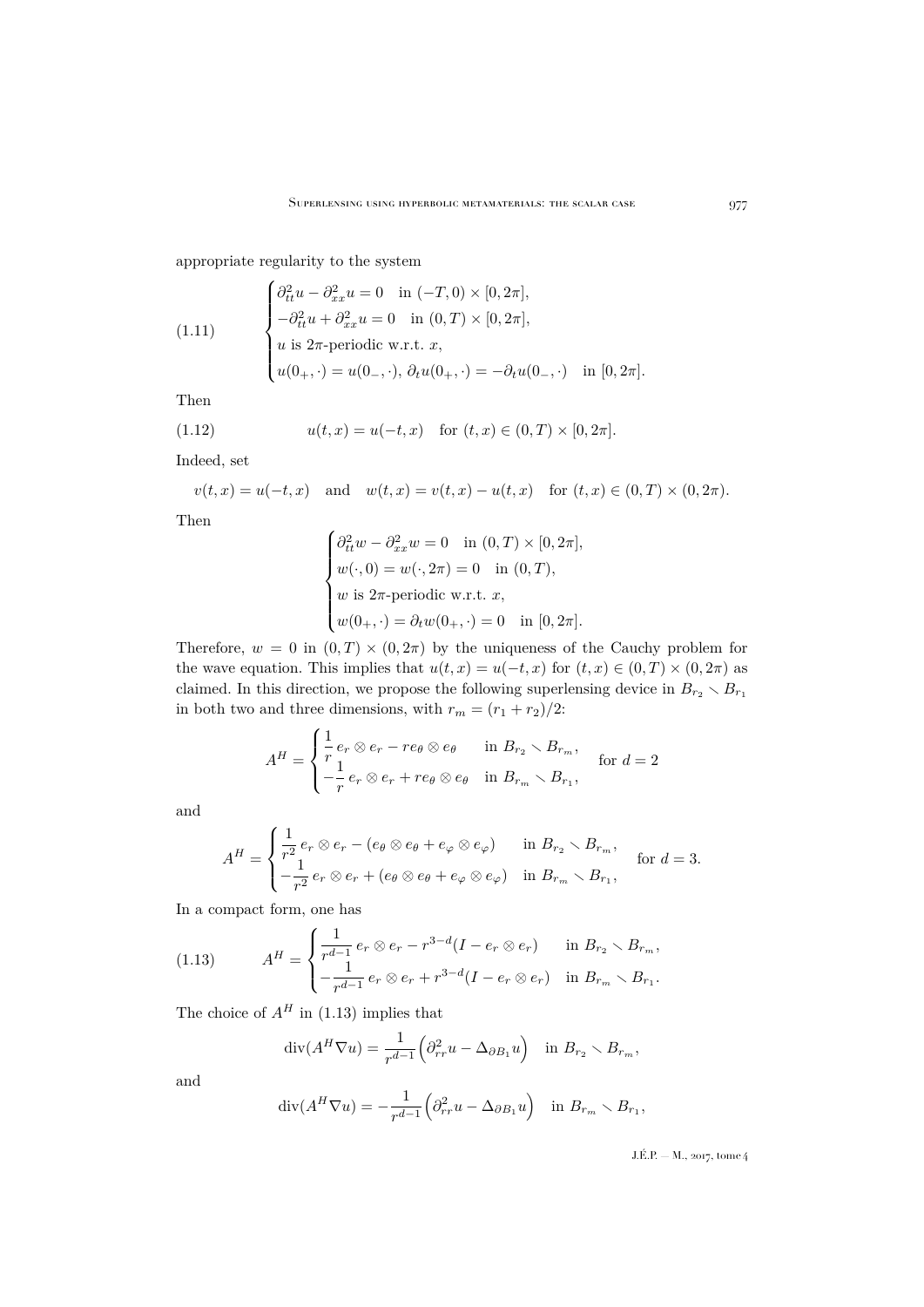where  $\Delta_{\partial B_1}$  denotes the Laplace-Beltrami operator on the unit sphere of  $\mathbb{R}^d$ . Note also that

$$
\partial_r u(r_2^-,\theta)=\partial_r u(r_2^+,\theta),\quad \partial_r u(r_m^-,\theta)=-\partial_r u(r_m^+,\theta),\quad \partial_r u(r_1^-,\theta)=-\partial_r u(r_1^+,\theta).
$$

Hence, if u is an appropriate solution to the equation  $\text{div}(A^H \nabla u) = 0$  in  $B_{r_2} \setminus B_{r_1}$ , then, by taking into account the transmission conditions on  $\partial B_{r_m}$ , one has

(1.14) 
$$
\begin{cases} \partial_{rr}^2 u - \Delta_{\partial B_1} u = 0 & \text{in } B_{r_2} \setminus B_{r_m}, \\ -\partial_{rr}^2 u + \Delta_{\partial B_1} u = 0 & \text{in } B_{r_m} \setminus B_{r_1}, \\ u|_{B_{r_2} \setminus B_{r_m}} = u|_{B_{r_m} \setminus B_{r_1}}, \ \partial_r u|_{B_{r_2} \setminus B_{r_m}} = -\partial_r u|_{B_{r_m} \setminus B_{r_1}} & \text{on } \partial B_{r_m}. \end{cases}
$$

As in [\(1.12\)](#page-5-1), one derives that

$$
u((s+r_m)\widehat{x}) = u((r_m - s)\widehat{x}) \text{ for } \widehat{x} \in \partial B_1, s \in (0, r_2 - r_m),
$$

which yields

(1.15) 
$$
u(r_2^-\hat{x}) = u(r_1^+\hat{x}) \text{ and } \partial_r u(r_2^-\hat{x}) = -\partial_r u(r_1^+\hat{x}) \text{ for } \hat{x} \in \partial B_1.
$$

This in turn implies the magnification of the medium contained inside  $B_{r_1}$  by a factor  $r_2/r_1$  (the precise meaning is given in Theorem [2\)](#page-7-1). In contrast with the first proposal [\(1.7\)](#page-4-0) where [\(1.8\)](#page-4-1) is required, no condition is imposed on  $r_1$  and  $r_2$  for the second scheme [\(1.13\)](#page-5-0). We call this method superlensing using HHMs via complementary property. The idea of using reflection takes roots in the work of the second author [\[14\]](#page-30-19). Similar ideas were used in the study properties of NIMs such as superlensing [\[15,](#page-30-5) [20\]](#page-30-6), cloaking [\[18,](#page-30-8) [23\]](#page-30-9), cloaking via anomalous localized resonance in [\[16,](#page-30-12) [21,](#page-30-13) [22,](#page-30-15) [17\]](#page-30-14), and the stability of NIMs in [\[19\]](#page-30-20). Nevertheless, the superlensing properties of NIMs and HMMs are based on two different phenomena: the unique continuation principle for NIMs, and the uniqueness of the Cauchy problem for the wave equation for HMMs.

We now state two results that illustrate tuned superlensing and superlensing via complementary property. Suppose that an object to-be-magnified in  $B_{r_1}$  is characterized by a symmetric uniformly elliptic matrix-valued function a. Throughout the paper, to deal with sufficiently regular solutions of the wave equation, we assume that

<span id="page-6-1"></span>(1.16) 
$$
a
$$
 is of class  $C^1$  in a neighborhood of  $\partial B_{r_1}$ .

Suppose that outside  $B_{r_2}$  the medium is homogeneous and the lens is characterized by a matrix-valued function  $A^H$  in  $B_{r_2} \setminus B_{r_1}$ . The whole system (taking loss into account) is then given by

<span id="page-6-0"></span>(1.17) 
$$
A_{\delta} = \begin{cases} I & \text{in } \Omega \setminus B_{R_2}, \\ A^H - i\delta I & \text{in } B_{r_2} \setminus B_{r_1}, \\ a & \text{in } B_{r_1}. \end{cases}
$$

Set

(1.18) 
$$
H_m^1(\Omega) := \left\{ u \in H^1(\Omega) ; \int_{\partial \Omega} u = 0 \right\}.
$$

Concerning the scheme where  $A<sup>H</sup>$  is defined by [\(1.7\)](#page-4-0), we have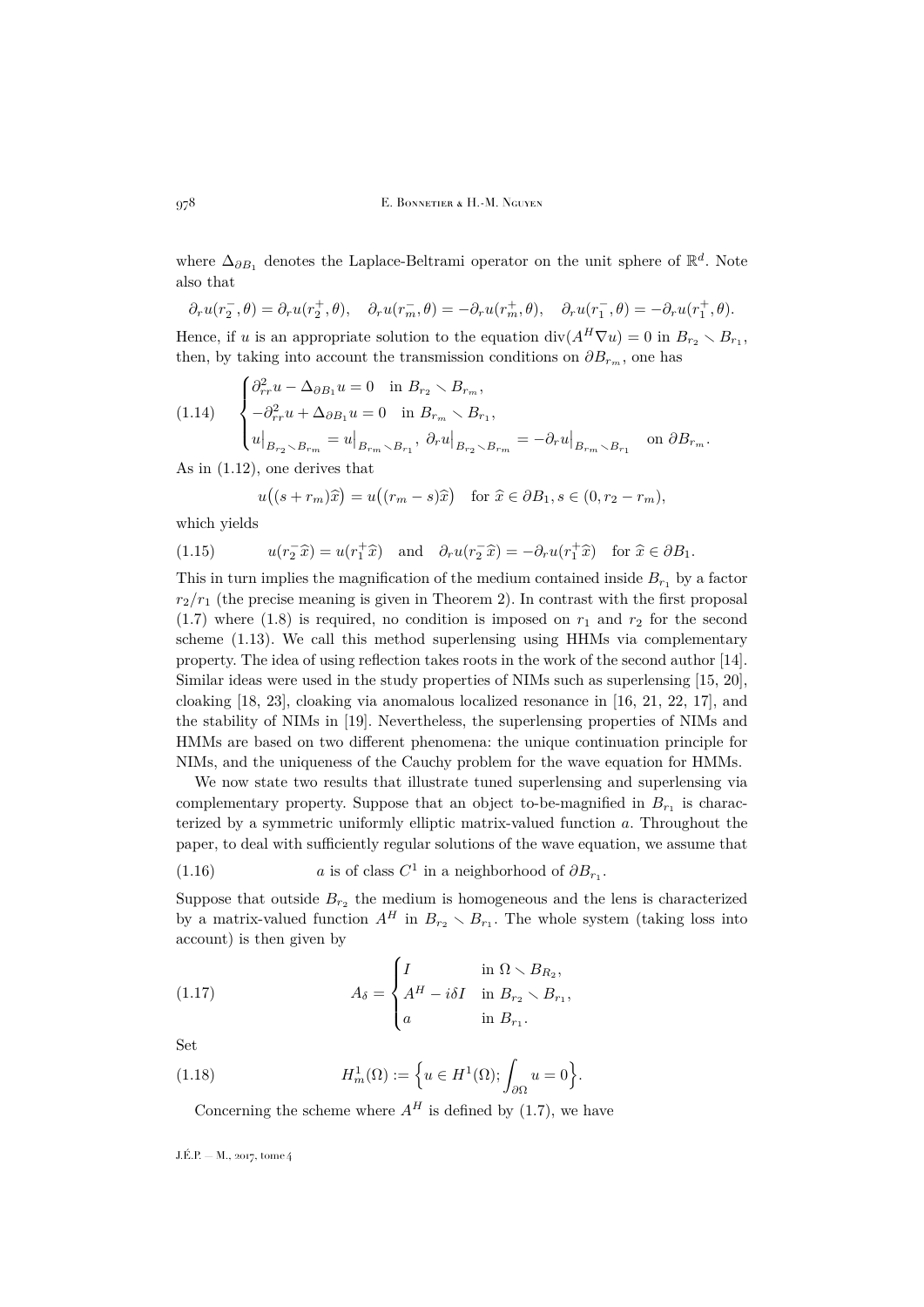<span id="page-7-0"></span>THEOREM 1. – Let  $d = 2$ ,  $0 < \delta < 1$ ,  $0 < r_1 < r_2$  with  $r_2 - r_1 \in 2\pi\mathbb{N}_+$ , let  $\Omega$  be *a* smooth bounded connected open subset of  $\mathbb{R}^2$ , and let  $f \in L^2(\Omega)$  with  $\int_{\Omega} f = 0$ . Assume that  $B_{r_2} \in \Omega$  and supp  $f \subset \Omega \setminus B_{r_2}$ . Let  $u_{\delta} \in H^1_m(\Omega)$  be the unique solution *to the system*

<span id="page-7-2"></span>(1.19) 
$$
\begin{cases} \text{div}(A_{\delta} \nabla u_{\delta}) = f & \text{in } \Omega, \\ \partial_{\nu} u_{\delta} = 0 & \text{on } \partial \Omega, \end{cases}
$$

*where*  $A_{\delta}$  *is given by* [\(1.17\)](#page-6-0) *with*  $A^{H}$  *defined by* [\(1.7\)](#page-4-0)*. We have* 

<span id="page-7-6"></span> $(1.20)$   $\|u_\delta\|_{H^1(\Omega)} \leq C \|f\|_{L^2(\Omega)}$  *and*  $u_\delta \longrightarrow u_0$  *strongly in*  $H^1(\Omega)$  *as*  $\delta \longrightarrow 0$ , where  $u_0 \in H_m^1(\Omega)$  *is the unique solution to* [\(1.19\)](#page-7-2) *with*  $\delta = 0$  *and* C *is a positive constant independent of* f *and*  $\delta$ *. Moreover,*  $u_0 = \hat{u}$  *in*  $\Omega \setminus B_{r_2}$  *where*  $\hat{u} \in H_m^1(\Omega)$  *is* the up issue solution to the system. *the unique solution to the system*

<span id="page-7-4"></span>(1.21) 
$$
\begin{cases} \operatorname{div}(\widehat{A}\nabla \widehat{u}) = f & \text{in } \Omega, \\ \partial_{\nu}\widehat{u} = 0 & \text{on } \partial\Omega, \end{cases} where \quad \widehat{A}(x) = \begin{cases} I & \text{in } \Omega \setminus B_{r_2}, \\ a(r_1x/r_2) & \text{in } B_{r_2}. \end{cases}
$$

Concerning the scheme where  $A<sup>H</sup>$  is defined by [\(1.13\)](#page-5-0), we establish

<span id="page-7-1"></span>THEOREM 2. - Let  $d = 2, 3, 0 < \delta < 1, 0 < r_1 < r_2, \Omega$  be a smooth bounded *connected open subset of*  $\mathbb{R}^d$ *, and let*  $f \in L^2(\Omega)$  *with*  $\int_{\Omega} f = 0$ *. Assume that*  $B_{r_2} \in \Omega$ and supp  $f \subset \Omega \setminus B_{r_2}$ . Let  $u_{\delta} \in H^1_m(\Omega)$  be the unique solution to the system

<span id="page-7-3"></span>(1.22) 
$$
\begin{cases} \text{div}(A_{\delta} \nabla u_{\delta}) = f & \text{in } \Omega, \\ \partial_{\nu} u_{\delta} = 0 & \text{on } \partial \Omega, \end{cases}
$$

*where*  $A_{\delta}$  *is given by* [\(1.17\)](#page-6-0) *with*  $A^{H}$  *defined by* [\(1.13\)](#page-5-0)*. We have* 

(1.23) 
$$
||u_{\delta}||_{H^{1}(\Omega)} \leq C||f||_{L^{2}(\Omega)} \quad and \quad u_{\delta} \longrightarrow u_{0} \quad strongly \ in \ H^{1}(\Omega),
$$

where  $u_0 \in H_m^1(\Omega)$  *is the unique solution to* [\(1.22\)](#page-7-3) *with*  $\delta = 0$  *and* C *is a positive constant independent of* f *and*  $\delta$ *. Moreover,*  $u_0 = \hat{u}$  *in*  $\Omega \setminus B_{r_2}$  *where*  $\hat{u} \in H_m^1(\Omega)$  *is* the unique solution to the unique *the unique solution to the system*

<span id="page-7-5"></span>
$$
(1.24) \quad \begin{cases} \operatorname{div}(\widehat{A}\nabla\widehat{u}) = f & \text{in } \Omega, \\ \partial_{\nu}\widehat{u} = 0 & \text{on } \partial\Omega, \end{cases} \quad \text{where} \quad \widehat{A}(x) = \begin{cases} I & \text{in } \Omega \setminus B_{r_2}, \\ \frac{r_1^{d-2}}{r_2^{d-2}} a\left(\frac{r_1}{r_2}x\right) & \text{in } B_{r_2}. \end{cases}
$$

Some comments on Theorems [1](#page-7-0) and [2](#page-7-1) are in order. The well-posedness and the stability of [\(1.19\)](#page-7-2) and [\(1.22\)](#page-7-3) are established in Lemma [1.](#page-8-1) The existence and the uniqueness of  $u_0$  are part of the statements of Theorems [1](#page-7-0) and [2.](#page-7-1) Since f is arbitrary with support in  $\Omega \setminus B_{r_2}$ , it follows from the definition of  $\widehat{A}$  that the object in  $B_{r_1}$  is magnified by a factor  $r_2/r_1$ . It is worth noting that the matrix a can be an arbitrary function inside  $B_{r_1}$ , provided it is uniformly elliptic and smooth near  $\partial B_{r_1}$ . The lensing properties of the proposed devices in  $B_{r_2} \setminus B_{r_1}$  are independent of the object.

The paper is organized as follows. Section 2 is devoted to tuned superlensing via HMMs. There, besides the proof of Theorem [1,](#page-7-0) we also discuss variants in two and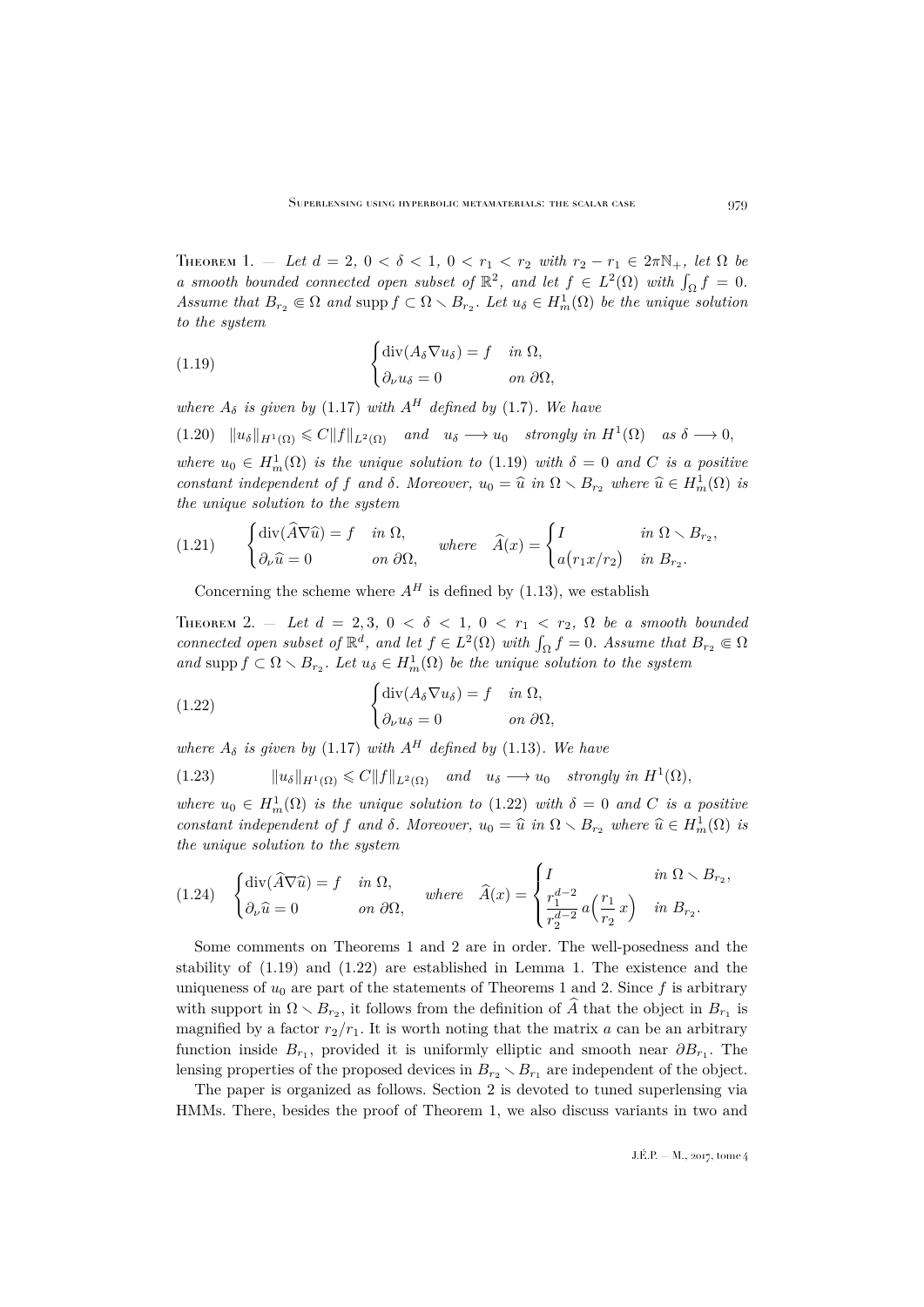three dimensions in the finite frequency regime (Theorems [3](#page-16-0) and [4\)](#page-18-0). Section [3](#page-21-0) concerns superlensing using HMMs via the complementary property. In this section, we prove Theorem [2](#page-7-1) and establish its finite frequency variant (Theorem [5\)](#page-22-0). Finally, in Section 4, we construct HMMs with the required properties, as limits as  $\delta \to 0$  of effective media obtained from the homogenization of composite structures, mixtures of a dielectric and a metal. The final section concerns the stability of HMMs. We show there on a simple example, that the properties of an inclusion of hyperbolic metamaterial, embedded in a matrix of dielectric material, are strongly dependent on the geometry of the inclusion. Numerical simulations of some of the results of our paper are presented in [\[6\]](#page-30-21). It would be interesting to analyse the corresponding problems for the full Maxwell system and to investigate other possible applications of HMMs. We plan to address these questions in future work.

### 2. Tuned superlensing using HMMs

<span id="page-8-0"></span>In this section, we first present two lemmas on the stability of  $(1.2)$ ,  $(1.21)$ , and [\(1.24\)](#page-7-5) and their variants in the finite frequency regime. In the second part, we discuss a toy model which illustrates tuned superlensing with hyperbolic media. In the third part, we give the proof of Theorem [1.](#page-7-0) In the last part, we discuss its variants in the finite frequency regime.

2.1. Two useful lemmas.  $-$  We first establish the following lemma which implies the well-posedness of [\(1.2\)](#page-3-0). In what follows, for a subset D of  $\mathbb{R}^d$ ,  $\mathbb{1}_D$  denotes its characteristic function. For a function  $u \in L^2(\Omega)$  and  $D \in \Omega$ , we set  $u^+ = u_{|\Omega \setminus \overline{D}}$ ,  $u^{-} = u_{|D}$ . When u has a well-defined trace on  $\partial D$ , we set  $[u] = u^{+} - u^{-}$  on  $\partial D$ . We also use similar notations for  $A\nabla u \cdot \nu$ . We have

<span id="page-8-1"></span>LEMMA 1. – Let  $d = 2, 3, k \geq 0, \delta_0 > 0, 0 < \delta < \delta_0$ . Let  $D \in \Omega$  be two smooth *bounded connected open subsets of* R d *. Let* A *be a bounded matrix-valued function defined in*  $\Omega$  *such that* A *is uniformly elliptic in*  $\Omega \setminus D$ , A *is piecewise*  $C^1$  *in*  $\Omega$ *, and let*  $\Sigma$  *be a complex bounded function such that*  $\Im(\Sigma) \geq 0$ *. Set* 

<span id="page-8-2"></span>(2.1) 
$$
A_{\delta}(x) = A(x) - i\delta 1_D(x)I
$$
 and  $\Sigma_{\delta}(x) = \Sigma(x) + i\delta 1_D(x)$  in  $\Omega$ .

Let  $g_{\delta} \in [H^1(\Omega)]^*$ , the dual space of  $H^1(\Omega)$ , be such that  $g_{\delta}$  is square integrable *near*  $\partial\Omega$  *and in the case*  $k = 0$ , *assume in addition that*  $\int_{\Omega} g_{\delta} = 0$ . There exists a *unique solution*  $v_{\delta} \in H^1(\Omega)$  *if*  $k > 0$  *(respectively*  $v_{\delta} \in H^1_m(\Omega)$  *if*  $k = 0$ *)* to the system

(2.2) 
$$
\begin{cases} \text{div}(A_{\delta} \nabla v_{\delta}) + k^{2} \Sigma_{\delta} v_{\delta} = g_{\delta} & \text{in } \Omega, \\ A \nabla v_{\delta} \cdot \nu - i k v_{\delta} = 0 & \text{on } \partial \Omega. \end{cases}
$$

*Moreover,*

<span id="page-8-3"></span>(2.3) 
$$
\|v_{\delta}\|_{H^1(\Omega)}^2 \leq \frac{C}{\delta} \left| \int_{\Omega} g_{\delta} \overline{v}_{\delta} \right| + \|g_{\delta}\|_{[H^1(\Omega)]^*}^2,
$$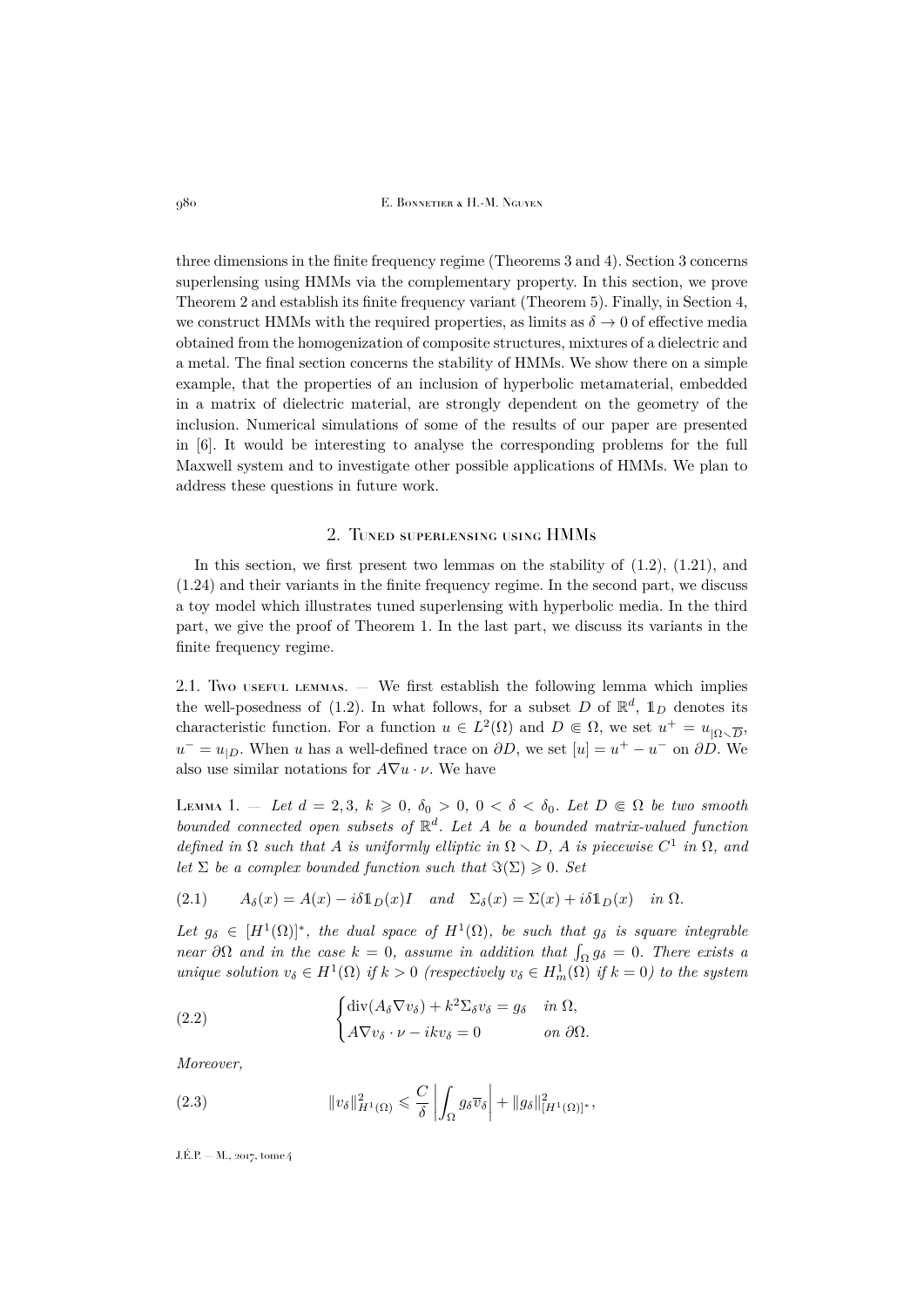*for some positive constant*  $C$  *depending only on*  $\Omega$ *, D<sub><i>,*</sub> and k<sub>*.</sub>* Consequently,</sub>

(2.4) 
$$
\|v_{\delta}\|_{H^1(\Omega)} \leqslant \frac{C}{\delta} \|g_{\delta}\|_{[H^1(\Omega)]^*}.
$$

*Proof.* — We only prove the result for  $k > 0$ . The case  $k = 0$  follows similarly and is left to the reader. The proof is in the spirit of that of [\[21,](#page-30-13) Lem. 2.1]. The existence of  $v_{\delta}$ can be derived from the uniqueness of  $v_{\delta}$  by using the limiting absorption principle, see, e.g., [\[19\]](#page-30-20). We now establish the uniqueness of  $v_{\delta}$  by showing that  $v_{\delta} = 0$  if  $g_{\delta} = 0$ . Multiplying the equation of  $v_{\delta}$  by  $\overline{v}_{\delta}$  (the conjugate of  $v_{\delta}$ ) and integrating by parts, we obtain

<span id="page-9-4"></span>
$$
-\int_{\Omega} \langle A_{\delta} \nabla v_{\delta}, \nabla v_{\delta} \rangle + k^2 \int_{\Omega} \Sigma_{\delta} |v_{\delta}|^2 + \int_{\partial \Omega} ik |v_{\delta}|^2 = 0.
$$

Considering the imaginary part and using the definition [\(2.1\)](#page-8-2) of  $A_{\delta}$  and  $\Sigma_{\delta}$ , we have

$$
(2.5) \t\t v_{\delta} = 0 \t in D.
$$

This implies  $v_\delta^- = A_\delta \nabla v_\delta^- \cdot \nu = 0$  on  $\partial D$ ; which yields, by the transmission conditions on ∂D,

$$
v_{\delta}^{+} = A \nabla v_{\delta}^{+} \cdot \nu = 0 \quad \text{on } \partial D.
$$

It follows from the unique continuation (see, e.g., [\[28\]](#page-30-22)) that  $v_{\delta} = 0$  also in  $\Omega \setminus D$ . The proof of uniqueness is complete.

We next establish [\(2.3\)](#page-8-3) by contradiction. Assume that there exists  $(g_{\delta}) \subset [H^1(\Omega)]^*$ such that  $g_{\delta}$  is square integrable near  $\partial\Omega$ ,

<span id="page-9-0"></span>(2.6) 
$$
\|v_{\delta}\|_{H^1(\Omega)} = 1 \quad \text{and} \quad \frac{1}{\delta} \Big| \int_{\Omega} g_{\delta} \overline{v}_{\delta} \Big| + \|g_{\delta}\|_{[H^1(\Omega)]^*}^2 \longrightarrow 0,
$$

as  $\delta \to \hat{\delta} \in [0, \delta_0]$ . In fact, we may assume that these properties hold for a sequence  $(\delta_n) \to \hat{\delta}$ . However, for the simplicity of notation, we still use  $\delta$  instead of  $\delta_n$  to denote an element of such a sequence. We only consider the case  $\hat{\delta} = 0$ ; the case  $\hat{\delta} > 0$ follows similarly. Without loss of generality, one may assume that  $(v<sub>\delta</sub>)$  converges to  $v<sub>0</sub>$ strongly in  $L^2(\Omega)$  and weakly in  $H^1(\Omega)$  for some  $v_0 \in H^1(\Omega)$ . Then, by  $(2.6)$ ,

(2.7) 
$$
\begin{cases} \operatorname{div}(A_0 \nabla v_0) + k^2 \Sigma_0 v_0 = 0 & \text{in } \Omega, \\ A \nabla v_0 \cdot \nu - i k v_0 = 0 & \text{on } \partial \Omega. \end{cases}
$$

Multiplying the equation of  $v_{\delta}$  by  $\overline{v}_{\delta}$  and integrating by parts, we obtain

<span id="page-9-1"></span>(2.8) 
$$
- \int_{\Omega} \langle A_{\delta} \nabla v_{\delta}, \nabla v_{\delta} \rangle + k^2 \int_{\Omega} \Sigma_{\delta} |v_{\delta}|^2 + \int_{\partial \Omega} ik |v_{\delta}|^2 = \int_{\Omega} g_{\delta} \overline{v}_{\delta}.
$$

Considering the imaginary part of  $(2.8)$  and using  $(2.6)$ , we have

<span id="page-9-3"></span>(2.9) 
$$
\lim_{\delta \to 0} \left( \|\nabla v_{\delta}\|_{L^{2}(D)} + \|v_{\delta}\|_{L^{2}(D)} + \|v_{\delta}\|_{L^{2}(\partial \Omega)} \right) = 0,
$$

from which it follows by semi-continuity of the norm that  $v_0 = 0$  in D. Invoking again the unique continuation principle shows that  $v_0 = 0$  in  $\Omega \setminus D$  as well. The weak convergence of  $v_{\delta}$  to  $v_0$  then implies

<span id="page-9-2"></span>(2.10) 
$$
\lim_{\delta \to 0} ||v_{\delta}||_{L^{2}(\Omega)} = 0.
$$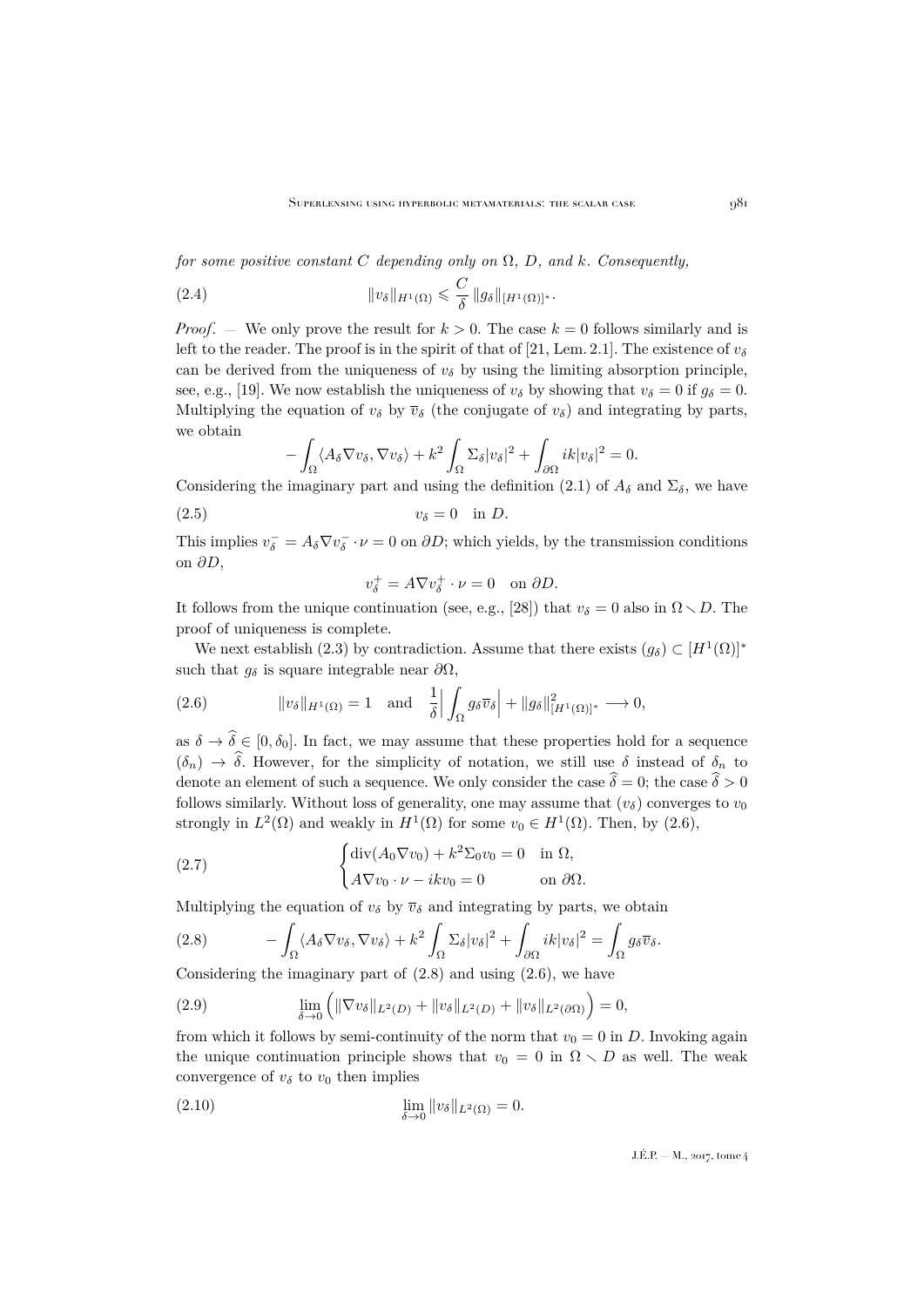Further, the real part of  $(2.8)$  together with  $(2.6)$ ,  $(2.10)$ , and  $(2.9)$ , yields

(2.11) 
$$
\lim_{\delta \to 0} \|\nabla v_{\delta}\|_{L^{2}(\Omega \setminus D)} = 0.
$$

Combining [\(2.10\)](#page-9-2), [\(2.9\)](#page-9-3), and [\(2.11\)](#page-10-0) yields

<span id="page-10-0"></span> $\lim_{\delta \to 0} ||v_\delta||_{H^1(\Omega)} = 0:$ 

which contradicts [\(2.6\)](#page-9-0). The proof is complete.  $\Box$ 

<span id="page-10-3"></span>REMARK [1](#page-8-1).  $-$  In the case  $k = 0$ , the result in Lemma 1 also holds for zero Dirichlet boundary condition in which  $g \in H^{-1}(\Omega)$ , the dual space of  $H_0^1(\Omega)$ . Moreover, the constant C depends only on the ellipticity of A, and on  $\delta_0$ , D, and  $\Omega$ . The proof follows the same lines.

The following standard result is repeatedly used in this paper:

<span id="page-10-2"></span>LEMMA 2.  $-$  *Let*  $d = 2, 3, k \geqslant 0$ *. Let*  $D, V, \Omega$  *be smooth bounded connected open*  $subsets of \mathbb{R}^d$  such that  $D \in \Omega$ ,  $\partial D \subset V \subset \Omega$ . Let A be a matrix-valued function and  $\Sigma$  *be a complex function, both defined in*  $\Omega$ *, such that* 

A *is* uniformly elliptic *in*  $\Omega$  *and*  $\Sigma \in L^{\infty}(\Omega)$  *with*  $\Im(\Sigma) \geq 0$  *and*  $\Re(\Sigma) \geq c > 0$ ,

*for some constant c. Assume that*  $A \in C^1(\Omega \setminus D)$  *and*  $A \in C^1(V \cap \overline{D})$ *. Let*  $g \in L^2(\Omega)$ and in the case  $k = 0$  assume in addition that  $\int_{\Omega} g = 0$ . There exists a unique solution  $v \in H^1(\Omega)$  *if*  $k > 0$  (respectively  $v \in H^1_m(\Omega)$  *if*  $k = 0$ ) to the system

$$
\begin{cases} \text{div}(A\nabla v) + k^2 \Sigma v = g & \text{in } \Omega, \\ A\nabla v \cdot \nu - ikv = 0 & \text{on } \partial \Omega. \end{cases}
$$

<span id="page-10-1"></span>*Moreover,*

 $(2.12)$   $||v||_{H^1(\Omega)} \leq C||g||_{L^2(\Omega)}$  *and*  $||v||_{H^2(V \setminus D)} \leq C||g||_{L^2(\Omega)}$ ,

*for some positive constant* C *independent of* f*.*

*Proof.* — The existence, the uniqueness, and the first inequality of  $(2.12)$  follow from the Fredholm theory by the uniform ellipticity of A in  $\Omega$  and the boundary condition used. The second inequality of [\(2.12\)](#page-10-1) can be obtained by Nirenberg's method of difference quotients (see, e.g., [\[4\]](#page-30-23)) using the smoothness assumption of A and the boundedness of  $\Sigma$ . The details are left to the reader.

<span id="page-10-4"></span>2.2. A toy problem. — In this section, we consider a toy problem for tuned superlensing using HMMs, in which the geometry is rectangular. Given three positive constants l, L and T, we define<sup>(3)</sup>

$$
\mathscr{R} = [-l, L] \times [0, 2\pi], \ \mathscr{R}_l = [-l, 0] \times [0, 2\pi], \ \mathscr{R}_c = [0, T] \times [0, 2\pi], \ \mathscr{R}_r = [T, L] \times [0, 2\pi].
$$
  
Denote

 $\Gamma := \partial \mathscr{R}, \quad \Gamma_{c,0} = \{0\} \times [0, 2\pi], \quad \text{and} \quad \Gamma_{c,T} = \{T\} \times [0, 2\pi].$ 

 $(3)$ Letters c, l, r stand for center, left, and right.

J.É.P. — M., 2017, tome 4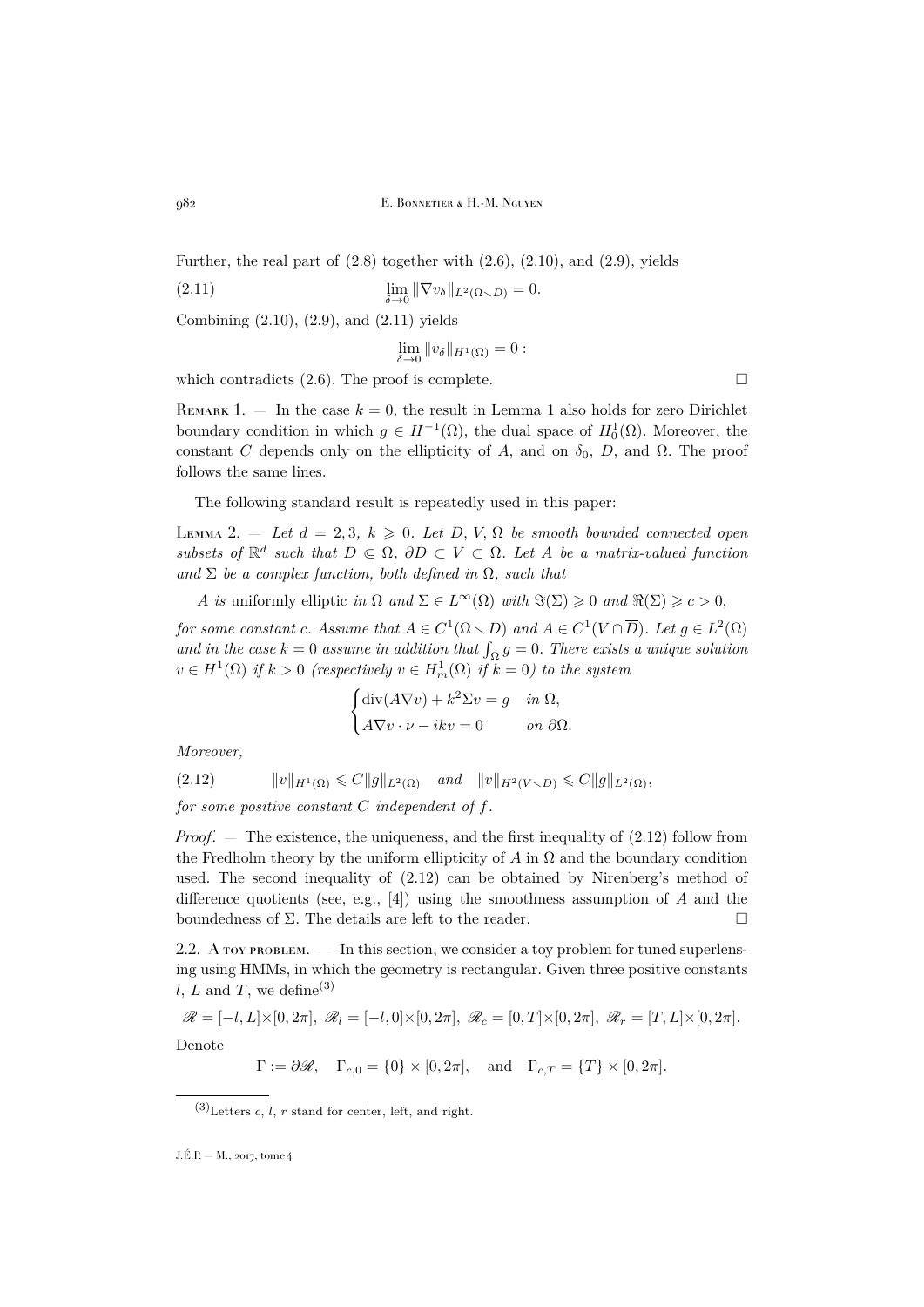Let a be a uniformly elliptic matrix-valued function defined in  $\mathcal{R}_l \cup \mathcal{R}_r$ . We set

$$
a_{\delta} = \begin{pmatrix} 1 - i\delta & 0 \\ 0 & -1 - i\delta \end{pmatrix},
$$

and define

<span id="page-11-1"></span>
$$
A_{\delta} = \begin{cases} a & \text{in } \mathcal{R}_l \cup \mathcal{R}_r, \\ a_{\delta} & \text{in } \mathcal{R}_c, \end{cases}
$$

so that the superlensing device occupies the region  $\mathscr{R}_c$ . For  $f \in L^2(\mathscr{R})$  with supp  $f \cap \mathscr{R}_c = \emptyset$ , let  $u_{\delta} \in H_0^1(\mathscr{R})$  be the unique solution to the equation

(2.13) 
$$
\operatorname{div}(A_{\delta} \nabla u_{\delta}) = f \quad \text{in } \mathscr{R}.
$$

Assume that  $||u_\delta||_{H^1(\mathscr{R})}$  is bounded as  $\delta \to 0$ . Then, up to a subsequence,  $u_\delta$  converges weakly to some  $u_0 \in H_0^1(\mathcal{R})$ . It is clear that  $u_0$  is a solution to

(2.14) div(A0∇u0) = f in R.

More precisely,  $u_0 \in H_0^1(\mathscr{R})$  satisfies [\(2.14\)](#page-11-0) if and only if  $u_0$  satisfies the elliptichyperbolic system

<span id="page-11-0"></span>
$$
\operatorname{div}(a\nabla u_0) = f \quad \text{in } \mathscr{R}_l \cup \mathscr{R}_r \quad \text{and} \quad \partial_{x_1 x_1}^2 u_0 - \partial_{x_2 x_2}^2 u_0 = 0 \quad \text{in } \mathscr{R}_c,
$$

and the transmission conditions

$$
\begin{cases} u_0|_{\mathscr{R}_l} = u_0|_{\mathscr{R}_c} & \text{on } \Gamma_{c,0} \quad \text{and} \quad \begin{cases} u_0|_{\mathscr{R}_r} = u_0|_{\mathscr{R}_c} \\ \partial_{x_1} u_0|_{\mathscr{R}_l} = \partial_{x_1} u_0|_{\mathscr{R}_c} \end{cases}, \quad \text{on } \Gamma_{c,T}. \end{cases}
$$

This problem is ill-posed: in general, there is no solution in  $H_0^1(\mathscr{R})$ , and so,  $||u_{\delta}||_{H^1(\mathscr{R})} \rightarrow +\infty$ , as  $\delta \rightarrow 0$  (see Section [5](#page-27-0) for an example of such a situation). Nevertheless, for some special choices of  $T$ , discussed below, the problem is well-posed and its solutions have peculiar properties.

To describe them, we introduce an "effective domain"  $\mathcal{R}_T = [-l, L - T] \times [0, 2\pi]$ and

$$
\widehat{A}(x_1, x_2), \widehat{f}(x_1, x_2) = \begin{cases} a(x_1, x_2), f(x_1, x_2) & \text{in } \mathcal{R}_l \\ a(x_1 + T, x_2), f(x_1 + T, x_2) & \text{in } \mathcal{R}_l \setminus \mathcal{R}_l. \end{cases}
$$

In what follows, we assume that  $\widehat{A} \in C^2(\overline{\mathscr{R}_T}).$ 

<span id="page-11-2"></span>PROPOSITION 1.  $-$  Let  $0 < \delta < 1$ ,  $f \in L^2(\mathcal{R})$ , and  $u_{\delta} \in H_0^1(\mathcal{R})$  be the unique solution *of* [\(2.13\)](#page-11-1)*. Assume that*  $T \in 2\pi\mathbb{N}_+$  *and* supp  $f \cap \mathcal{R}_c = \emptyset$ *. Then* 

<span id="page-11-3"></span>
$$
(2.15) \t\t ||u_{\delta}||_{H^{1}} \leqslant C||f||_{L^{2}(\mathscr{R})} \t and \t u_{\delta} \longrightarrow u_{0} \t strongly in H^{1}(\mathscr{R}),
$$

where  $u_0 \in H_0^1(\mathcal{R})$  *is the unique solution of* [\(2.13\)](#page-11-1) *with*  $\delta = 0$  *and C is a positive constant independent of* δ *and* f*. We also have*

$$
u_0(x_1, x_2) = \begin{cases} \widehat{u}(x_1, x_2) & \text{in } \mathscr{R}_l, \\ \widehat{u}(x_1 - T, x_2) & \text{in } \mathscr{R}_r, \end{cases}
$$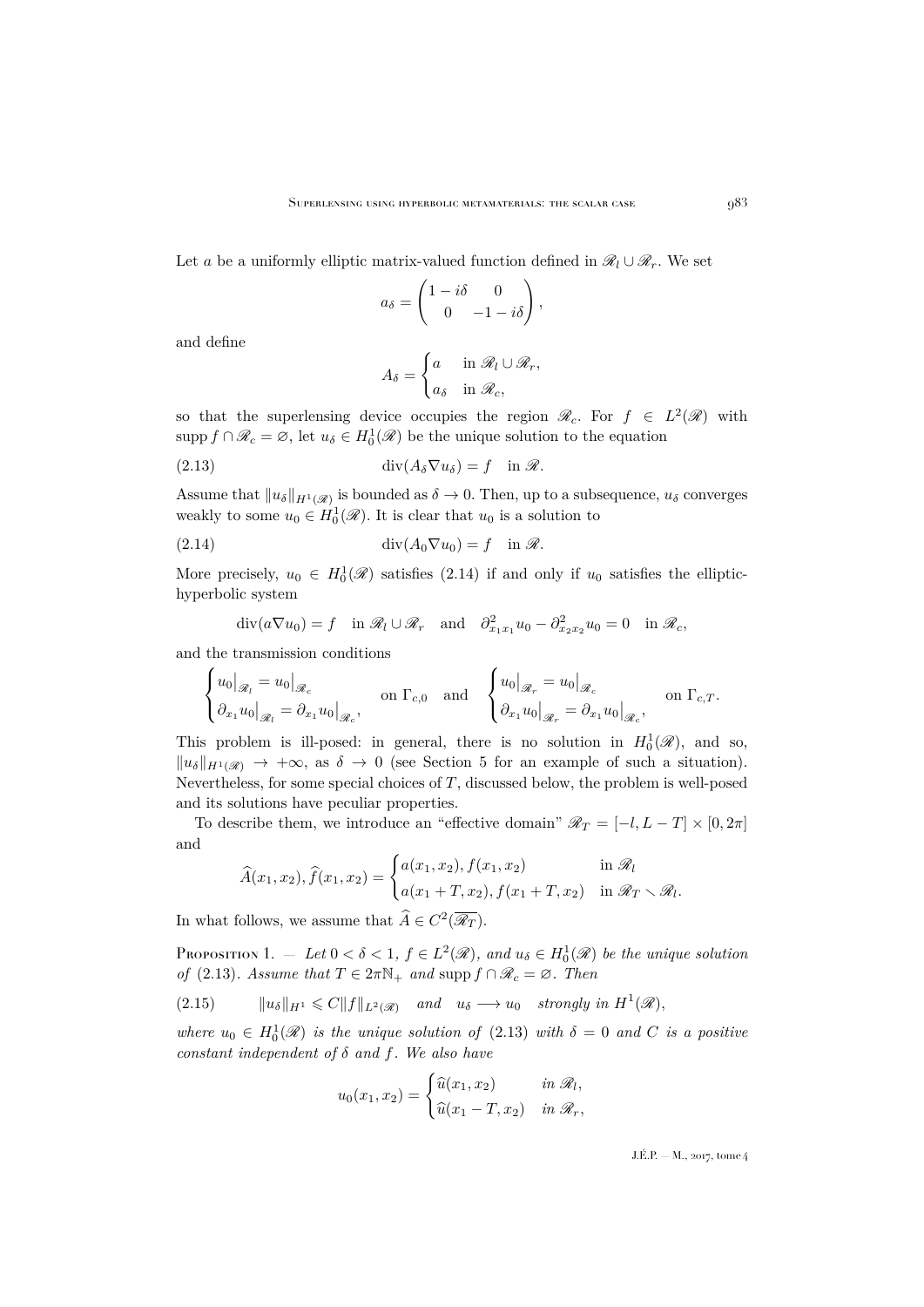where  $\widehat{u} \in H_0^1(\mathcal{R}_T)$  *is the unique solution to the equation* 

<span id="page-12-1"></span>(2.16) 
$$
\operatorname{div}(\widehat{A}\nabla\widehat{u}) = \widehat{f} \quad \text{in } \mathscr{R}_T.
$$

REMARK 2.  $-$  It follows from Proposition [1](#page-11-2) that  $u_0$  can be computed as if the structure in  $\mathcal{R}_c$  had disappeared. This phenomenon is similar to that in the Veselago setting: superlensing occurs.

*Proof.* — The proof of Proposition [1](#page-11-2) is in the spirit of the approach used by the second author in [\[14\]](#page-30-19) to deal with negative index materials. The key point is to construct the unique solution  $u_0$  to the limiting problem appropriately and then estimate  $u_\delta$  by studying the difference  $u_{\delta} - u_0$ .

We first construct a solution  $u_0 \in H_0^1(\mathcal{R})$  to [\(2.13\)](#page-11-1) with  $\delta = 0$ . Since  $\widehat{A} \in C^2(\overline{\mathcal{R}_T})$ and since  $f \in L^2(\mathscr{R})$ , the regularity theory for elliptic equations (see, e.g., [\[7,](#page-30-24) 3.2.1.2]) implies that  $\widehat{u} \in H^2(\mathscr{R}_T)$  and

<span id="page-12-0"></span>(2.17) 
$$
\|\widehat{u}\|_{H^2(\mathscr{R}_T)} \leqslant C \|f\|_{L^2(\mathscr{R})}.
$$

Here and in what follows in this proof,  $C$  denotes a positive constant independent of f and  $\delta$ . It follows that  $\widehat{u}(0, x_2) \in H^1(\Gamma_{c,0})$  and  $\partial_1 \widehat{u}(0, x_2) \in L^2(\Gamma_{c,0})$ . Interpreting  $x_1$  and  $x_2$  as respectively time and space variables in the rectangle  $\mathscr{R}_c$ , we seek a solution  $v \in C([0, T]; H_0^1(0, 2\pi)) \cap C^1([0, T]; L^2(0, 2\pi))$  of the wave equation

(2.18) 
$$
\partial_{x_1x_1}^2 v - \partial_{x_2x_2}^2 v = 0 \quad \text{in } \mathcal{R}_c,
$$

with zero boundary condition, i.e.,  $v = 0$  on  $\Gamma \cap \partial \Omega_c$ , and with the following initial conditions

<span id="page-12-2"></span>
$$
v(0, x_2) = \hat{u}(0, x_2)
$$
 and  $\partial_{x_1} v(0, x_2) = \partial_{x_1} \hat{u}|_{\mathscr{R}_1}(0, x_2).$ 

Existence and uniqueness of  $v$  follow from the standard theory of the wave equation by taking into account the regularity information in [\(2.17\)](#page-12-0). We also have, for  $0 \leq x_1 \leq T$ ,

<span id="page-12-4"></span>
$$
\int_0^{2\pi} |\partial_{x_1} v(x_1, x_2)|^2 + |\partial_{x_2} v(x_1, x_2)|^2 dx_2 = \int_0^{2\pi} |\partial_{x_1} v(0, x_2)|^2 + |\partial_{x_2} v(0, x_2)|^2 dx_2
$$
  
(2.19)  

$$
= \int_0^{2\pi} |\partial_{x_1} \hat{u}|_{\mathscr{R}_1} (0, x_2)|^2 + |\partial_{x_2} \hat{u}(0, x_2)|^2 dx_2.
$$

Furthermore, as v vanishes on  $\Gamma \cap \partial \Omega_c$ , it can be represented in  $\mathcal{R}_c$  as

<span id="page-12-5"></span>(2.20) 
$$
v(x_1, x_2) = \sum_{n=1}^{\infty} \sin(nx_2) \left[ a_n \cos(nx_1) + b_n \sin(nx_1) \right],
$$

where  $a_n, b_n \in \mathbb{R}$  are determined by the initial conditions satisfied by v at  $x_1 = 0$ . Since  $T \in 2\pi\mathbb{N}$ , it follows from this representation that

<span id="page-12-3"></span>(2.21) 
$$
v(0, \cdot) = v(T, \cdot)
$$
 and  $\partial_{x_1} v(0, \cdot) = \partial_{x_1} v(T, \cdot)$  in  $[0, 2\pi]$ ,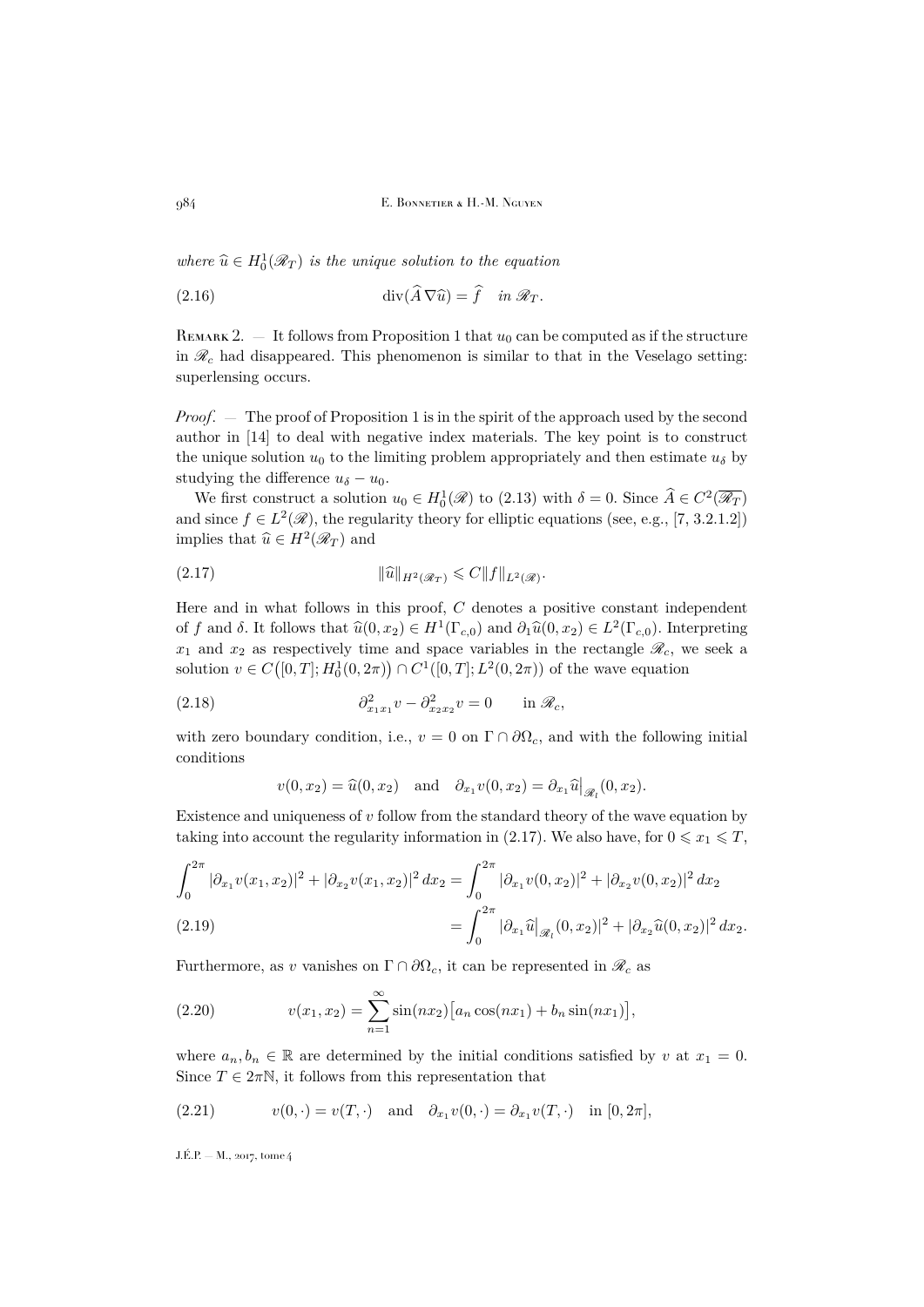for any initial conditions, and hence for any f with supp  $f \cap \mathcal{R}_c = \emptyset$ . Define

<span id="page-13-0"></span>(2.22) 
$$
u_0(x_1, x_2) = \begin{cases} \widehat{u}(x_1, x_2) & \text{in } \mathcal{R}_l, \\ v(x_1, x_2) & \text{in } \mathcal{R}_c, \\ \widehat{u}(x_1 - T, x_2) & \text{in } \mathcal{R}_r. \end{cases}
$$

It follows from [\(2.16\)](#page-12-1), [\(2.18\)](#page-12-2), and [\(2.21\)](#page-12-3) that  $u_0 \in H_0^1(\Omega)$  and that it is a solution to  $(2.13)$  with  $\delta = 0$ . Moreover, by  $(2.17)$  and  $(2.19)$ ,

(2.23) 
$$
||u_0||_{H^1(\mathscr{R})} \leq C||f||_{L^2(\mathscr{R})}.
$$

We next establish the uniqueness of  $u_0$ . Let  $w_0 \in H_0^1(\Omega)$  be a solution to  $(2.13)$ with  $\delta = 0$ . Since  $w_0$  can be represented as in [\(2.20\)](#page-12-5) in  $\mathcal{R}_c$ , we obtain

<span id="page-13-1"></span>
$$
w_0(0, \cdot) = w_0(T, \cdot)
$$
 and  $\partial_{x_1} w_0(0, \cdot) = \partial_{x_1} w_0(T, \cdot)$  in  $[0, 2\pi]$ .

We can thus define for  $(x_1, x_2)$  in  $\mathcal{R}_T$ 

$$
\widehat{w}(x_1, x_2) = \begin{cases} w_0(x_1, x_2) & \text{in } \mathcal{R}_l, \\ w_0(x_1 - T, x_2) & \text{otherwise,} \end{cases}
$$

which is a solution to  $(2.16)$ . By uniqueness for this elliptic equation, it follows that  $\hat{w} \equiv \hat{u}$  in  $\mathcal{R}_T$ , and [\(2.22\)](#page-13-0) shows that  $w_0 \equiv u_0$  in  $\mathcal{R}$ .

Finally, we establish [\(2.15\)](#page-11-3). Define

$$
(2.24) \t\t v_{\delta} = u_{\delta} - u_0 \quad \text{in } \mathscr{R}.
$$

We have

$$
\operatorname{div}(A_{\delta}\nabla v_{\delta}) = \operatorname{div}(A_{\delta}\nabla u_{\delta}) - \operatorname{div}(A_{\delta}\nabla u_{0})
$$
  
= 
$$
\operatorname{div}(A_{\delta}\nabla u_{\delta}) - \operatorname{div}(A_{0}\nabla u_{0}) + \operatorname{div}(A_{0}\nabla u_{0}) - \operatorname{div}(A_{\delta}\nabla u_{0}) \quad \text{in } \mathcal{R}.
$$

It follows that  $v_{\delta} \in H_0^1(\Omega)$  is the solution to

<span id="page-13-2"></span>(2.25) 
$$
\operatorname{div}(A_{\delta} \nabla v_{\delta}) = \operatorname{div}(i\delta 1_{\mathscr{R}_{c}} \nabla u_{0}) \quad \text{in } \mathscr{R}.
$$

As in  $(2.4)$  in Lemma [1,](#page-8-1) we obtain from  $(2.23)$  that

<span id="page-13-3"></span>(2.26) 
$$
\|v_{\delta}\|_{H^1(\mathscr{R})} \leqslant \frac{C}{\delta} \|\delta \nabla u_0\|_{L^2(\mathscr{R}_c)} \leqslant C \|f\|_{L^2(\mathscr{R})};
$$

which implies the first inequality of [\(2.15\)](#page-11-3). It follows that a subsequence of  $v_{\delta}$  converges weakly to some  $v_0$ , solution to [\(2.14\)](#page-11-0) with  $f = 0$ . Uniqueness shows that  $v_0 = 0$ , and that the whole sequence  $v_{\delta}$  converges weakly to 0. As in [\(2.3\)](#page-8-3) in Lemma [1,](#page-8-1) we deduce from [\(2.23\)](#page-13-1), [\(2.25\)](#page-13-2), and [\(2.26\)](#page-13-3) that

$$
(2.27) \t\t ||u_{\delta}-u_0||_{H^1(\mathscr{R})}^2=||v_{\delta}||_{H^1(\mathscr{R})}^2\leqslant C\left|\int_{\mathscr{R}_c}i\nabla u_0\nabla v_{\delta}\right|\longrightarrow 0,
$$

as  $v_{\delta}$  converges weakly to 0 in  $H^{1}(\mathscr{R})$ . The proof is complete.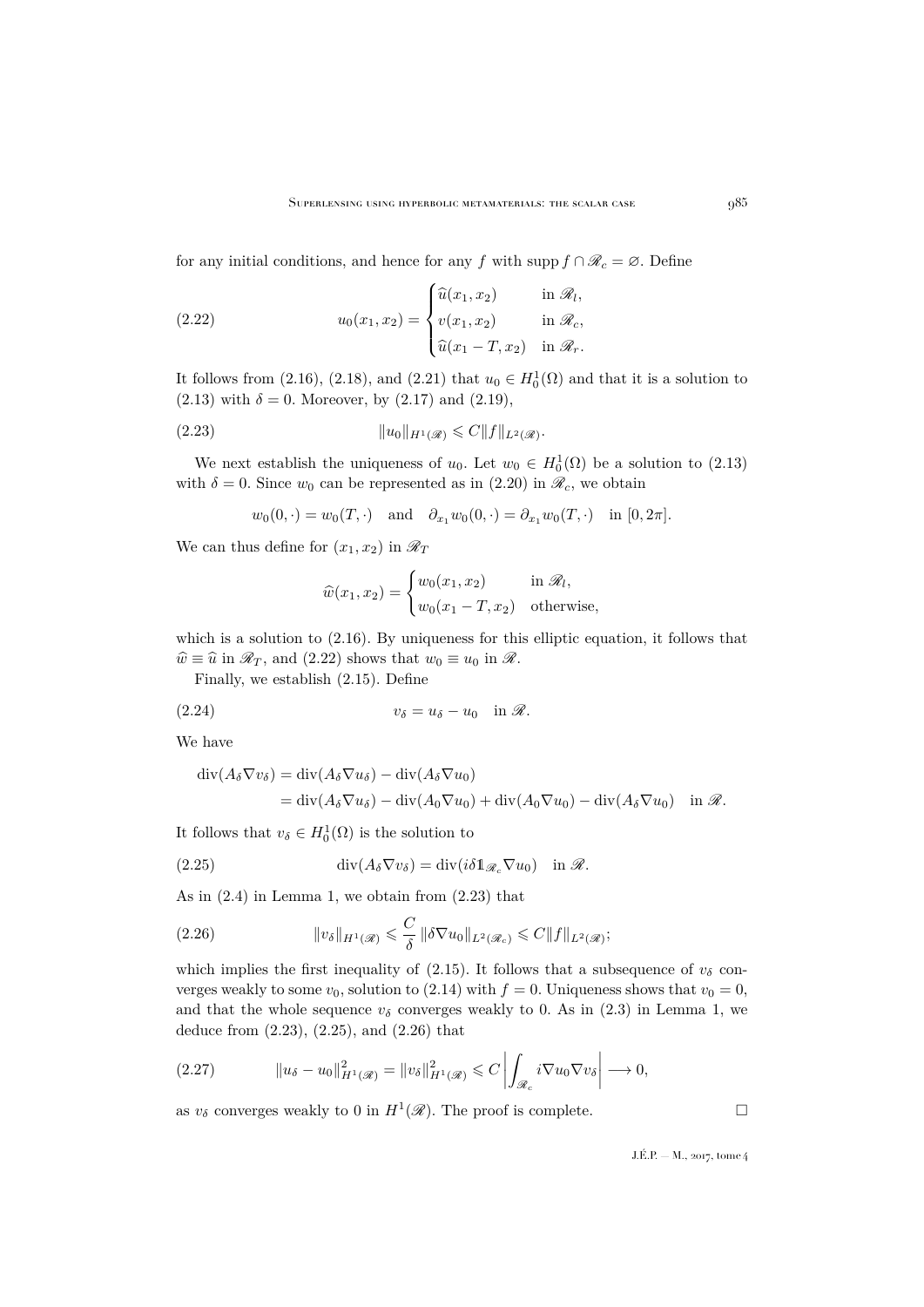2.3. Tuned superlensing using HMMs in the quasistatic regime. Proof of Theorem [1](#page-7-0)

The proof is in the spirit of Proposition [1:](#page-11-2) the main idea is to construct  $u_0$  and then estimate  $u_{\delta} - u_0$ . We have

<span id="page-14-2"></span>
$$
(2.28) \t\t\t ||\widehat{u}||_{H^1(\Omega)} \leqslant C||f||_{L^2(\Omega)}.
$$

Using [\(1.16\)](#page-6-1) and applying Lemma [2,](#page-10-2) we derive that  $\hat{u} \in H^2(\Omega \setminus B_{r_2})$  and

<span id="page-14-1"></span>(2.29) 
$$
\|\widehat{u}\|_{H^2(\Omega \setminus B_{r_2})} \leq C \|f\|_{L^2(\Omega)}.
$$

Define a function v in  $B_{r_2} \setminus B_{r_1}$  by

<span id="page-14-0"></span>(2.30) 
$$
\partial_{rr}^2 v - \partial_{\theta\theta}^2 v = 0, \quad v \text{ is periodic with respect to } \theta,
$$

and

<span id="page-14-3"></span>(2.31) 
$$
v(r_2, \theta) = \widehat{u}(r_2, \theta) \text{ and } \partial_r v(r_2, \theta) = r_2 \partial_r \widehat{u}^+(r_2, \theta) \text{ for } \theta \in [0, 2\pi].
$$

By considering [\(2.30\)](#page-14-0) as a Cauchy problem for the wave equation with periodic boundary conditions, in which r and  $\theta$  are seen as a time and a space variable respectively, the standard theory shows that there exists a unique such  $v(r, \theta) \in$  $C([r_1, r_2]; H_{per}^1(0, 2\pi)) \cap C^1([r_1, r_2]; L^2(0, 2\pi))$ . We also have, for  $r_1 \leq r \leq r_2$ ,

(2.32) 
$$
\int_0^{2\pi} |\partial_r v(r,\theta)|^2 + |\partial_\theta v(r,\theta)|^2 d\theta = \int_0^{2\pi} |\partial_r v(r_2,\theta)|^2 + |\partial_\theta v(r_2,\theta)|^2 d\theta
$$

$$
= \int_0^{2\pi} r_2^2 |\partial_r \widehat{u}^+(r_2,\theta)|^2 + |\partial_\theta \widehat{u}(r_2,\theta)|^2 d\theta;
$$

which yields, by [\(2.29\)](#page-14-1),

(2.33) 
$$
||v||_{H^1(B_{r_2} \setminus B_{r_1})} \leq C||f||_{L^2(\Omega)}.
$$

Moreover,  $v$  can be represented in the form

<span id="page-14-6"></span>(2.34) 
$$
v(r,\theta) = a_0 + b_0 r + \sum_{\substack{n=-\infty\\n\neq 0}}^{\infty} \sum_{\pm} a_{n,\pm} e^{i(nr\pm n\theta)} \text{ in } B_{r_2} \setminus B_{r_1},
$$

where  $a_0, b_0, a_{n,\pm} \in \mathbb{C}$ . Since  $\widehat{u}^+$  is harmonic in  $\Omega \setminus B_{r_2}$ , we have

<span id="page-14-4"></span>
$$
b_0 = \frac{1}{2\pi} \int_0^{2\pi} \partial_r v(r_2, \theta) d\theta = \frac{1}{2\pi} \int_0^{2\pi} r_2 \partial_r \hat{u}^+(r_2, \theta) d\theta
$$
  
= 
$$
\frac{1}{2\pi} \int_{\partial B_{r_2}} \partial_r \hat{u}^+(x) dx = \frac{1}{2\pi} \int_{\partial \Omega} \partial_\nu \hat{u}(x) dx = 0.
$$

Since  $r_2 - r_1 \in 2\pi\mathbb{N}_+$ , it follows that

<span id="page-14-5"></span>(2.35)  $v(r_1, \theta) = v(r_2, \theta)$  and  $\partial_r v(r_1, \theta) = \partial_r v(r_2, \theta)$  for  $\theta \in [0, 2\pi]$ . Set

(2.36) 
$$
u_0 = \begin{cases} \widehat{u} & \text{in } \Omega \setminus B_{r_2}, \\ v & \text{in } B_{r_2} \setminus B_{r_1}, \\ \widehat{u}(r_2 \cdot / r_1) & \text{in } B_{r_1}. \end{cases}
$$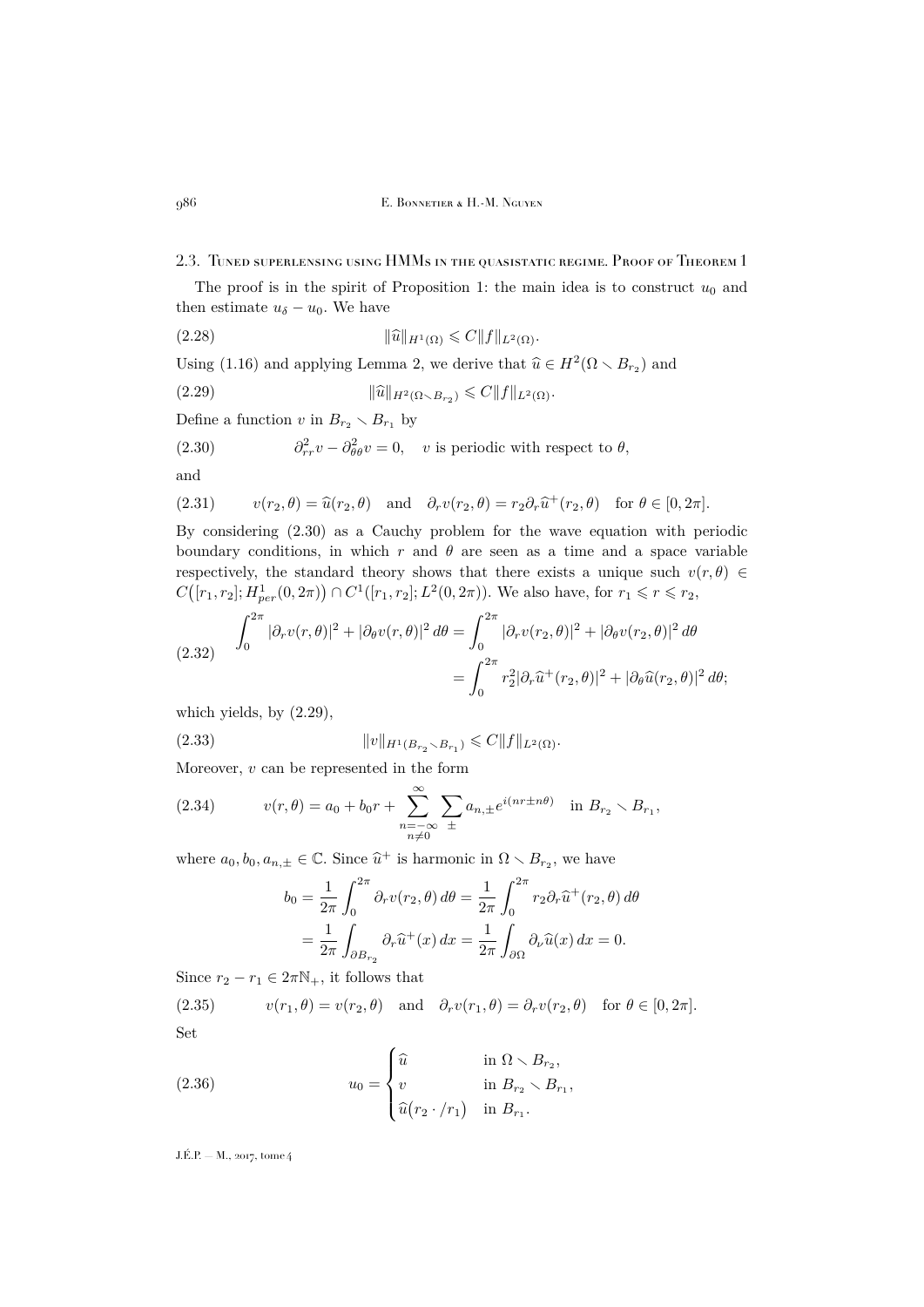It follows from  $(2.28)$ ,  $(2.31)$ ,  $(2.33)$ , and  $(2.35)$  that  $u_0 \in H^1(\Omega)$  and

<span id="page-15-4"></span>(2.37) ku0kH1(Ω) 6 CkfkL2(Ω).

We also have

<span id="page-15-0"></span>(2.38) 
$$
\operatorname{div}(A_0 \nabla u_0) = f \quad \text{in } \Omega \setminus (\partial B_{r_1} \cup \partial B_{r_2}).
$$

On the other hand, from  $(1.7)$ ,  $(2.31)$  and the definition of  $A_0$ , we have

<span id="page-15-1"></span>(2.39) 
$$
[A_0 \nabla u_0 \cdot e_r] = \partial_r u_0^+ - \frac{1}{r_2} \partial_r u_0^- = \partial_r u_0^+ - \frac{1}{r_2} \partial_r v = 0 \text{ on } \partial B_{r_2}
$$

and from [\(2.35\)](#page-14-5) and the definition of  $\hat{A}$ , we obtain

<span id="page-15-2"></span>
$$
[A_0 \nabla u_0 \cdot e_r](x) = \frac{1}{r_1} \partial_r u_0^+(x) - A_0 \nabla u_0^- \cdot e_r(x)
$$
  
\n
$$
= \frac{1}{r_1} \partial_r v(x) - \frac{r_2}{r_1} a(x) \nabla \hat{u}^-(r_2 x/r_1) \cdot e_r
$$
  
\n
$$
= \frac{1}{r_1} \partial_r v(r_2 x/r_1) - \frac{r_2}{r_1} \hat{A}(r_2 x/r_1) \nabla \hat{u}^+(r_2 x/r_1) \cdot e_r = 0 \text{ on } \partial B_{r_1}.
$$

A combination of [\(2.38\)](#page-15-0), [\(2.39\)](#page-15-1), and [\(2.40\)](#page-15-2) yields that

 $\text{div}(A_0 \nabla u_0) = f$  in  $\Omega$ ;

which implies that  $u_0$  is a solution to [\(1.19\)](#page-7-2) with  $\delta = 0$ .

We next establish the uniqueness of  $u_0$ . Let  $w_0 \in H^1(\Omega)$  be a solution to [\(1.19\)](#page-7-2) with  $\delta = 0$ . Since  $w_0$  can be represented as in  $(2.34)$  in  $B_{r_2} \setminus B_{r_1}$ , we have

<span id="page-15-3"></span> $(2.41)$   $w_0(r_1, \theta) = w_0(r_2, \theta)$  and  $\partial_r w_0(r_1, \theta) = \partial_r w_0(r_2, \theta)$  for  $\theta \in [0, 2\pi]$ .

Define

$$
\widehat{w}(x) = \begin{cases} w_0(x) & \text{in } \Omega \setminus B_{r_2}, \\ w_0(r_1x/r_2) & \text{in } B_{r_2}. \end{cases}
$$

It follows from [\(2.41\)](#page-15-3) that  $\hat{w} \in H^1(\Omega)$ . One can verify that  $\hat{w}$  is a solution of [\(1.21\)](#page-7-4). Hence  $\hat{w} = \hat{u}$ ; which yields  $w_0 = u_0$ .

We next establish the inequality in [\(1.20\)](#page-7-6). Set

$$
(2.42) \t\t v_{\delta} = u_{\delta} - u_0 \quad \text{in } \Omega.
$$

Then  $v_{\delta} \in H^1(\Omega)$  and satisfies

$$
\mathrm{div}(A_\delta \nabla v_\delta) = \mathrm{div}(i \delta 1\!\!1_{B_{r_2} \smallsetminus B_{r_1}} \nabla u_0) \quad \text{in } \Omega
$$

and

$$
\partial_{\nu}v_{\delta}=0 \quad \text{on } \partial\Omega.
$$

Applying [\(2.4\)](#page-9-4) of Lemma [1,](#page-8-1) we obtain from [\(2.37\)](#page-15-4) that

$$
||v_{\delta}||_{H^1(\Omega)} \leqslant C||\nabla u_0||_{L^2(\Omega)},
$$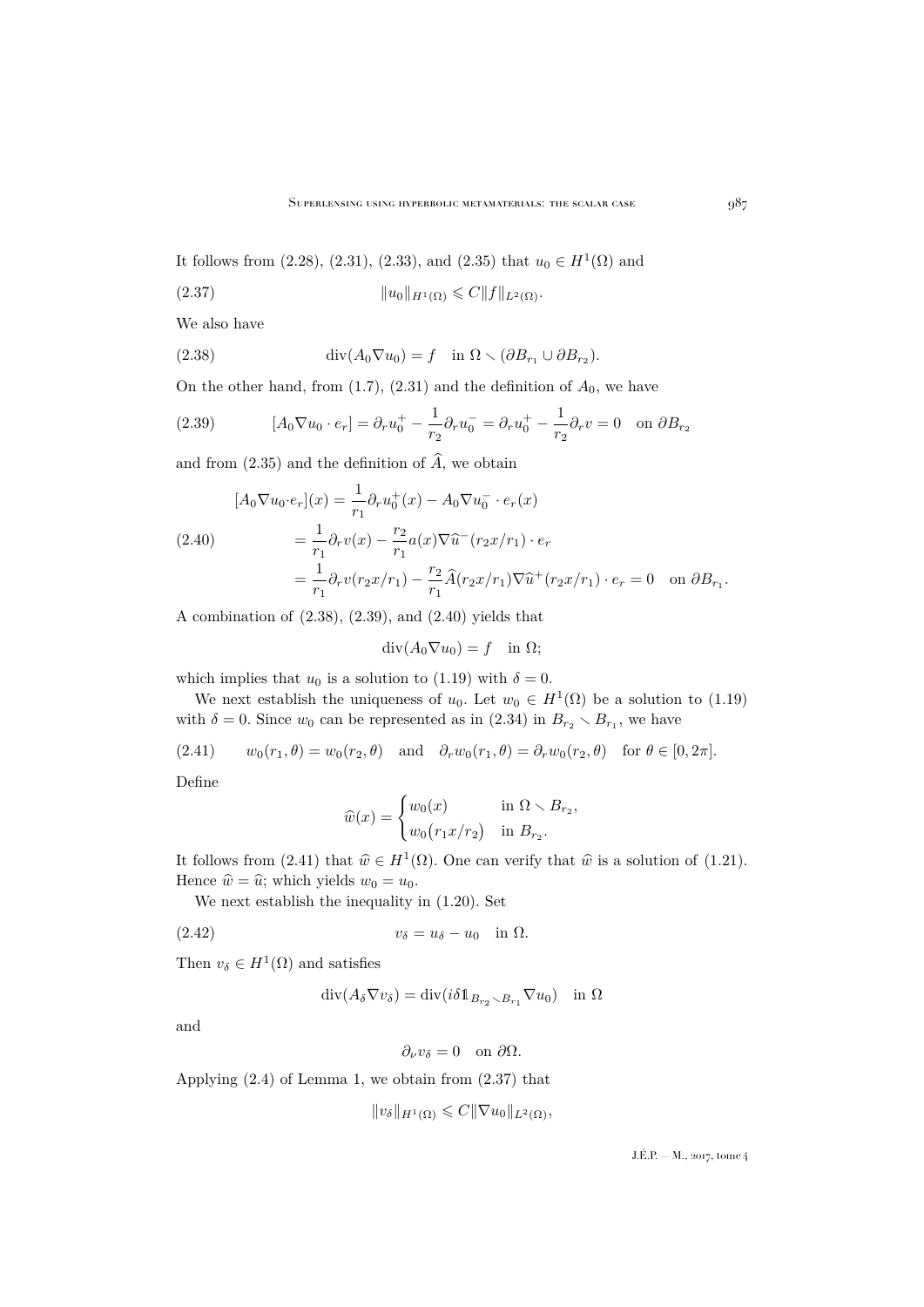which implies the inequality in  $(1.20)$ . The same argument as that in Proposition [1](#page-11-2) shows that  $v_{\delta} \to 0$  weakly in  $H^1(\Omega)$ . Applying [\(2.3\)](#page-8-3) of Lemma [1,](#page-8-1) we derive from [\(2.37\)](#page-15-4) that

$$
||u_{\delta} - u_0||_{H^1(\Omega)}^2 = ||v_{\delta}||_{H^1(\Omega)}^2 \leq C \left| \int_{B_{r_2} \setminus B_{r_1}} i \nabla u_0 \nabla v_{\delta} \right| \longrightarrow 0 \quad \text{as } \delta \longrightarrow 0,
$$

which completes the proof.  $\Box$ 

#### 2.4. Tuned superlensing using HMMs in the finite frequency regime

In this section we consider variants of Theorem [2](#page-7-1) in the finite frequency regime. Assume that the region  $B_{r_1}$  to be magnified is characterized by a pair  $(a, \sigma)$  of a matrix-valued function a and a complex function  $\sigma$  such that a satisfies the standard conditions mentioned in the introduction (*a* is uniformly elliptic in  $B_{r_1}$  and [\(1.16\)](#page-6-1) holds) and  $\sigma$  satisfies the following standard conditions

(2.43) 
$$
\sigma \in L^{\infty}(B_{r_1}), \text{ with } \Im(\sigma) \geq 0 \text{ and } \Re(\sigma) \geq c > 0,
$$

for some constant c. Assume that the lens without loss is characterized by a pair  $(A^H, \Sigma^H)$  in  $B_{r_2} \setminus B_{r_1}$ . Taking loss into account, the overall medium is characterized by

(2.44) 
$$
A_{\delta}, \Sigma_{\delta} = \begin{cases} I, 1 & \text{in } \Omega \setminus B_{r_2}, \\ A^H - i\delta I, \Sigma^H + i\delta & \text{in } B_{r_2} \setminus B_{r_1}, \\ a, \sigma & \text{in } B_{r_1}, \end{cases}
$$

Given a (source) function  $f \in L^2(\Omega)$  and given a frequency  $k > 0$ , standard arguments show that there is a unique solution  $u_{\delta} \in H^1(\Omega)$  to the system

<span id="page-16-1"></span>(2.45) 
$$
\begin{cases} \text{div}(A_{\delta} \nabla u_{\delta}) + k^2 \Sigma_{\delta} u_{\delta} = f & \text{in } \Omega, \\ \partial_{\nu} u_{\delta} - i k u_{\delta} = 0 & \text{on } \partial \Omega. \end{cases}
$$

We first consider the three dimensional finite frequency case. The superlens in  $B_{r_2} \setminus B_{r_1}$  is defined by

<span id="page-16-2"></span>
$$
(2.46) \qquad (A^H, \Sigma^H) = \left(\frac{1}{r^2} e_r \otimes e_r - (e_\theta \otimes e_\theta + e_\varphi \otimes e_\varphi), \frac{1}{4k^2r^2}\right) \quad \text{in } B_{r_2} \setminus B_{r_1}.
$$

Note that  $\Sigma^H$  also depends on k. We have

<span id="page-16-0"></span>THEOREM 3.  $-$  *Let*  $d = 3$ ,  $k > 0$ ,  $0 < \delta < 1$ , and let  $\Omega$  be a smooth bounded connected *open subset of*  $\mathbb{R}^3$  *and let*  $0 < r_1 < r_2$  *be such that*  $r_2 - r_1 \in 4\pi\mathbb{N}_+$  *and*  $B_{r_2} \in \Omega$ *. Let*  $f \in L^2(\Omega)$  with supp  $f \subset \Omega \setminus B_{r_2}$  and let  $u_{\delta} \in H^1(\Omega)$  be the unique solution of  $(2.45)$ *where*  $(A^H, \Sigma^H)$  *is given by* [\(2.46\)](#page-16-2)*. We have* 

$$
(2.47) \t\t ||u_{\delta}||_{H^{1}(\Omega)} \leq C||f||_{L^{2}(\Omega)} \t and \t u_{\delta} \longrightarrow u_{0} \t strongly in H^{1}(\Omega),
$$

where  $u_0 \in H^1(\Omega)$  *is the unique solution to* [\(2.45\)](#page-16-1) *with*  $\delta = 0$  *and* C *is a positive constant independent of* f *and*  $\delta$ *. Moreover,*  $u_0 = \hat{u}$  *in*  $\Omega \setminus B_{r_2}$  *where*  $\hat{u}$  *is the unique*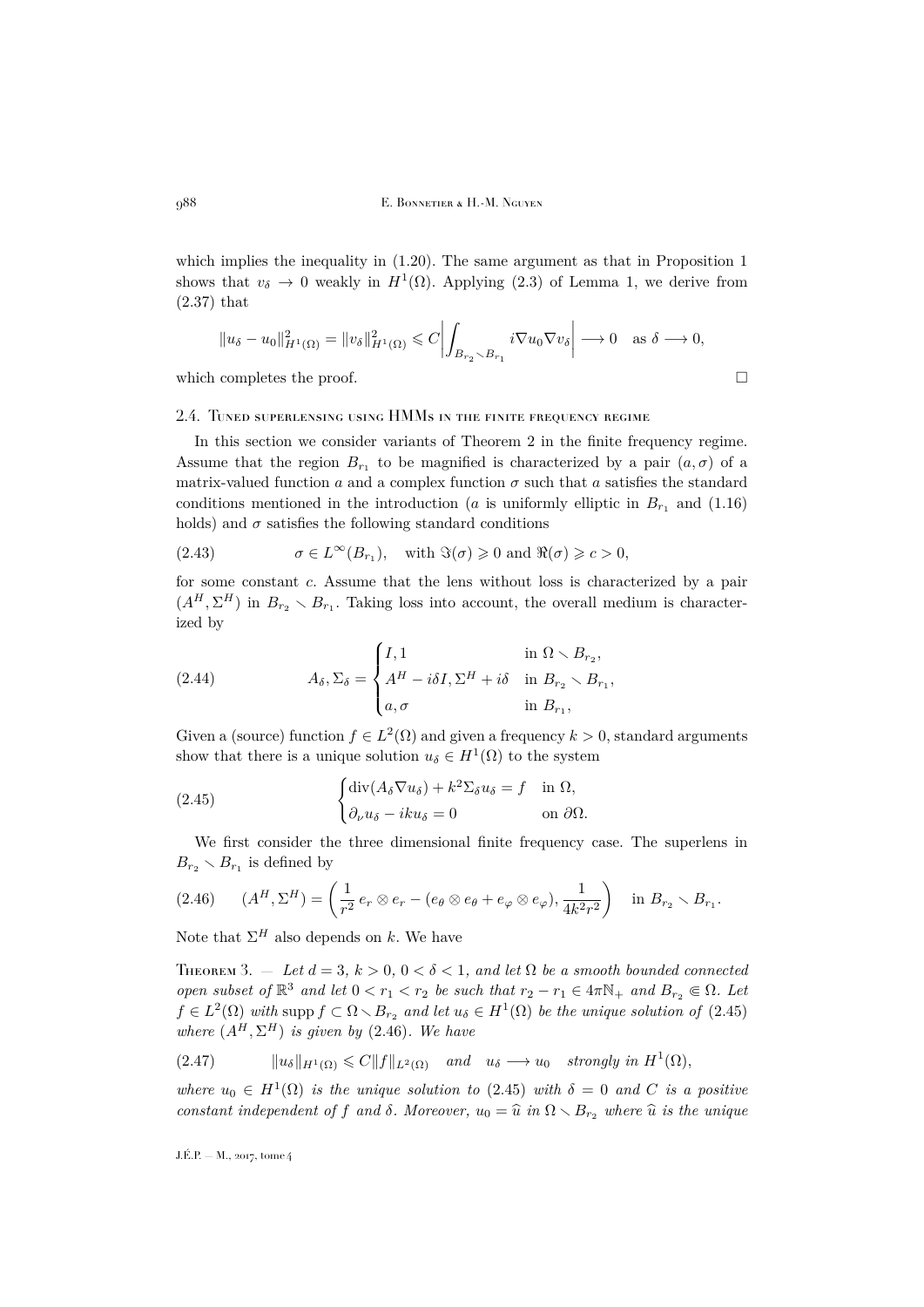*solution to the system*

$$
\begin{cases} \operatorname{div}(\widehat{A}\nabla \widehat{u}) + k^2 \widehat{\Sigma} \widehat{u} = f & \text{in } \Omega, \\ \partial_{\nu} \widehat{u} - ik \widehat{u} = 0 & \text{on } \partial \Omega, \end{cases}
$$

(2.48)

where 
$$
\widehat{A}, \widehat{\Sigma} = \begin{cases} I, 1 & \text{in } \Omega \setminus B_{r_2}, \\ \frac{r_1}{r_2} a\left(\frac{r_1}{r_2}\cdot\right), \frac{r_1^3}{r_2^3} \sigma\left(\frac{r_1}{r_2}\cdot\right) & \text{in } B_{r_2}. \end{cases}
$$

From the definition of  $(A^H, \Sigma^H)$  in [\(2.46\)](#page-16-2), one derives that if u is a solution to the equation  $\text{div}(A^H \nabla u) + k^2 \Sigma^H u = 0$  in  $B_{r_2} \setminus B_{r_1}$  then

$$
\partial_{rr}^2 u - \Delta_{\partial B_1} u + \frac{1}{4} u = 0 \quad \text{in } B_{r_2} \setminus B_{r_1}.
$$

This equation plays a similar role as the wave equation in [\(1.5\)](#page-3-1).

*Proof*. — We have, by Lemma [2,](#page-10-2) that

$$
\|\widehat{u}\|_{H^1(\Omega)} \leq C \|f\|_{L^2(\Omega)}
$$
 and  $\|\widehat{u}\|_{H^2(\Omega \setminus B_{r_2})} \leq C \|f\|_{L^2(\Omega)}$ .

Set

(2.49) 
$$
u_0 = \begin{cases} \widehat{u} & \text{in } \Omega \setminus B_{r_2}, \\ v & \text{in } B_{r_2} \setminus B_{r_1}, \\ \widehat{u}(r_2 \cdot / r_1) & \text{in } B_{r_1}, \end{cases}
$$

where  $v \in H^1(B_{r_2} \setminus B_{r_1})$  is the unique solution of

<span id="page-17-0"></span>(2.50) 
$$
\partial_{rr}^2 v - \Delta_{\partial B_1} v + \frac{1}{4} v = 0 \text{ in } B_{r_2} \setminus B_{r_1},
$$

<span id="page-17-2"></span>(2.51) 
$$
v = \hat{u}
$$
 on  $\partial B_{r_2}$  and  $\partial_r v = r_2^2 \partial_r \hat{u}^+$  on  $\partial B_{r_2}$ .

For  $n \geq 0$  and  $-n \leq m \leq n$ , let  $Y_n^m$  denote the spherical harmonic function of degree  $n$  and of order  $m$ , which satisfies

$$
\Delta_{\partial B_1} Y_n^m + n(n+1) Y_n^m = 0 \quad \text{on } \partial B_1.
$$

Since the family  $(Y_n^m)$  is dense in  $L^2(\partial B_1)$ , v can be represented in the form

<span id="page-17-1"></span>(2.52) 
$$
v(x) = \sum_{n=0}^{\infty} \sum_{m=-n}^{n} \sum_{\pm} a_{nm,\pm} e^{\pm i \lambda_n r} Y_m^n(\hat{x}), \quad x \in B_{r_2} \setminus B_{r_1},
$$

where  $\lambda_n = (n + 1/2), r = |x|$  and  $\hat{x} = x/|x|$ . Note that the 0-order term in [\(2.50\)](#page-17-0) has been chosen in  $B_{r_2} \setminus B_{r_1}$  so that the dispersion relation writes

$$
\lambda_n^2 = n(n+1) + 1/4 = (n+1/2)^2,
$$

which implies that all the terms  $e^{\pm i\lambda_n r}$  in [\(2.52\)](#page-17-1), and thus v, are  $4\pi$ -periodic functions of r. Since  $r_2 - r_1 \in 4\pi\mathbb{N}_+$ , it follows that

<span id="page-17-3"></span>(2.53) 
$$
v(r_1\hat{x}) = v(r_2\hat{x}) \text{ and } \partial_r v(r_1\hat{x}) = \partial_r v(r_2\hat{x}) \text{ for } \hat{x} \in \partial B_1.
$$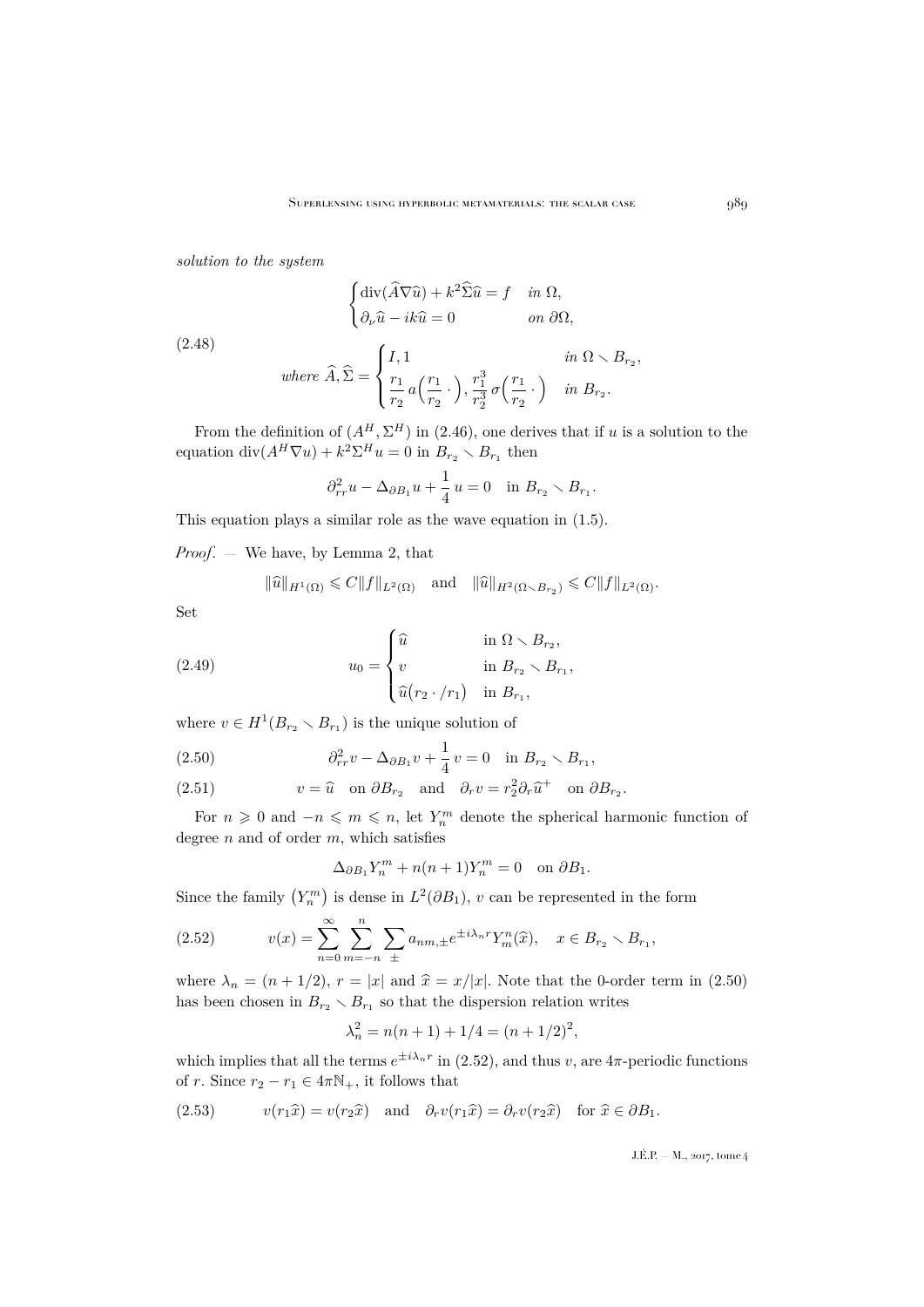We have, by [\(2.51\)](#page-17-2),

(2.54) 
$$
[A_0 \nabla u_0 \cdot e_r] = \partial_r \hat{u}^+ - \frac{1}{r_2^2} \partial_r v = 0 \text{ on } \partial B_{r_2}
$$

and, by [\(2.51\)](#page-17-2) and [\(2.53\)](#page-17-3),

$$
[A_0 \nabla u_0 \cdot e_r](x) = \frac{1}{r_1^2} \partial_r v(x) - \frac{r_2}{r_1} a(x) \nabla \hat{u}^-(r_2 x/r_1) \cdot e_r
$$
  
\n
$$
= \frac{1}{r_1^2} \partial_r v(r_2 x/r_1) - \frac{r_2^2}{r_1^2} \hat{A}(r_2 x/r_1) \nabla \hat{u}^-(r_2 x/r_1) \cdot e_r
$$
  
\n
$$
= \frac{1}{r_1^2} \partial_r v(r_2 x/r_1) - \frac{r_2^2}{r_1^2} \partial_r \hat{u}^+(r_2 x/r_1) = 0 \text{ on } \partial B_{r_1}.
$$

As in the proof of Theorem [1,](#page-7-0) one can check that  $u_0$  is the unique solution of  $(2.45)$ with  $\delta = 0$  where  $(A^H, \Sigma^H)$  is given by [\(2.46\)](#page-16-2). Moreover,

$$
||u_{\delta} - u_0||_{H^1(\Omega)} \leq C||f||_{L^2(\Omega)}
$$

and

$$
u_{\delta} \longrightarrow u_0 \quad \text{in } H^1(\Omega).
$$

The proof of these facts is the same as in the proof of Theorem [1.](#page-7-0)  $\Box$ 

We next deal with a variant of Theorem [1](#page-7-0) in the two dimensional finite frequency regime. Set

<span id="page-18-1"></span>(2.56) 
$$
(A^H, \Sigma^H) = \left(\frac{1}{r} e_r \otimes e_r - r e_\theta \otimes e_\theta, 0\right) \text{ in } B_{r_2} \setminus B_{r_1}.
$$

The following theorem describes the superlensing property of the device defined by [\(2.56\)](#page-18-1).

<span id="page-18-0"></span>THEOREM 4.  $-$  Let  $d = 2$ ,  $k > 0$ ,  $0 < \delta < 1$ , and let  $\Omega$  be a smooth bounded connected *open subset of*  $\mathbb{R}^2$ *. Let*  $0 < r_1 < r_2$  *be such that*  $r_2 - r_1 \in 2\pi\mathbb{N}_+$  *and*  $B_{r_2} \in \Omega$ *. Let*  $f \in L^2(\Omega)$  with supp  $f \subset \Omega \setminus B_{r_2}$  and let  $u_{\delta} \in H^1(\Omega)$  be the unique solution of  $(2.45)$ *where*  $(A^H, \Sigma^H)$  *is given by* [\(2.56\)](#page-18-1)*. We have* 

 $(2.57)$   $\|u_{\delta}\|_{H^{1}(\Omega)} \leq C \|f\|_{L^{2}(\Omega)}$  *and*  $u_{\delta} \longrightarrow u_{0}$  *strongly in*  $H^{1}(\Omega)$  *as*  $\delta \longrightarrow 0$ ,

where  $u_0 \in H^1(\Omega)$  *is the unique solution to* [\(2.45\)](#page-16-1) *with*  $\delta = 0$  *and* C *is a positive constant independent of f and*  $\delta$ *. Moreover,*  $u_0 = \hat{u}$  *in*  $\Omega \setminus B_{r_2}$ *, where*  $\hat{u} \in H^1(\Omega \setminus B_{r_2})$ *is the unique solution to the system*

<span id="page-18-2"></span>(2.58)  
\n
$$
\begin{cases}\n\text{div}(\widehat{A}\nabla \widehat{u}) + k^2 \widehat{\Sigma} \widehat{u} = f & \text{in } \Omega, \\
\partial_{\nu} \widehat{u} - ik \widehat{u} = 0 & \text{on } \partial \Omega, \\
[\widehat{A}\nabla \widehat{u} \cdot \nu] = 0 & \text{on } \partial B_{r_2}, \\
[\widehat{u}] = c \int_{\partial B_{r_2}} \widehat{A}\nabla \widehat{u} \cdot \nu & \text{on } \partial B_{r_2},\n\end{cases}
$$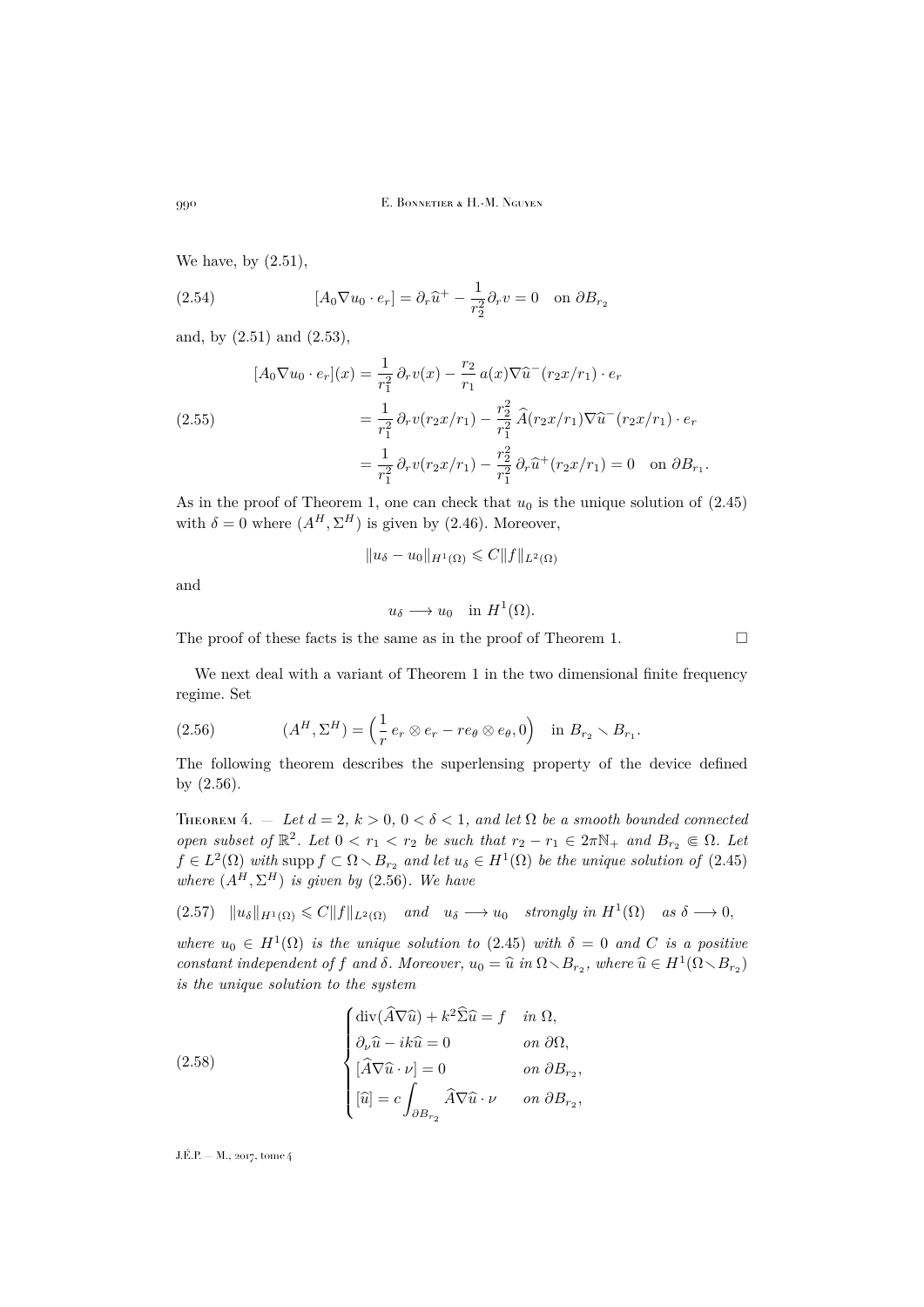*where*

$$
\widehat{A}(x), \widehat{\Sigma}(x) = \begin{cases} I, 1 & \text{in } \Omega \setminus B_{r_2}, \\ a\left(\frac{r_1}{r_2}x\right), \frac{r_1^2}{r_2^2} \sigma\left(\frac{r_1}{r_2}x\right) & \text{in } B_{r_2}, \end{cases} \text{ and } c = \frac{r_2 - r_1}{2\pi r_2}.
$$

Since f is arbitrary with support in  $\Omega \setminus B_{r_2}$ , it follows from the definition of  $(\widehat{A}, \widehat{\Sigma})$ that the object in  $B_{r_1}$  is magnified by a factor  $r_2/r_1$ .

*Proof of Theorem* [4.](#page-18-0) — The proof is in the spirit of Theorem [1.](#page-7-0) The main difference is the fact that in the representation  $(2.64)$  below, the term  $b<sub>0</sub>$  does not vanish in general. The solution to the wave equation in the lens  $B_{r_2} \setminus B_{r_1}$  is thus the sum of a periodic function and a linear term (in  $r$ ). The constant  $c$  in the second transmission condition of [\(2.58\)](#page-18-2) accounts precisely for the latter. The well-posedness of [\(2.58\)](#page-18-2) is established in Lemma 3 below. From this Lemma it follows that

<span id="page-19-3"></span>(2.59) 
$$
\|\widehat{u}\|_{H^1(\Omega \smallsetminus \partial B_{r_2})} \leqslant C \|f\|_{L^2(\Omega)}.
$$

Applying Lemma [3,](#page-20-0) we derive that  $u \in H^2(\Omega \setminus B_{r_2})$  and

(2.60)  $\|\widehat{u}\|_{H^2(\Omega \setminus B_{r_2})} \leq C \|f\|_{L^2(\Omega)}.$ 

Let v defined in  $H^1(B_{r_2} \setminus B_{r_1})$  be the unique solution of

(2.61) 
$$
\partial_{rr}^2 v - \partial_{\theta\theta}^2 v = 0, \quad v \text{ is periodic with respect to } \theta,
$$

and

<span id="page-19-1"></span>(2.62) 
$$
v(r_2, \theta) = \hat{u}(r_2, \theta)
$$
 and  $\partial_r v(r_2, \theta) = r_2 \partial_r \hat{u}^+(r_2, \theta)$  for  $\theta \in [0, 2\pi]$ .  
As in (2.33), we have

<span id="page-19-4"></span>(2.63) 
$$
||v||_{H^1(B_{r_2} \setminus B_{r_1})} \leq C||f||_{L^2(\Omega)}.
$$

Moreover,  $v$  can be represented in the form

<span id="page-19-0"></span>(2.64) 
$$
v(r,\theta) = a_0 + b_0 r + \sum_{\substack{n=-\infty\\n\neq 0}}^{\infty} \sum_{\pm} a_{n,\pm} e^{i(nr\pm n\theta)} \text{ in } B_{r_2} \setminus B_{r_1},
$$

<span id="page-19-2"></span>where  $a_0, b_0, a_{n,\pm} \in \mathbb{C}$ . Since  $r_2 - r_1 \in 2\pi\mathbb{N}_+$ , it follows that, for  $\theta \in [0, 2\pi]$ , (2.65)  $v(r_2, \theta) - v(r_1, \theta) = b_0(r_2 - r_1), \text{ and } \partial_r v(r_1, \theta) = \partial_r v(r_2, \theta).$ It is clear that

$$
\int_{\partial B_{r_2}} \partial_r v(x) \, dx = 2\pi b_0 r_2.
$$

Set

(2.66) 
$$
u_0 = \begin{cases} \widehat{u} & \text{in } \Omega \setminus B_{r_2}, \\ v & \text{in } B_{r_2} \setminus B_{r_1}, \\ \widehat{u}(r_2 \cdot / r_1) & \text{in } B_{r_1}. \end{cases}
$$

We have, by  $(2.62)$ ,

$$
[u_0] = \hat{u}^+ - v = 0 \quad \text{on } \partial B_{r_2}
$$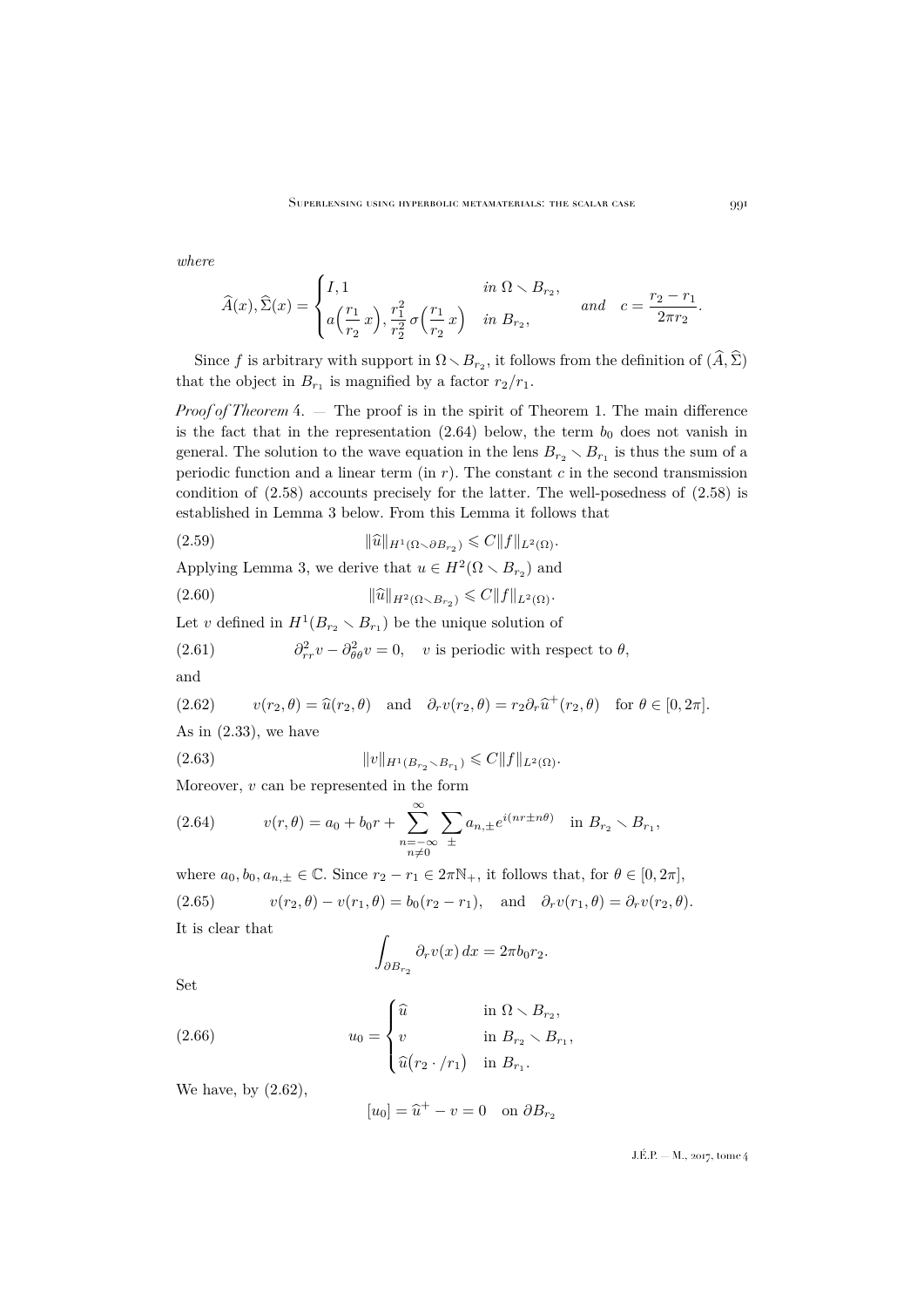and the definition of  $c$  together with  $(2.62)$  and  $(2.65)$  yields

 $[u_0](r_1, \theta) = v(r_1, \theta) - \hat{u}^-(r_2, \theta)$ 

$$
= v(r_2, \theta) - b_0(r_2 - r_1) - \left(\hat{u}^+(r_2, \theta) - 2\pi b_0 r_2 \frac{r_2 - r_1}{2\pi r_2}\right) = 0 \text{ for } \theta \in [0, 2\pi].
$$

We derive from [\(2.59\)](#page-19-3) and [\(2.63\)](#page-19-4) that

(2.67) 
$$
||u_0||_{H^1(\Omega)} \leqslant C||f||_{L^2(\Omega)}.
$$

<span id="page-20-1"></span>We also have

(2.68) 
$$
\operatorname{div}(A_0 \nabla u_0) + k^2 \Sigma_0 u_0 = f \quad \text{in } \Omega \setminus (\partial B_{r_1} \cup \partial B_{r_2}).
$$

As in [\(2.39\)](#page-15-1) and [\(2.40\)](#page-15-2) in the proof of Theorem [1,](#page-7-0) we have

<span id="page-20-2"></span>(2.69) 
$$
[A_0 \nabla u_0 \cdot e_r] = 0 \text{ on } \partial B_{r_2} \text{ and } [A_0 \nabla u_0 \cdot e_r] = 0 \text{ on } \partial B_{r_1}.
$$

A combination of [\(2.68\)](#page-20-1) and [\(2.69\)](#page-20-2) yields that

 $\operatorname{div}(A_0 \nabla u_0) + k^2 \Sigma_0 u_0 = f \text{ in } \Omega;$ 

which implies that  $u_0$  is a solution to [\(2.45\)](#page-16-1) with  $\delta = 0$ .

The proof of the uniqueness of  $u_0$  and the convergence of  $u_\delta$  to  $u_0$  in  $H^1(\Omega)$  are the same as in the proof of Theorem [1.](#page-7-0)

The following lemma is used in the proof of Theorem [4.](#page-18-0)

<span id="page-20-0"></span>LEMMA 3.  $-$  *Let*  $d = 2, 3$ *, and*  $k > 0$ *. Let*  $D, V, \Omega$  *be smooth bounded connected open subsets of*  $\mathbb{R}^d$  *such that*  $D \in \Omega$ ,  $\partial D \subset V \subset \Omega$ . Let A be a bounded, piecewise  $C^1$ , *matrix-valued function defined in*  $\Omega$  *which is assumed to be* uniformly elliptic *in*  $\Omega$ *and let*  $\Sigma$  *be a bounded complex-valued function, such that*  $Im(\Sigma) \geq 0$  *in*  $\Omega$ *. Assume that*  $A \in C^1(\Omega \setminus D)$  *and*  $A \in C^1(V \cap \overline{D})$ *. Let*  $g \in L^2(\Omega)$  *and*  $c \in \mathbb{R}$ *. There exists a unique solution*  $v \in H^1(\Omega \setminus \partial D)$  *to the system* 

<span id="page-20-3"></span>(2.70)  

$$
\begin{cases}\n\text{div}(A\nabla v) + k^2 \Sigma v = g & \text{in } \Omega \setminus \partial D, \\
A\nabla v \cdot \nu - ikv = 0 & \text{on } \partial \Omega, \\
[A\nabla v \cdot \nu] = 0 & \text{on } \partial D, \\
[v] = c \int_{\partial D} A\nabla v \cdot \nu & \text{on } \partial D.\n\end{cases}
$$

*Moreover,*

<span id="page-20-4"></span> $(2.71)$   $||v||_{H^1(\Omega \setminus \partial D)} \leq C||g||_{L^2(\Omega)}$  *and*  $||v||_{H^2(V \setminus D)} \leq C||g||_{L^2(\Omega)}$ , *for some positive constant* C *independent of* g*.*

*Proof.*  $-$  The existence of v can be derived from the uniqueness of v by using the limiting absorption principle. We now establish the uniqueness for [\(2.70\)](#page-20-3). Let  $v \in$  $H^1(\Omega \setminus \partial D)$  be a solution to [\(2.70\)](#page-20-3) with  $g = 0$ . Multiplying the equation by  $\overline{v}$ , integrating over  $\Omega \setminus D$  and over D, yields

<span id="page-20-5"></span>(2.72) 
$$
\int_{\Omega} \left( A \nabla v \cdot \nabla \overline{v} - k^2 \Sigma |v|^2 \right) + c \left| \int_{\partial D} A \nabla v \cdot \nu \right|^2 - ik \int_{\partial \Omega} |v|^2 = 0.
$$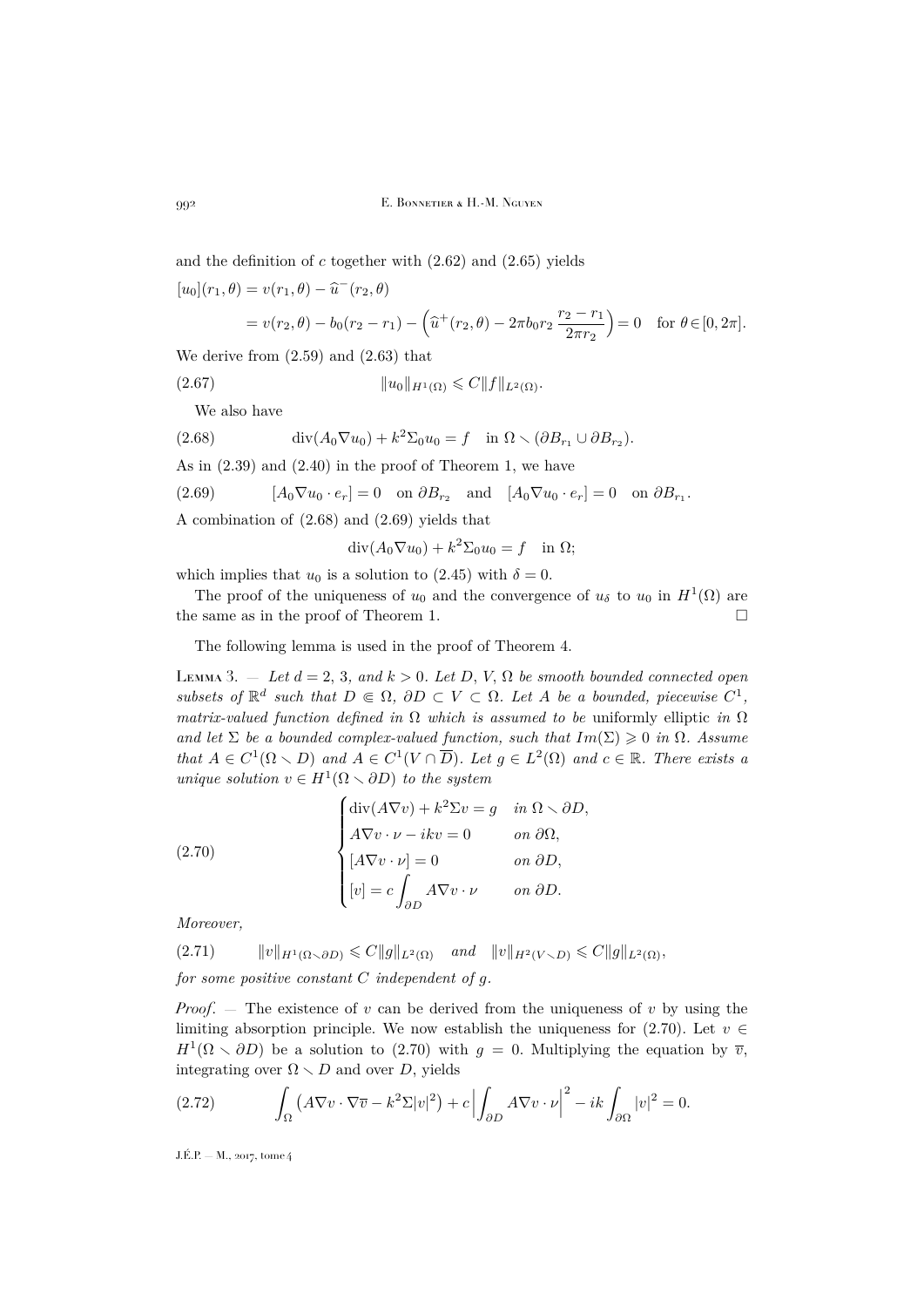Taking the imaginary part, we obtain that  $v = 0$  on  $\partial\Omega$ . The boundary condition in [\(2.70\)](#page-20-3) then implies  $A\nabla v \cdot \nu = 0$  on  $\partial \Omega$ . It thus follows from the unique continuation principle that  $v = 0$  in  $\Omega \setminus \overline{D}$ , and in particular  $v^+ = A \nabla v^+ \cdot \nu = 0$  on  $\partial D$ . From the transmission conditions of v on  $\partial D$  in [\(2.70\)](#page-20-3), it follows that  $v^- = A \nabla v^- \cdot \nu = 0$ on  $\partial D$  as well. We conclude from the unique continuation principle that  $v \equiv 0$  in D. The proof of uniqueness is complete.

We next establish the first inequality of  $(2.71)$  by contradiction. Assume that there exists a sequence  $g_n \in L^2(\Omega)$  which is square integrable near  $\partial\Omega$ , and an associated sequence of solutions  $(v_n) \subset H^1(\Omega \setminus \partial D)$  to  $(2.70)$  such that

<span id="page-21-1"></span>(2.73) 
$$
\lim_{n \to +\infty} ||g_n||_{[H^1(\Omega)]^*} = 0 \text{ and } ||v_n||_{H^1(\Omega \setminus \partial D)} = 1.
$$

Extracting a subsequence, we may assume that  $v_n$  converges weakly in  $H^1(\Omega \setminus \partial D)$ and strongly in  $L^2(\Omega)$  to some  $v \in H^1(\Omega \setminus \partial D)$  which is a solution to [\(2.70\)](#page-20-3) with right-hand side 0. By uniqueness,  $v = 0$  in  $\Omega$  and thus  $v_n$  converges to 0 weakly in  $H^1(\Omega \setminus \partial D)$  and strongly in  $L^2(\Omega)$ . Similar to [\(2.72\)](#page-20-5), we have

$$
\int_{\Omega} \left( A \nabla v_n \cdot \nabla \overline{v}_n - k^2 \Sigma |v_n|^2 \right) + c \left| \int_{\partial D} A \nabla v_n \cdot \nu \right|^2 - ik \int_{\partial \Omega} |v_n|^2 = \int_{\Omega} g_n \overline{v_n},
$$

By considering the real part, using [\(2.73\)](#page-21-1), and noting that

$$
c \int_{\partial D} A \nabla v_n \cdot \nu = [v_n] \quad \text{on } \partial D \quad \text{and} \quad [v_n] \longrightarrow 0 \quad \text{in } L^2(\partial D),
$$

we derive that

$$
\int_{\partial\Omega} A \nabla v_n \cdot \nabla \overline{v}_n \longrightarrow 0 \quad \text{as } n \longrightarrow +\infty.
$$

Hence  $v_n \to 0$  in  $H^1(\Omega \setminus \partial D)$ . This contradicts [\(2.73\)](#page-21-1).

The second inequality of [\(2.71\)](#page-20-4) can be obtained by Nirenberg's method of difference quotients (see, e.g., [\[4\]](#page-30-23)) using the smoothness assumption of  $A$  and the boundedness of Σ. The details are left to the reader.  $\Box$ 

### 3. Superlenses using HMMs via complementary property

<span id="page-21-0"></span>In this section, we consider a lens with coefficients  $(A^H, \Sigma^H)$  in  $B_{r_2} \setminus B_{r_1}$  in the finite frequency regime of the form

<span id="page-21-2"></span>
$$
(3.1) \quad (A^H, \Sigma^H) = \begin{cases} \left(\frac{1}{r^{d-1}} e_r \otimes e_r - r^{3-d} (I - e_r \otimes e_r), \frac{1}{r^2}\right) & \text{in } B_{r_2} \setminus B_{r_m}, \\ \left(-\frac{1}{r^{d-1}} e_r \otimes e_r + r^{3-d} (I - e_r \otimes e_r), -\frac{1}{r^2}\right) & \text{in } B_{r_m} \setminus B_{r_1}, \end{cases}
$$

where

$$
r_m = (r_1 + r_2)/2.
$$

It will be clear below, that the choice  $\Sigma^H = 1/r^2$  in  $B_{r_2} \setminus B_{r_m}$  and  $-1/r^2$  in  $B_{r_m} \setminus B_{r_1}$ is just a matter of simplifying the presentation. Any real-valued pair  $(\tilde{\sigma}_1/r^2, \tilde{\sigma}_2/r^2) \in L^{\infty}(R_1, \ldots, R_n) \times L^{\infty}(R_2, \ldots, R_n)$  which estings  $L^{\infty}(B_{r_m} \setminus B_{r_1}) \times L^{\infty}(B_{r_2} \setminus B_{r_m})$  which satisfies

$$
\widetilde{\sigma}_2(x) = -\widetilde{\sigma}_1((|x| - r_m)x/|x|)
$$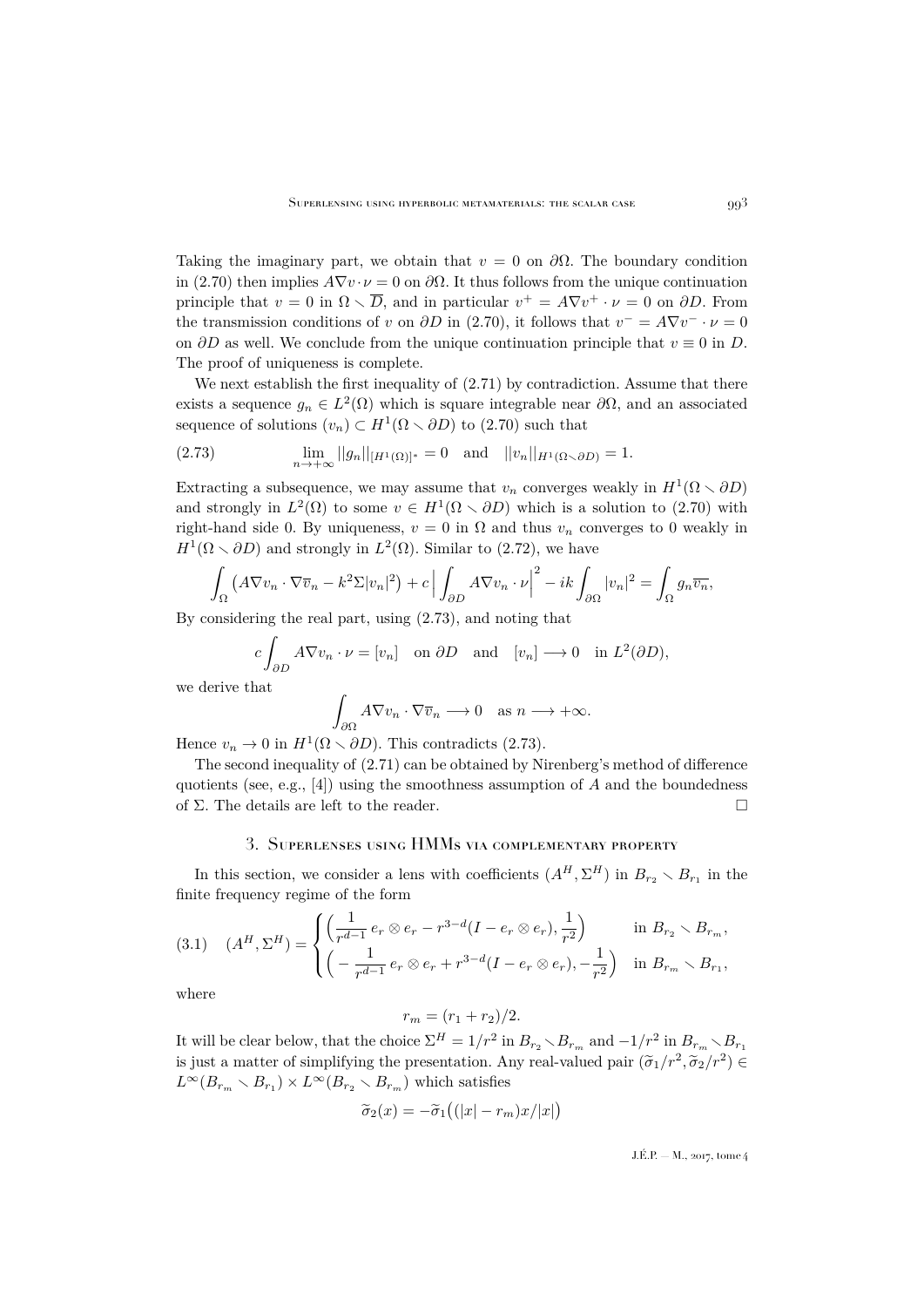is admissible. The superlensing property of the device [\(3.1\)](#page-21-2) is given by the following theorem:

<span id="page-22-0"></span>THEOREM 5.  $-$  *Let*  $d = 2, 3, k > 0, \Omega$  *be a smooth bounded connected open subset of*  $\mathbb{R}^d$ *, and let*  $f \in L^2(\Omega)$ *. Fix*  $0 < r_1 < r_2$  *and assume that*  $B_{r_2} \in \Omega$  *and* supp  $f \subset$  $\Omega \setminus B_{r_2}$ . Let  $u_{\delta} \in H^1(\Omega)$   $(0 < \delta < 1)$  be the unique solution to [\(2.45\)](#page-16-1) where  $(A^H, \Sigma^H)$ *is given by* [\(3.1\)](#page-21-2)*. We have*

<span id="page-22-6"></span>(3.2) 
$$
\|u_{\delta}\|_{H^{1}(\Omega)} \leqslant C \|f\|_{L^{2}(\Omega)} \quad \text{and} \quad u_{\delta} \longrightarrow u_{0} \quad \text{strongly in } H^{1}(\Omega),
$$

where  $u_0 \in H^1(\Omega)$  *is the unique solution of* [\(2.45\)](#page-16-1) *where*  $(A^H, \Sigma^H)$  *is given by* [\(3.1\)](#page-21-2) *corresponding to*  $\delta = 0$  *and* C *is a positive constant independent of* f *and*  $\delta$ *. Moreover,*  $u_0 = \hat{u}$  in  $\Omega \setminus B_{r_2}$ , where  $\hat{u}_\delta$  is the unique solution to the system

(3.3) 
$$
\begin{cases} \text{div}(\widehat{A}\nabla \widehat{u}) + k^2 \widehat{\Sigma} \widehat{u} = f & \text{in } \Omega, \\ \partial_{\nu} \widehat{u} - ik \widehat{u} = 0 & \text{on } \partial \Omega, \end{cases}
$$

*where*

<span id="page-22-5"></span>
$$
\widehat{A}(x), \widehat{\Sigma}(x) = \begin{cases} I, 1 & \text{in } \Omega \setminus B_{r_2}, \\ \frac{r_1^{d-2}}{r_2^{d-2}} a\left(\frac{r_1}{r_2}x\right), \frac{r_1^d}{r_2^d} \sigma\left(\frac{r_1}{r_2}x\right) & \text{in } B_{r_2}. \end{cases}
$$

Since f is arbitrary with support in  $\Omega \setminus B_{r_2}$ , it follows from the definition of  $\widehat{A}$ that the object in  $B_{r_1}$  is magnified by a factor  $r_2/r_1$ . We emphasize again that no condition is imposed on  $r_2 - r_1$ .

*Proof*. — Again, the proof mimics that of Theorem [1.](#page-7-0) We have

<span id="page-22-3"></span>(3.4) 
$$
\|\widehat{u}\|_{H^1(\Omega)} \leq C \|f\|_{L^2(\Omega)},
$$

and, by  $(1.16)$  and Lemma [2,](#page-10-2)

<span id="page-22-4"></span>(3.5) 
$$
\|\widehat{u}\|_{H^2(\Omega \setminus B_{r_2})} \leq C \|f\|_{L^2(\Omega)}.
$$

Define v in  $B_{r_2} \setminus B_{r_m}$  as follows

<span id="page-22-1"></span>(3.6) 
$$
\partial_{rr}^2 v - \Delta_{\partial B_1} v + k^2 v = 0 \quad \text{in } B_{r_2} \setminus B_{r_m}
$$

and, on  $\partial B_{r_2}$ ,

(3.7) 
$$
v = \widehat{u} \text{ and } \partial_r v = r_2^{d-1} \partial_r \widehat{u}^+.
$$

We consider [\(3.6\)](#page-22-1) and [\(3.7\)](#page-22-2) as a Cauchy problem for the wave equation defined on the manifold  $\partial B_1$  for which r plays the role of the time variable. By the standard theory for the wave equation, there exists a unique such

<span id="page-22-2"></span>
$$
v \in C([r_m, r_2]; H^1(\partial B_1)) \cap C^1([r_m, r_2]; L^2(\partial B_1)).
$$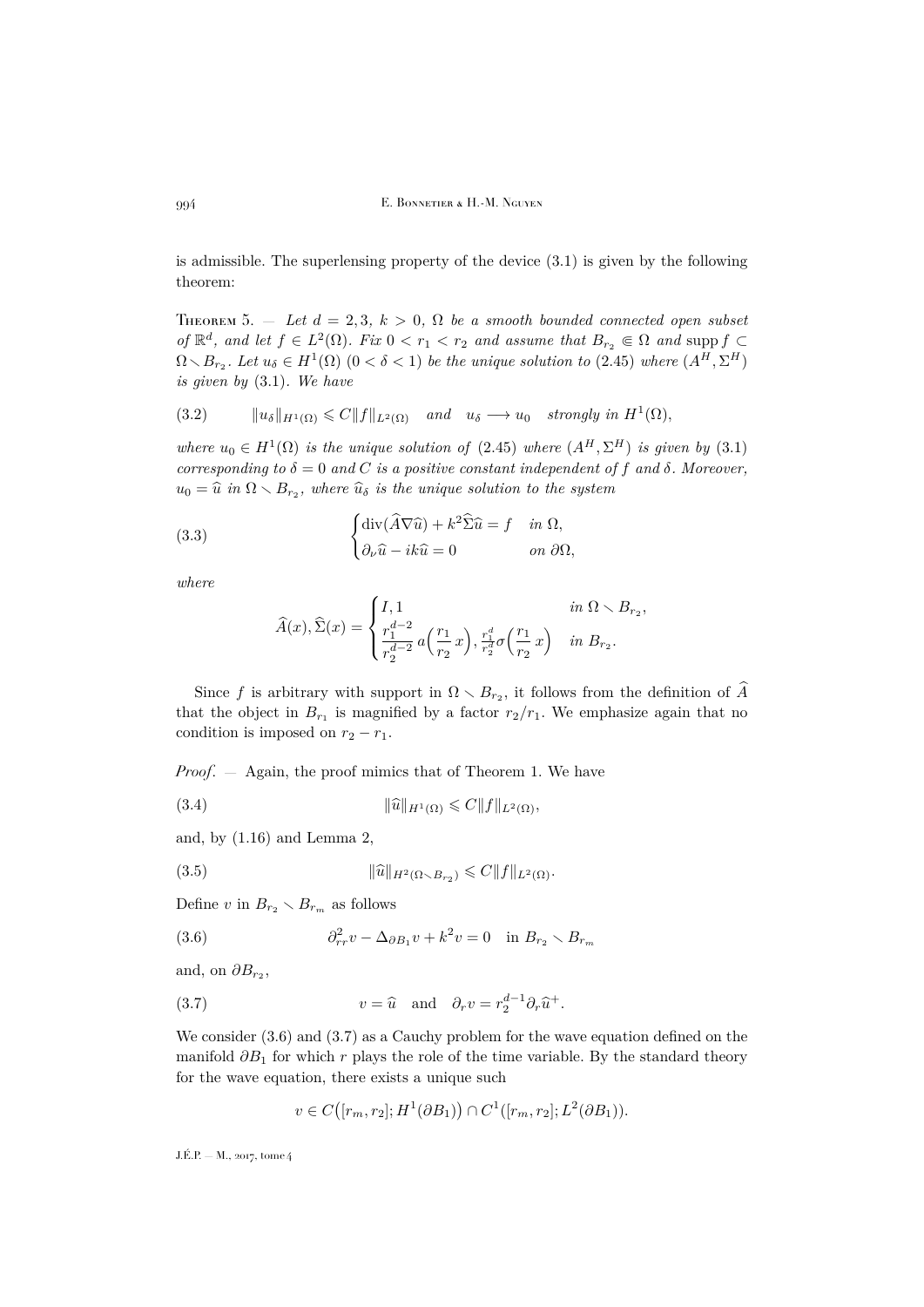We also have

<span id="page-23-3"></span>
$$
(3.8) \quad \int_{\partial B_1} |\partial_r v(r,\xi)|^2 + |\nabla_{\partial B_1} v(r,\xi)|^2 + k^2 |v(r,\xi)|^2 d\xi
$$
  

$$
= \int_{\partial B_1} |\partial_r v(r_2,\xi)|^2 + |\nabla_{\partial B_1} v(r_2,\xi)|^2 + k^2 |v(r_2,\xi)|^2 d\xi
$$
  

$$
= \int_{\partial B_1} r_2^{2(d-1)} |\partial_r \widehat{u}^+(r_2,\xi)|^2 + |\nabla_{\partial B_1} \widehat{u}(r_2,\xi)|^2 + k^2 |\widehat{u}(r_2,\xi)|^2 d\xi.
$$

It follows that  $v \in H^1(B_{r_2} \setminus B_{r_m})$  and

(3.9) 
$$
||v||_{H^1(B_{r_2} \setminus B_{r_m})} \leqslant C ||f||_{L^2(\Omega)}.
$$

Let  $v_R \in H^1(B_{r_m} \setminus B_{r_1})$  be the reflection of v through  $\partial B_{r_m}$ , i.e.,

(3.10) 
$$
v_R(x) = v((r_m - |x|)x/|x|) \text{ in } B_{r_m} \setminus B_{r_1}
$$

Define

<span id="page-23-4"></span>
$$
u_0 = \begin{cases} \widehat{u} & \text{in } \Omega \setminus B_{r_2}, \\ v & \text{in } B_{r_2} \setminus B_{r_m}, \\ v_R & \text{in } B_{r_m} \setminus B_{r_1}, \\ \widehat{u}(r_2 \cdot / r_1) & \text{in } B_{r_1}. \end{cases}
$$

.

Then  $u_0 \in H^1(\Omega)$  and

<span id="page-23-0"></span>(3.11) 
$$
\operatorname{div}(A_0 \nabla u_0) + k^2 \Sigma_0 u_0 = f \quad \text{in } \Omega \setminus (\partial B_{r_1} \cup \partial B_{r_2}).
$$

On the other hand, from the definition of  $u_0$  and v, we have

<span id="page-23-1"></span>(3.12) 
$$
[A_0 \nabla u_0 \cdot e_r] = \partial_r \widehat{u}^+ - \frac{1}{r_2^{d-1}} \partial_r v = 0 \text{ on } \partial B_{r_2},
$$

The properties of the reflection and the definition of  $A<sup>H</sup>$  guarantee that the transmission conditions also hold on  $\partial B_{r_m}$ , and from the definition of  $\hat{A}$  and [\(3.7\)](#page-22-2), we obtain

<span id="page-23-2"></span>
$$
(3.13) \quad [A_0 \nabla u_0 \cdot e_r](x) = -\frac{1}{r_1^{d-1}} \partial_r v_R(x) - \frac{r_2}{r_1} a(x) \nabla \hat{u}^-(r_2 x/r_1) \cdot e_r
$$
\n
$$
= \frac{1}{r_1^{d-1}} \partial_r v(r_2 x/r_1) - \frac{r_2^{d-1}}{r_1^{d-1}} \hat{A}(r_2 x/r_1) \nabla \hat{u}^-(r_2 x/r_1) \cdot e_r
$$
\n
$$
= \frac{1}{r_1^{d-1}} \partial_r v(r_2 x/r_1) - \frac{r_2^{d-1}}{r_1^{d-1}} \partial_r \hat{u}^+(r_2 x/r_1) = 0 \quad \text{on } \partial B_{r_1}.
$$

A combination of [\(3.11\)](#page-23-0), [\(3.12\)](#page-23-1), and [\(3.13\)](#page-23-2) yields that  $u_0 \in H^1(\Omega)$  and satisfies

<span id="page-23-5"></span> $\operatorname{div}(A_0 \nabla u_0) + k^2 \Sigma_0 u_0 = f \text{ in } \Omega;$ 

which implies that  $u_0$  is a solution for  $\delta = 0$ . We also obtain from [\(3.4\)](#page-22-3), [\(3.5\)](#page-22-4), [\(3.8\)](#page-23-3), and [\(3.9\)](#page-23-4) that

(3.14) 
$$
||u_0||_{H^1(\Omega)} \leqslant C||f||_{L^2(\Omega)}.
$$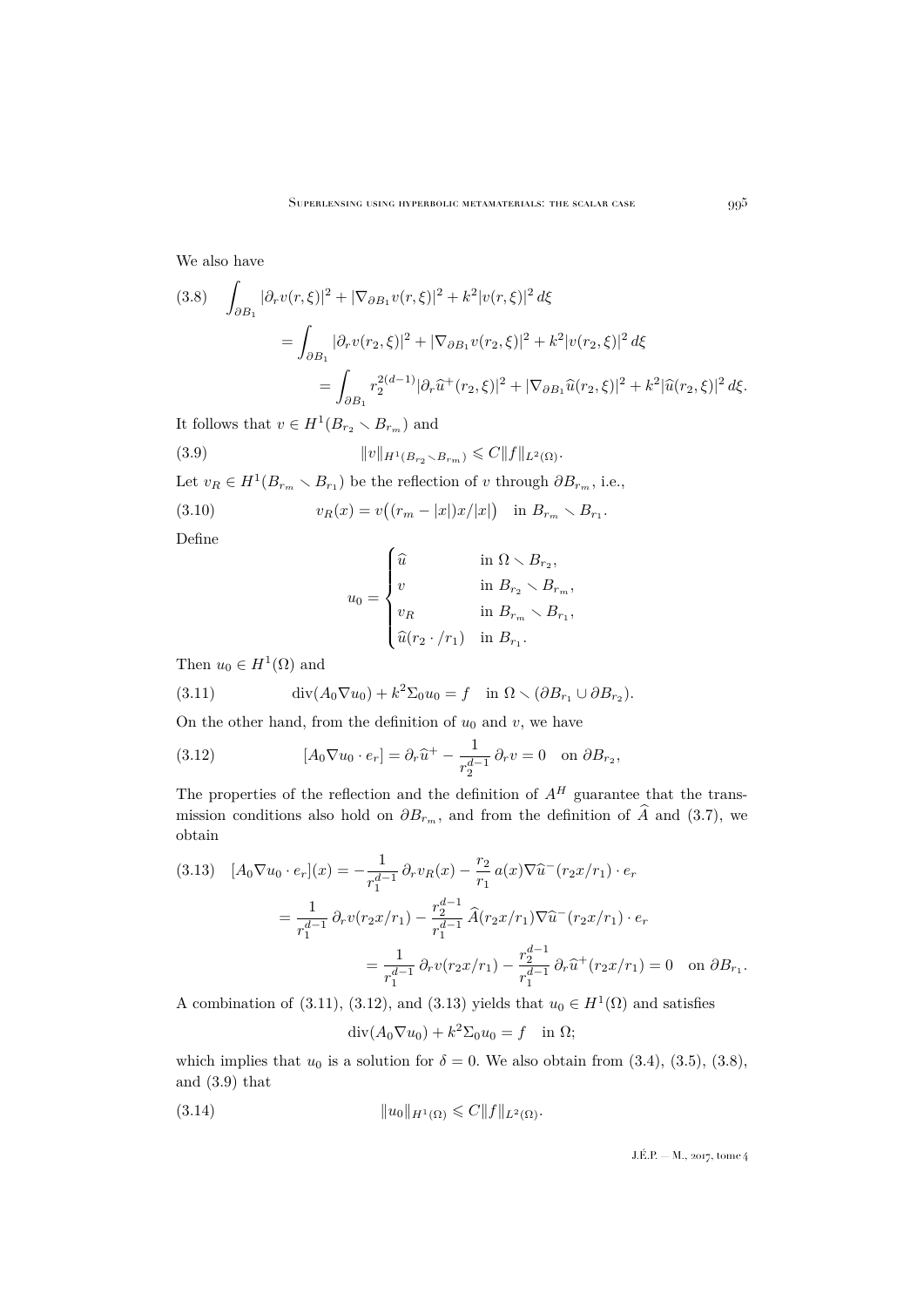We next establish the uniqueness of  $u_0$ . Let  $w_0 \in H^1(\Omega)$  be a solution for  $\delta = 0$ . Note that  $w_0$  is fully determined in  $B_{r_2} \setminus B_{r_m}$  from the Cauchy data  $w_0(r_2\hat{x})$ ,  $\partial_r w_0(r_2\hat{x}), \hat{x} \in \partial B_1$ . Given the form of the coefficients  $A^H$ , w must also have the symmetry

$$
w_0(x) = w_0((r_m - |x|)x/|x|)
$$
 in  $B_{r_m} \setminus B_{r_1}$ .

It follows that for  $\hat{x} \in \partial B_1$ 

$$
w_0(r_2\hat{x}) = w_0(r_1\hat{x})
$$
 and  $\partial_r w_0(r_2\hat{x}) = \partial_r w_0(r_1\hat{x}).$ 

Thus the function  $\hat{w}$  defined by

$$
\widehat{w}(x) = \begin{cases} w_0(x) & x \in \Omega \setminus B_{r_2}, \\ w_0(r_1 x/r_2) & x \in B_{r_2}, \end{cases}
$$

is a solution to [\(3.3\)](#page-22-5). By uniqueness for this elliptic equation,  $\hat{w}_0 = \hat{u}$ , which in turn implies that  $w_0 = u_0$  and uniqueness of  $u_0$  follows.

Finally, we establish [\(3.2\)](#page-22-6). Set

$$
(3.15) \t\t v\delta = u\delta - u0 \t in  $\Omega$ .
$$

It is easy to see that  $v_{\delta} \in H_0^1(\Omega)$  and that it satisfies

<span id="page-24-1"></span>
$$
\operatorname{div}(A_{\delta}\nabla v_{\delta}) + k^2 \Sigma_{\delta} v_{\delta} = \operatorname{div}(i\delta 1_{B_{r_2} \setminus B_{r_1}} \nabla u_0) - i\delta k^2 1_{B_{r_2} \setminus B_{r_1}} u_0 \quad \text{in } \Omega.
$$

Applying [\(2.4\)](#page-9-4) of Lemma [1,](#page-8-1) we derive

$$
(3.16) \t\t\t\t ||v_{\delta}||_{H^1(\Omega)} \leqslant C ||\nabla u_0||_{L^2(\Omega)},
$$

which, in view of  $(3.14)$ , implies the uniform bound in  $(3.2)$  and, as in the proof of Theorem [1,](#page-7-0) that  $v_{\delta}$  converges weakly to 0 in  $H^1(\Omega)$  $H^1(\Omega)$  $H^1(\Omega)$ . Applying [\(2.3\)](#page-8-3) of Lemma 1 and using  $(3.14)$  and  $(3.16)$ , we obtain

$$
||u_{\delta}-u_0||_{H^1(\Omega)}^2=||v_{\delta}||_{H^1(\Omega)}^2 \leqslant C\left\{ \left| \int_{B_{r_2}\setminus B_{r_1}} \nabla u_0 \nabla \overline{v_{\delta}} \right| + \left| \int_{B_{r_2}\setminus B_{r_1}} u_0 \overline{v_{\delta}} \right| \right\} \longrightarrow 0,
$$

since  $v_{\delta}$  converges weakly to 0, which completes the proof.

*Proof of Theorem* [2.](#page-7-1) — The proof of Theorem [2](#page-7-1) is similar to the above proof and is left to the reader.  $\hfill \square$ 

## 4. Constructing hyperbolic metamaterials

<span id="page-24-0"></span>In this section, we show how one can design the type of hyperbolic media used in the previous sections, by homogenization of layered materials. We restrict ourselves to superlensing using HMMs via complementary property in the three dimensional quasistatic case, in order to build a medium  $A_{\delta}^H$  that satisfies, as  $\delta \to 0$ ,

(4.1) 
$$
A_{\delta}^H \longrightarrow A^H = \begin{cases} \frac{1}{r^2} e_r \otimes e_r - (I - e_r \otimes e_r) & \text{in } B_{r_2} \setminus B_{r_m}, \\ -\frac{1}{r^2} e_r \otimes e_r + (I - e_r \otimes e_r) & \text{in } B_{r_m} \setminus B_{r_1}, \end{cases}
$$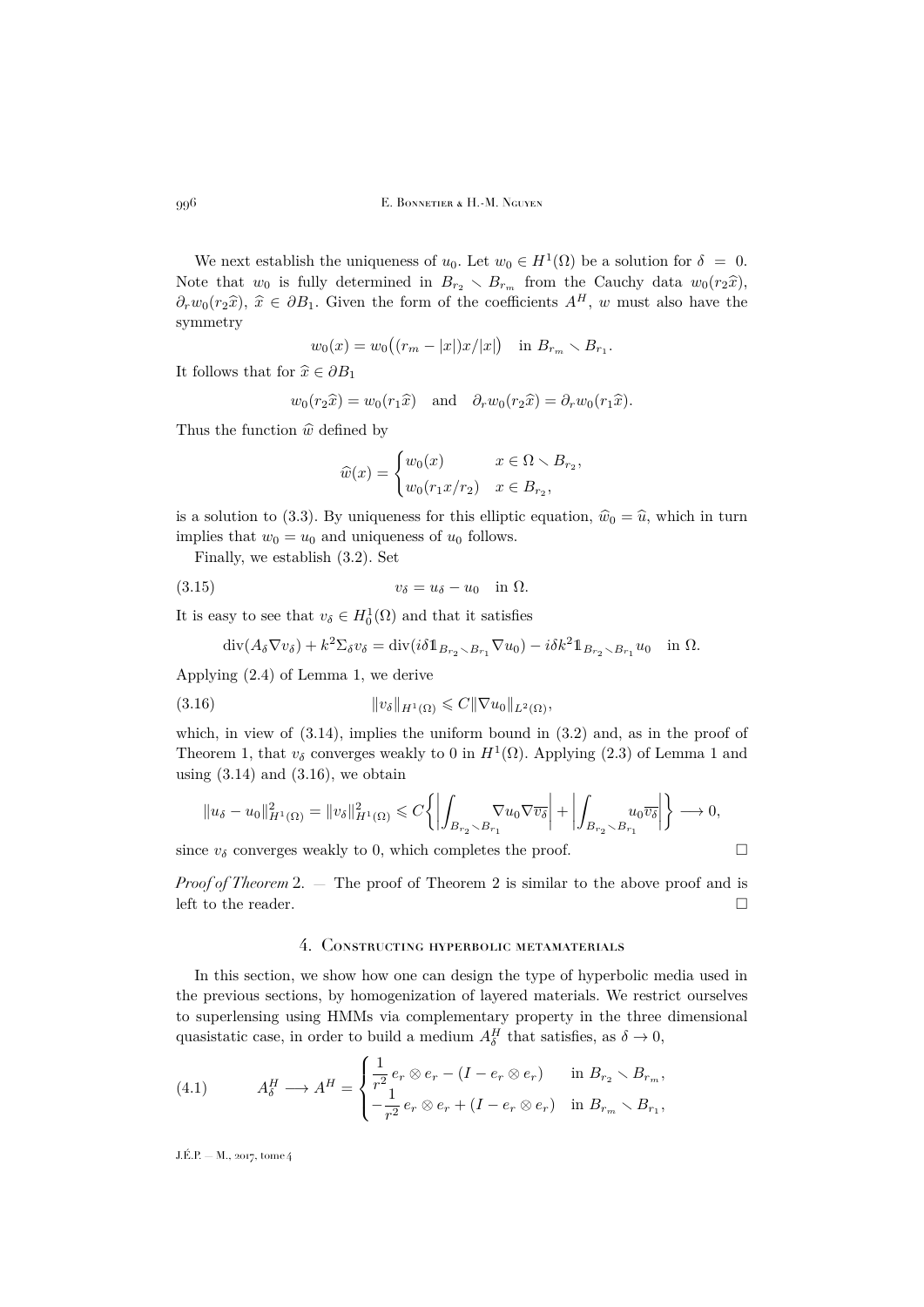such as that considered in [\(1.13\)](#page-5-0). Recall that  $r_m = (r_1 + r_2)/2$ . The argument can easily be adapted to tuned superlensing using HMMs in two dimensions and to superlensing using HMMs via complementary property in two dimensions and to the finite frequency regime. Our approach follows the arguments developed by Murat and Tartar [\[5\]](#page-30-25) for the homogenization of laminated composites.

For a fixed  $\delta > 0$ , let  $\theta = 1/2$  and let  $\chi$  denote the characteristic function of the interval  $(0, 1/2)$ . For  $\varepsilon > 0$ , set, for  $x \in B_{r_2} \setminus B_{r_m}$ ,

$$
b_{1,\varepsilon,\delta}(x) = \frac{1}{r^2} \left[ (-1 - i\delta) \chi(r/\varepsilon) + (1 - \chi(r/\varepsilon))/3 \right],
$$
  

$$
b_{2,\varepsilon,\delta}(x) = (-3 - i\delta) \chi(r/\varepsilon) + (1 - \chi(r/\varepsilon)),
$$

and, for  $x \in B_{r_m} \setminus B_{r_1}$ ,

$$
b_{1,\varepsilon,\delta}(x) = \frac{1}{r^2} \Big[ (-1/3 - i\delta) \chi(r/\varepsilon) + \big( 1 - \chi(r/\varepsilon) \big) \Big],
$$
  

$$
b_{2,\varepsilon,\delta}(x) = (-1 - i\delta) \chi(r/\varepsilon) + 3\big( 1 - \chi(r/\varepsilon) \big).
$$

Note that since periodic functions converge weakly<sup>\*</sup> to their average in  $L^{\infty}$ , one can easily compute the  $L^{\infty}$  weak-\* limits

(4.2) 
$$
b_{1,H,\delta} := \left(w * - \lim_{\varepsilon \to 0} (b_{1,\varepsilon,\delta})^{-1}\right)^{-1} \text{ and } b_{2,H,\delta} := w * - \lim_{\varepsilon \to 0} b_{2,\varepsilon,\delta},
$$

and in particular we have in  $B_{r_2} \setminus B_{r_m}$ 

<span id="page-25-3"></span>(4.3) 
$$
\begin{cases} b_{1,H,\delta}(x) = \frac{2(1+i\delta)}{r^2(2+3i\delta)} = (1-i\delta/2 + O(\delta^2)) / r^2, \\ b_{2,H,\delta}(x) = (-1-i\delta/2), \end{cases}
$$

and in  $B_{r_m} \setminus B_{r_1}$ 

<span id="page-25-4"></span>(4.4) 
$$
\begin{cases} b_{1,H,\delta}(x) = \frac{-2/3 - 2i\delta}{r^2(2/3 - i\delta)} = -1 - 9i\delta/2 + O(\delta^2), \\ b_{2,H,\delta}(x) = (1 - i\delta/2). \end{cases}
$$

<span id="page-25-2"></span>Set

(4.5) 
$$
a_{\varepsilon,\delta}(x) = b_{1,\varepsilon,\delta}(r)e_r \otimes e_r + b_{2,\varepsilon,\delta}(r)(e_{\theta} \otimes e_{\theta} + e_{\varphi} \otimes e_{\varphi}).
$$

Let  $a$  be a uniformly elliptic matrix-valued function and define

<span id="page-25-0"></span>(4.6) 
$$
A_{\varepsilon,\delta}(x) = \begin{cases} I & \text{in } \Omega \setminus B_{r_2}, \\ a_{\varepsilon,\delta} & \text{in } B_{r_2} \setminus B_{r_1}, \\ a & \text{in } B_{r_1}, \end{cases}
$$

and

<span id="page-25-1"></span>(4.7) 
$$
A_{\delta}^{H}(x) = \begin{cases} I & \text{in } \Omega \setminus B_{r_2}, \\ b_{1,H,\delta}e_r \otimes e_r + b_{2,H,\delta} & (e_{\theta} \otimes e_{\theta} + e_{\varphi} \otimes e_{\varphi}) & \text{in } B_{r_2} \setminus B_{r_1}, \\ a & \text{in } B_{r_1}. \end{cases}
$$

We have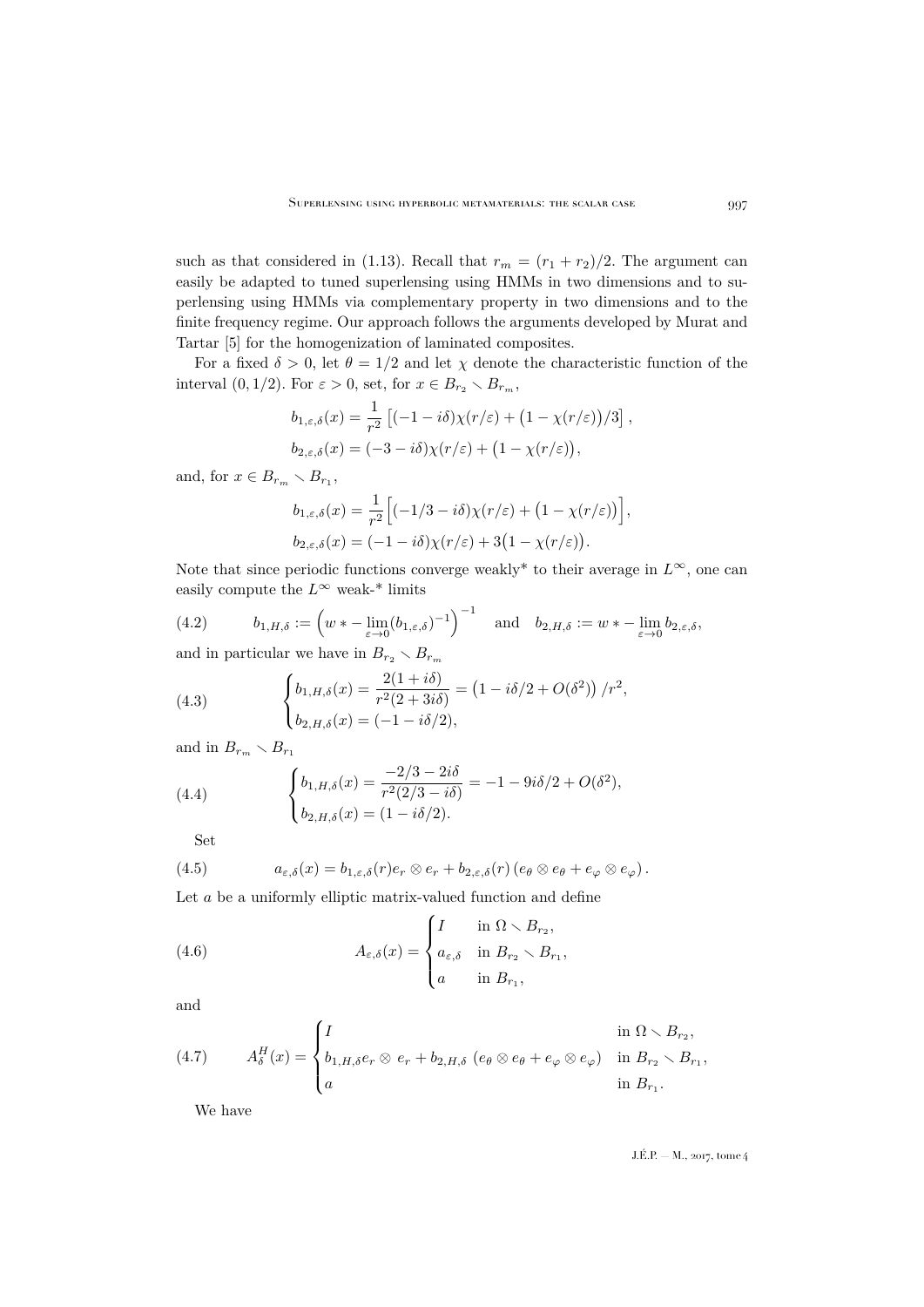PROPOSITION 2.  $-$  *Let*  $0 < r_1 < r_2$ , and let  $\Omega$  be a smooth bounded connected open *subset of*  $\mathbb{R}^3$  *such that*  $B_{r_2} \in \Omega$ *. Given*  $f \in L^2(\Omega)$  *with* supp  $f \cap B_{r_2} = \emptyset$ *, let*  $u_{\varepsilon,\delta} \in$  $H_0^1(\Omega)$  *be the unique solution to* 

$$
\operatorname{div}(A_{\varepsilon,\delta} \nabla u_{\varepsilon,\delta}) = f \quad \text{in } \Omega,
$$

*where*  $A_{\varepsilon,\delta}$  *is given by* [\(4.6\)](#page-25-0)*. Then, as*  $\varepsilon \to 0$ *,*  $u_{\varepsilon,\delta}$  *converges weakly in*  $H^1(\Omega)$  *to*  $u_{H,\delta} \in H_0^1(\Omega)$  the unique solution of the equation

$$
\operatorname{div}(A_{\delta}^H \nabla u_{H,\delta}) = f \quad \text{in } \Omega,
$$

*where*  $A_{\delta}^H$  *is defined by* [\(4.7\)](#page-25-1)*.* 

REMARK 3. — Materials given in  $(4.5)$  could in principle be fabricated as a laminated composite containing anisotropic metallic phases with a conductivity described by a Drude model. Also note that the imaginary part of  $A_{\delta}^H$  has the form  $-i\delta M$ , where M is a diagonal, positive definite matrix, and is not strictly equal to  $-i\delta I$  as in the hypotheses of Theorem [2.](#page-7-1) Nevertheless, its results hold for this case as well.

*Proof.* – For notational ease, we drop the dependance on  $\delta$  in the notation. By Lemma [1](#page-8-1) (see also Remark [1\)](#page-10-3), there exists a unique solution  $u_{\varepsilon} \in H_0^1(\Omega)$  to

(4.8) 
$$
\operatorname{div}(A_{\varepsilon} \nabla u_{\varepsilon}) = f \quad \text{in } \Omega,
$$

which further satisfies  $||u_{\varepsilon}||_{H^1(\Omega)} \leq C ||f||_{L^2(\Omega)}$ , with C independent of  $\varepsilon$  (it may depend on  $\delta$  though). We may thus assume, that up to a subsequence,  $u_{\epsilon}$  converges weakly in  $H^1(\Omega)$  to some  $u_H \in H^1(\Omega)$ . Standard results in homogenization [\[5\]](#page-30-25) show that  $u_H \in H_0^1(\Omega)$  solves an equation of the same type as [\(4.8\)](#page-26-0):

(4.9) 
$$
\operatorname{div}(A^H \nabla u_H) = f \quad \text{in } \Omega,
$$

where the tensor of homogenized coefficients  $A_H$  has the form

<span id="page-26-1"></span><span id="page-26-0"></span>
$$
A_H(x) = \begin{cases} I & \text{for } x \in \Omega \setminus B_{r_2}, \\ a_H(x) & \text{for } x \in B_{r_2} \setminus B_{r_1}, \\ a(x) & \text{for } x \in B_{r_1}. \end{cases}
$$

To identify the tensor  $a_H$ , set

(4.10) 
$$
\sigma_{1,\varepsilon} = r^2 b_{1,\varepsilon} \partial_r u_\varepsilon \quad \text{in } B_{r_2} \setminus B_{r_1}.
$$

Using spherical coordinates in  $B_{r_2} \setminus B_{r_1}$ , we have

$$
\operatorname{div}(A_{\varepsilon} \nabla u_{\varepsilon}) = \frac{1}{r^2} \partial_r (r^2 b_{1,\varepsilon} \partial_r u_{\varepsilon}) + \frac{b_{2,\varepsilon}}{r^2} \Delta_{\partial B_1} u_{\varepsilon} \quad \text{in } B_{r_2} \setminus B_{r_1},
$$

where  $\Delta_{\partial B_1}$  denotes the Laplace-Beltrami operator on  $\partial B_1$ . This implies, since  $\mathrm{supp} f \cap B_{r_2} = \varnothing,$ 

$$
\partial_r \sigma_{1,\varepsilon} = -\Delta_{\partial B_1} (b_{2,\varepsilon}(r) u_\varepsilon) \quad \text{in } B_{r_2} \setminus B_{r_1},
$$

since  $b_{2,\varepsilon}$  only depends on r for a fixed  $\varepsilon$ . Consequently,  $\sigma_{1,\varepsilon}$  and  $\partial_r \sigma_{1,\varepsilon}$  are uniformly bounded with respect to  $\varepsilon$  in  $L^2(r_1, r_2, L^2(\partial B_1))$  and in  $L^2(r_1, r_2, H^{-1}(\partial B_1))$ respectively. Invoking Aubin compactness theorem as in [\[5\]](#page-30-25), we infer that up to a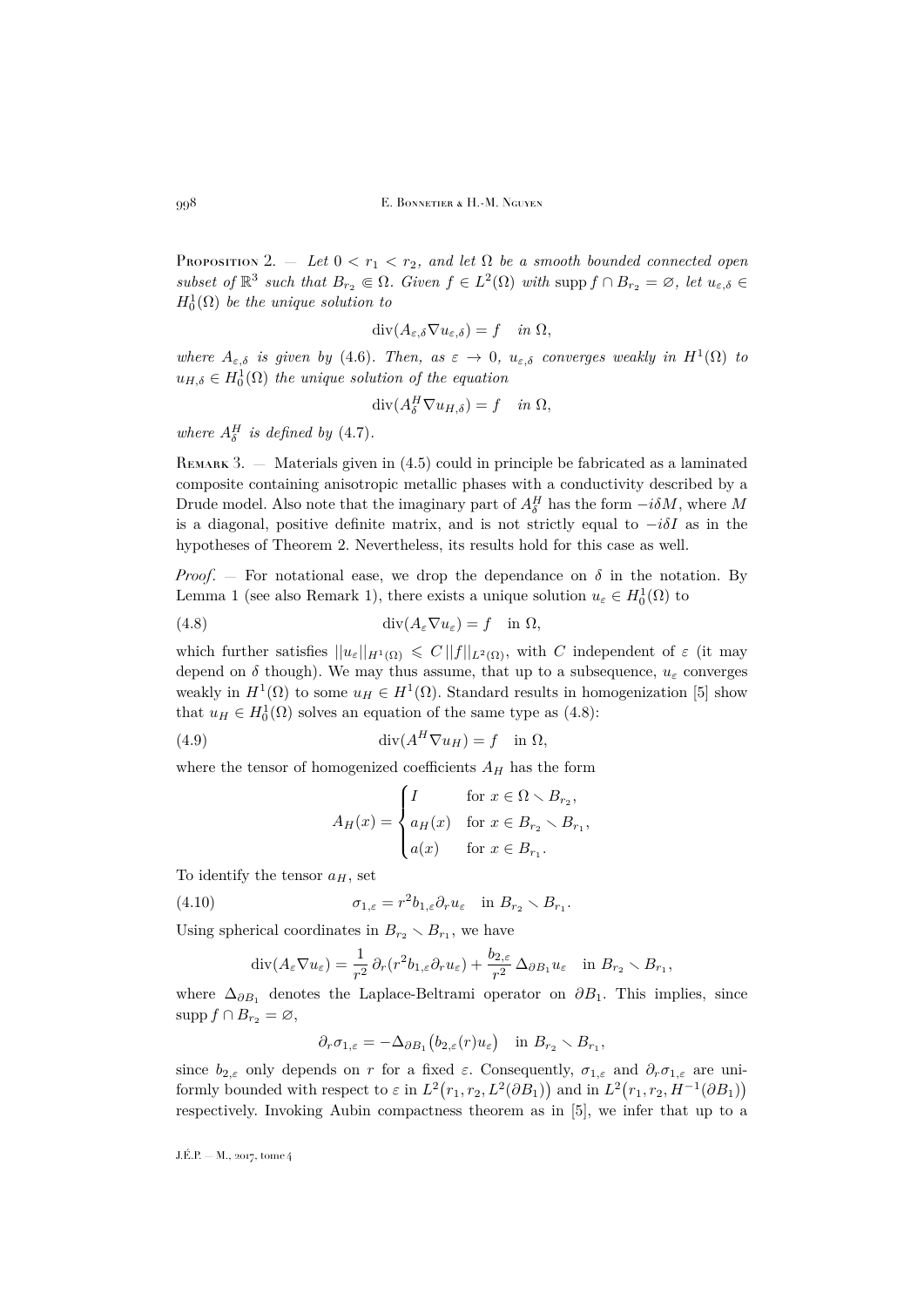subsequence,  $\sigma_{1,\varepsilon}$  converges strongly in  $L^2(r_1,r_2,H^{-1}(\partial B_1))$  to some limit  $\sigma_{1,H}$  $L^2(B_{r_2} \setminus B_{r_1})$ . Rewriting [\(4.10\)](#page-26-1) as

$$
\left(r^2b_{1,\varepsilon}\right)^{-1}\sigma_{1,\varepsilon}=\partial_ru_\varepsilon,
$$

and letting  $\varepsilon \to 0$ , yields

$$
\sigma_{1,H} = \left(w * - \lim(r^2 b_{1,\varepsilon})^{-1}\right)^{-1} \partial_r u_H
$$

$$
= \frac{r^2}{w * - \lim(b_{1,\varepsilon})^{-1}} \partial_r u_H.
$$

On the other hand, since  $u_{\varepsilon} \to u_H$  strongly in  $L^2(\Omega)$ , it follows that  $b_{2,\varepsilon}(r)u_{\varepsilon} \to$  $w * - \lim b_{2,\varepsilon}(r) u_H$  in  $L^2$ . We derive that

(4.11) 
$$
\partial_r (r^2 b_{1,H} \partial_r u_H) + \Delta_{\partial B_1} (b_{2,H} u_H) = 0 \text{ in } B_{r_2} \setminus B_{r_1},
$$

where  $b_{1,H} = (w * - \lim_{h \to \infty} (b_{1,\varepsilon})^{-1})^{-1}$  and  $b_{2,H} = w * - \lim_{h \to \infty} b_{2,\varepsilon}$ . We can then identify

<span id="page-27-1"></span>
$$
a_H = b_{1,H}e_r \otimes e_r + b_{2,H}(e_{\theta} \otimes e_{\theta} + e_{\varphi} \otimes e_{\varphi}),
$$

which, given  $(4.3-4.4)$  $(4.3-4.4)$ , has the form considered in  $(3.1)$ .

Since periodic functions weakly-\* converge to their average in  $L^{\infty}$  one easily checks that in fact the whole sequence  $u_{\varepsilon}$  converges to the unique  $H_0^1$ -solution to [\(4.11\)](#page-27-1).  $\Box$ 

## 5. Stability of HMMs

<span id="page-27-0"></span>Both the mechanisms for superlensing, that we propose in this paper, rely on the ability to transport the Cauchy data without alteration (or barely) from one interface of the lens to the other. In this section, we investigate the sensitivity of these results to the constraints on the design, namely to the conditions  $r_2 - r_1 \in 2\pi N^+$  or  $r_m = (r_2 + r_1)/2$  that are assumed in the previous sections. To this end, let  $l > 0$  and  $L > 0$ , and consider

$$
\mathscr{R} = (-l, L) \times (0, 2\pi), \quad \mathscr{R}_l = (-l, 0) \times (0, 2\pi), \quad \mathscr{R}_L = (0, L) \times (0, 2\pi).
$$

We also set  $\Gamma = \partial \mathcal{R}$ , and

$$
\Gamma_{\text{lat}}^- = \{-l\} \times (0, 2\pi), \ \Gamma_{\text{lat}}^+ = \{L\} \times (0, 2\pi), \ \Gamma_{\text{tb}} = \big((-l, L) \times \{2\pi\}\big) \cup \big((-l, L) \times \{2\pi\}\big).
$$

Let  $A_{\delta}$  denote the conductivity defined in  $\mathscr{R}$  by

$$
A_{\delta}(x) = \begin{cases} I & x \in \mathcal{R}_l, \\ \begin{pmatrix} 1 - i\delta & 0 \\ 0 & -1 - i\delta \end{pmatrix} & x \in \mathcal{R}_L. \end{cases}
$$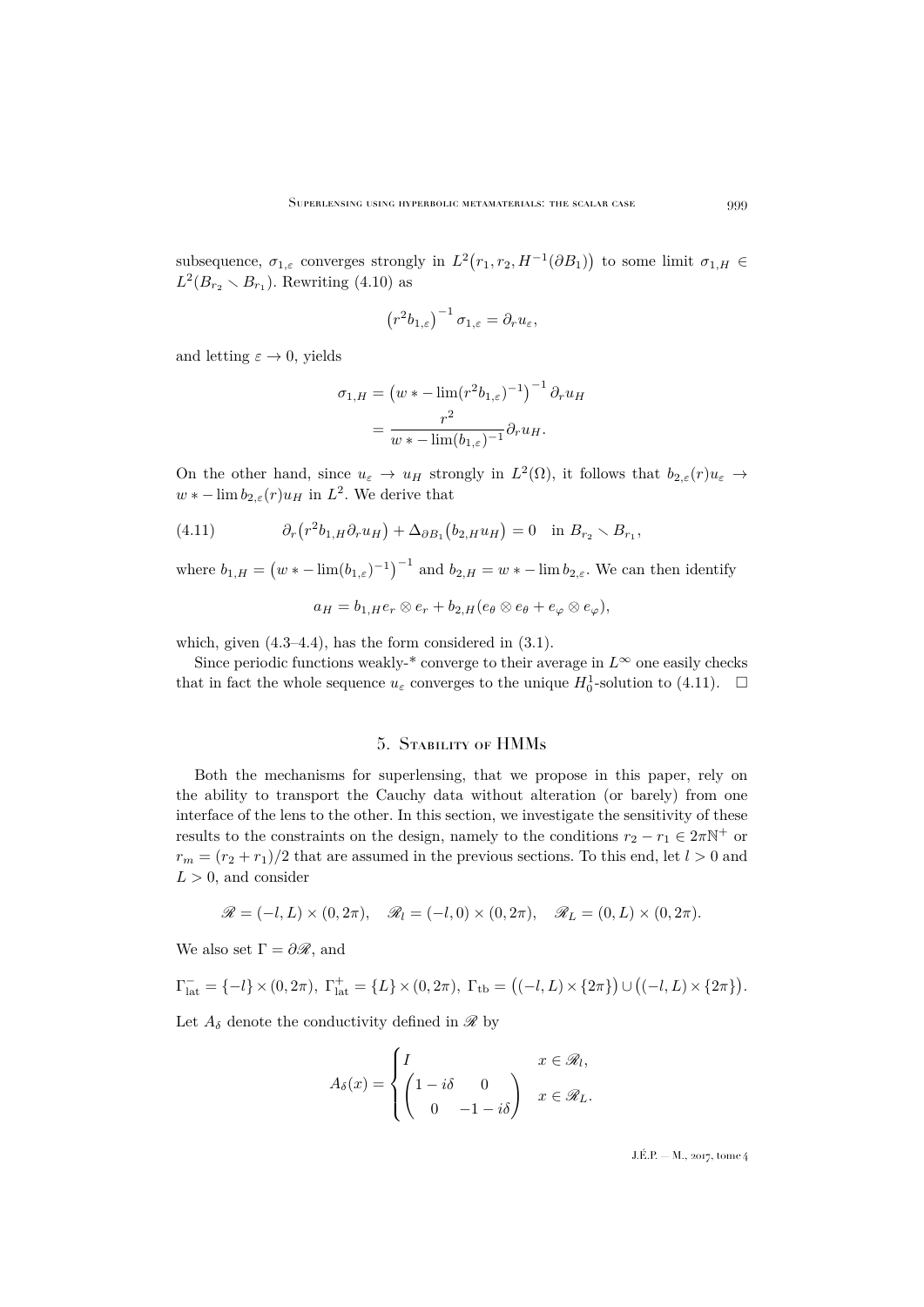Let  $f \in H_{0,0}^{1/2}(\Gamma_{\text{lat}}^{-})^{(4)}$  and for  $\delta > 0$  denote  $u_{\delta} \in H^{1}(\mathscr{R})$  the unique solution to

<span id="page-28-0"></span>(5.1) 
$$
\begin{cases} \operatorname{div}(A_{\delta} \nabla u_{\delta}) = 0 & \text{in } \mathcal{R}, \\ u_{\delta} = 0 & \text{on } \Gamma_{\text{tb}}, \\ u_{\delta} = f & \text{on } \Gamma_{\text{lat}}^{-1}, \\ u_{\delta} = 0 & \text{on } \Gamma_{\text{lat}}^{+} .\end{cases}
$$

This configuration corresponds to that of Section [2.2,](#page-10-4) where only the left half of the domain (cut through the middle of the hyperlens) is considered. Note that one could equally study the configuration where a homogeneous Neumann boundary condition is imposed on  $\Gamma_{\text{lat}}^{+}$ .

The transmission conditions on  $x_1 = 0$  read

$$
u_{\delta}(0^-, x_2) = u_{\delta}(0^+, x_2)
$$
 and  $\partial_{x_1}u_{\delta}(0^-, x_2) = \partial_{x_1}u_{\delta}(0^+, x_2)$ ,  $0 < x_2 < 2\pi$ .

Using the same arguments as in Section [2,](#page-8-0) one can show that if there exists a solution  $u_0 \in H^1(\mathcal{R})$  of [\(5.1\)](#page-28-0) with  $\delta = 0$  then the problem is stable in the sense that  $(u_\delta)$ remains bounded in  $H^1(\mathscr{R})$ . Otherwise, there exists a sequence  $(\delta_n) \to 0$  such that  $||u_{\delta_n}||_{H^1(\mathscr{R})} \to +\infty$  as  $n \to +\infty$ . We now compute such a possible solution  $u_0$ . If  $u_0$ solves [\(5.1\)](#page-28-0) with  $\delta = 0$ , then it must have the form

$$
u_0(x_1, x_2) = \begin{cases} \sum_{n \geq 1} \sin(nx_2) (a_n e^{nx_1} + b_n e^{-nx_1}) & -l < x < 0\\ \sum_{n \geq 1} \sin(nx_2) (a_n \cos(nx_1) + \beta_n \sin(nx_1)) & 0 < x < L, \end{cases}
$$

where  $a_n, b_n, \alpha_n, \beta_n \in \mathbb{R}$ . Assume that the Dirichlet data on  $\Gamma_{\text{lat}}^-$  decomposes as

$$
f(-l, x_2) = \sum_{n=1}^{\infty} f_n \sin(nx_2),
$$

for some  $f_n \in \mathbb{C}$ . Expressing the transmission on  $x_1 = 0$ , and the boundary conditions on  $\Gamma^{\pm}_{\text{lat}}$  yields  $4 \times 4$  homogeneous linear systems

$$
\begin{pmatrix} e^{-nl} & 0 & 0 \\ 1 & 1 & -1 & 0 \\ 1 & -1 & 0 & -1 \\ 0 & 0 & \cos(nL) \sin(nL) \end{pmatrix} \begin{pmatrix} a_n \\ b_n \\ \alpha_n \\ \beta_n \end{pmatrix} = \begin{pmatrix} f_n \\ 0 \\ 0 \\ 0 \end{pmatrix}, \quad n \ge 1,
$$

with determinants

$$
d_n := e^{-nl} [\cos(nL) - \sin(nL)] - e^{nl} [\cos(nL) + \sin(nL)].
$$

Under the condition

$$
d_n \neq 0 \quad \text{for } n \geq 1
$$

<sup>&</sup>lt;sup>(4)</sup>The closure of  $C_c^{\infty}(\Gamma_{\text{lat}}^-)$  in  $H^{1/2}(\Gamma_{\text{lat}}^-)$ .

J.É.P. — M., 2017, tome 4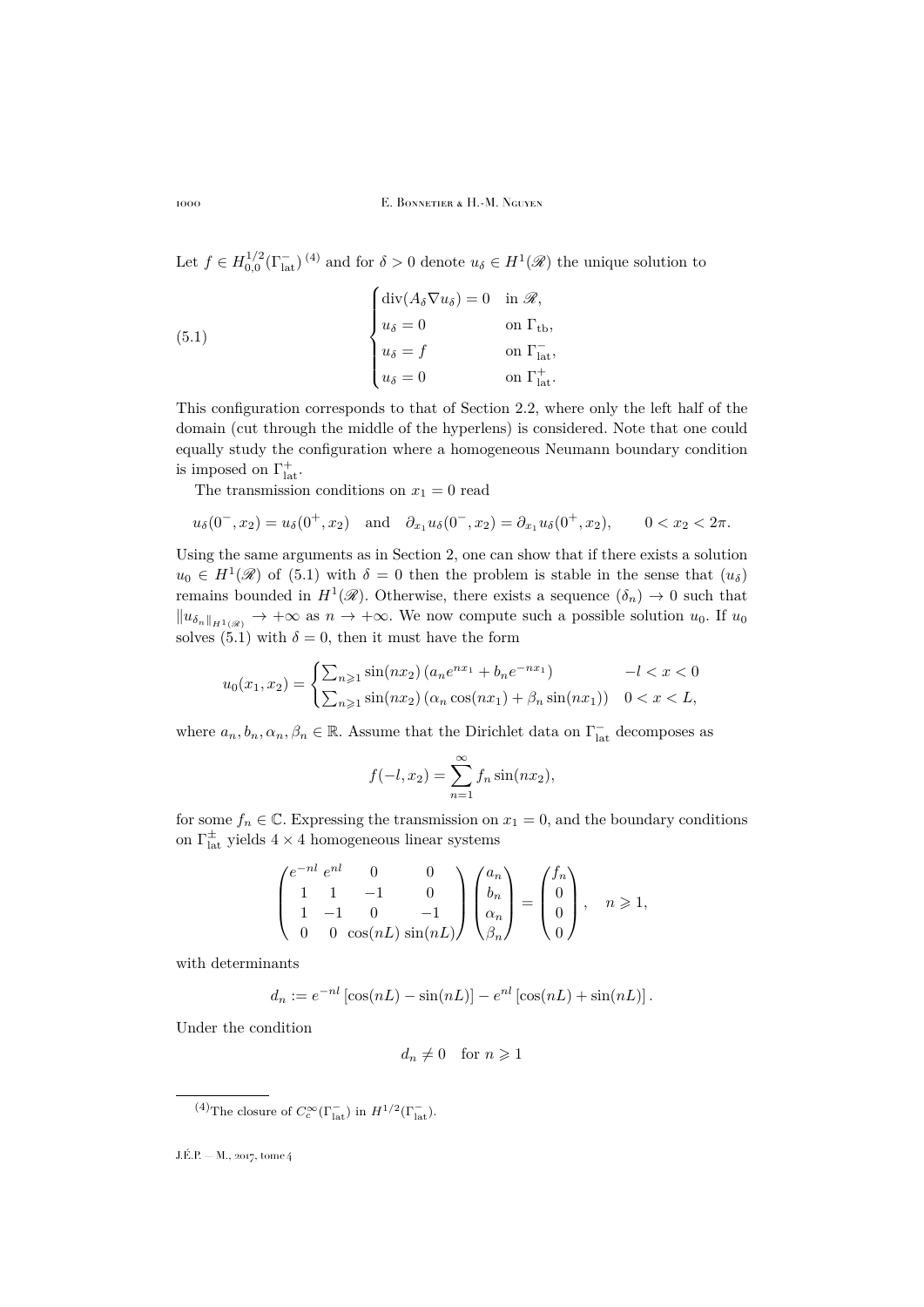we can solve for the coefficients

$$
\begin{pmatrix} a_n \\ b_n \\ \alpha_n \\ \beta_n \end{pmatrix} = \frac{1}{d_n} \begin{pmatrix} f_n \left[ \cos(nL) - \sin(nL) \right] \\ -f_n \left[ \cos(nL) + \sin(nL) \right] \\ -2f_n \sin(nL) \\ 2f_n \cos(nL) \end{pmatrix},
$$

and construct a formal solution to [\(5.1\)](#page-28-0) when  $\delta = 0$ . The requirement that  $u_0 \in$  $H^1(\mathscr{R})$  however imposes conditions on the growth of the  $d_n$ 's.

Assume that  $L/\pi$  is irrational and Diophantine of class  $r \in \mathbb{N}_+$ , i.e., there exists  $\varepsilon > 0$  such that

$$
\forall (p, q) \in \mathbb{Z} \times \mathbb{Z}^* \quad \left| \frac{L}{\pi} - \frac{p}{q} \right| > \frac{\varepsilon}{q^r}.
$$

Let  $p \in \mathbb{N}$  be such that  $\pi p + \pi/4 < nL < \pi(p+1) + \pi/4$ . Then one has for n large enough

$$
|d_n| \geqslant e^{nl} \left| \cos(nL) + \sin(nL) \right| - 2e^{-nl}
$$
  
\n
$$
= e^{nl} \left| \cos(nL) + \sin(nL) - \left( \cos\left(\frac{3\pi}{4} + \pi p\right) + \sin\left(\frac{3\pi}{4} + \pi p\right) \right) \right| - 2e^{-nl}
$$
  
\n
$$
\geqslant e^{nl} \frac{2\sqrt{2}}{\pi} \left| nL - \left( \frac{3\pi}{4} + \pi p \right) \right| - 2e^{-nl}
$$
  
\n
$$
\geqslant e^{nl} 2\sqrt{2} n \left| \frac{L}{\pi} - \frac{3+p}{4n} \right| - 2e^{-nl}
$$
  
\n
$$
\geqslant e^{nl} 2\sqrt{2} \frac{n\varepsilon}{(4n)^r} - 2e^{-nl} > cn,
$$

for some  $c > 0$ . It follows that

$$
\sum_{n\geqslant 1} (1+n^2)(a_n^2+b_n^2+\alpha_n^2+\beta_n^2)<+\infty,
$$

and there exists a solution  $u_0 \in H^1(\mathcal{R})$  to [\(5.1\)](#page-28-0).

Assume now that  $L = (4p+3)/4q$  for some  $p, q \in \mathbb{N}, q \neq 0$ . Then  $\cos(nL) + \sin(nL)$ vanishes for an infinite number of n's, for which  $d_n = O(e^{-nl})$ . One can then construct examples of data f such that  $\sum_{n=1}^{\infty} (1+n^2)(a_n^2+b_n^2+\alpha_n^2+\beta_n^2)$  is not converging. In this case, there is no solution in  $H^1(\Omega)$  to [\(5.1\)](#page-28-0).

Given the dense character of Diophantine numbers, we see that, as the dissipation parameter tends to 0, the solution operator is clearly *not continuous* with respect to the geometry of the HMMs region (see also [\[3,](#page-29-3) [9\]](#page-30-26) for related questions concerning the Dirichlet problem for the wave equation).

#### <span id="page-29-0"></span>**REFERENCES**

- <span id="page-29-1"></span>[1] H. AMMARI, G. CIRAOLO, H. KANG, H. LEE & G. W. MILTON – "Spectral theory of a Neumann-Poincaré-type operator and analysis of cloaking due to anomalous localized resonance", *Arch. Rational Mech. Anal.* **208** (2013), no. 2, p. 667–692.
- <span id="page-29-2"></span>[2] G. Bouchitté & B. Schweizer – "Cloaking of small objects by anomalous localized resonance", *Quart. J. Mech. Appl. Math.* **63** (2010), no. 4, p. 437–463.
- <span id="page-29-3"></span>[3] D. G. Bourgin & R. Duffin – "The Dirichlet problem for a vibrating string equation", *Bull. Amer. Math. Soc.* **45** (1939), p. 851–859.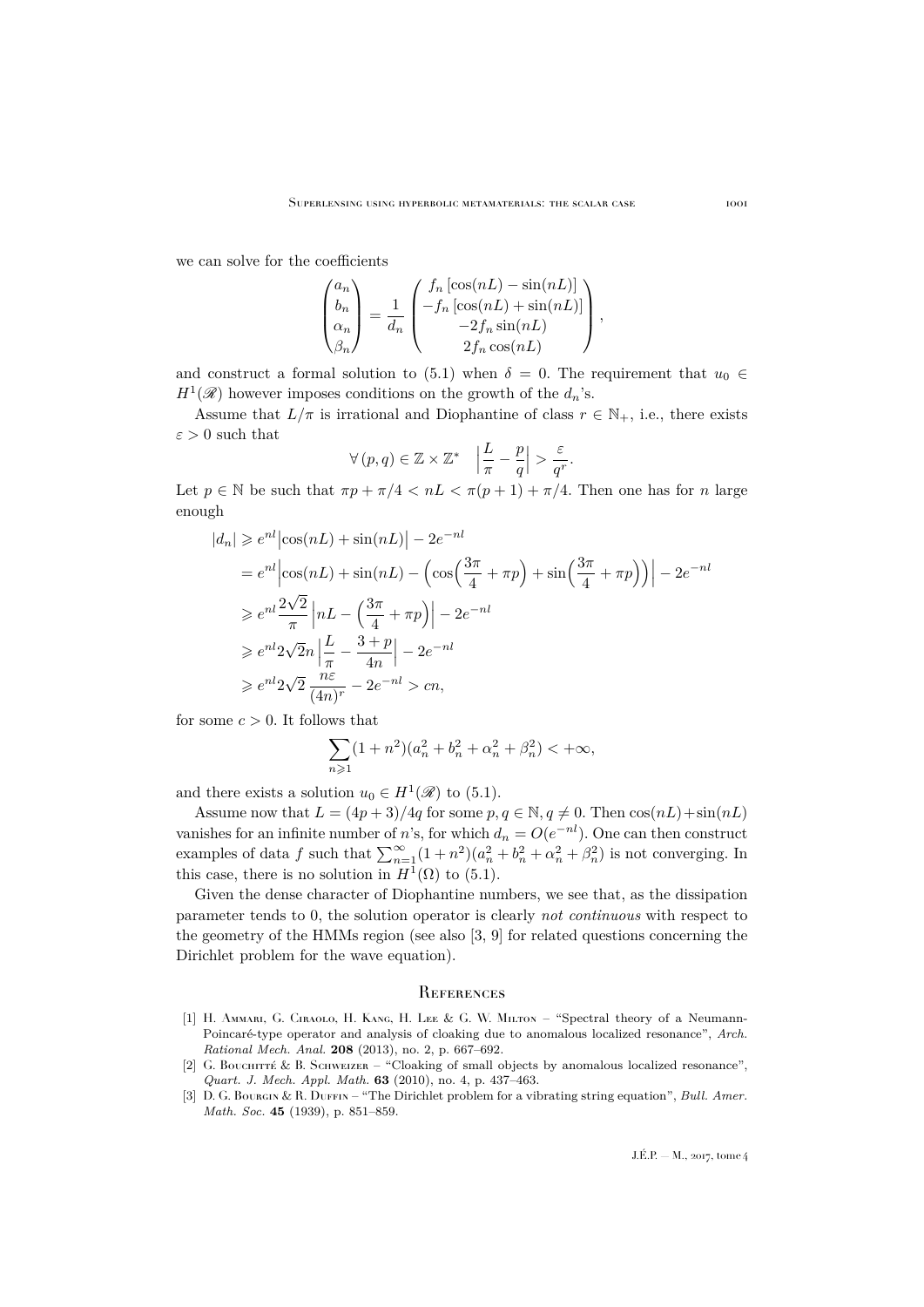- <span id="page-30-23"></span>[4] H. Brezis – *Functional analysis, Sobolev spaces and partial differential equations*, Universitext, Springer, New York, 2011.
- <span id="page-30-25"></span>[5] A. CHERKAEV & R. V. KOHN (eds.) – *Topics in the mathematical modelling of composite materials*, Progress in Nonlinear Differential Equations and their Applications, vol. 31, Boston, MA, Birkhäuser Boston, Inc., 1997.
- <span id="page-30-21"></span>[6] J. Droxler, J. Hesthaven & H.-M. Nguyen – In preparation.
- <span id="page-30-24"></span>[7] P. Grisvard – *Elliptic problems in nonsmooth domains*, Classics in Applied Mathematics, vol. 69, SIAM, Philadelphia, PA, 2011.
- <span id="page-30-17"></span>[8] Z. JACOB, L. V. ALEKSEYEV & E. NARIMANOV – "Optical hyperlens: far-field imaging beyond the diffraction limit", *Optics Express* **14** (2006), p. 8247–8256.
- <span id="page-30-26"></span>[9] F. John – "The Dirichlet problem for a hyperbolic equation", *Amer. J. Math.* **63** (1941), p. 141– 154.
- <span id="page-30-10"></span>[10] R. V. KOHN, J. Lu, B. SCHWEIZER & M. I. WEINSTEIN – "A variational perspective on cloaking by anomalous localized resonance", *Comm. Math. Phys.* **328** (2014), no. 1, p. 1–27.
- <span id="page-30-7"></span>[11] Y. Lai, H. Chen, Z. Zhang & C. T. Chan – "Complementary media invisibility cloak that cloaks objects at a distance outside the cloaking shell", *Phys. Rev. Lett.* **102** (2009), 093901.
- <span id="page-30-18"></span>[12] Z. Liu, H. Lee, C. Sun & Z. Zhang – "Far-field optical hyperlens magnifying sub-diffraction-limited objects", *Science* **315** (2007), p. 1686–1686.
- <span id="page-30-11"></span>[13] G. W. Muron  $\&$  N.-A. Nicorovici – "On the cloaking effects associated with anomalous localized resonance", *Proc. Roy. Soc. London Ser. A* **462** (2006), no. 2074, p. 3027–3059.
- <span id="page-30-19"></span>[14] H.-M. Nguyen – "Asymptotic behavior of solutions to the Helmholtz equations with sign changing coefficients", *Trans. Amer. Math. Soc.* **367** (2015), no. 9, p. 6581–6595.
- <span id="page-30-5"></span>[15] , "Superlensing using complementary media", *Ann. Inst. H. Poincaré Anal. Non Linéaire* **32** (2015), no. 2, p. 471–484.
- <span id="page-30-12"></span>[16] , "Cloaking via anomalous localized resonance for doubly complementary media in the quasistatic regime", *J. Eur. Math. Soc. (JEMS)* **17** (2015), no. 6, p. 1327–1365.
- <span id="page-30-14"></span>[17] , "Localized and complete resonance in plasmonic structures", *ESAIM Math. Model. Numer. Anal.* **49** (2015), no. 3, p. 741–754.
- <span id="page-30-8"></span>[18] , "Cloaking using complementary media in the quasistatic regime", *Ann. Inst. H. Poincaré Anal. Non Linéaire* **33** (2016), no. 6, p. 1509–1518.
- <span id="page-30-20"></span>[19]  $\_\_\_\_\$ , "Limiting absorption principle and well-posedness for the Helmholtz equation with sign changing coefficients", *J. Math. Pures Appl. (9)* **106** (2016), no. 2, p. 342–374.
- <span id="page-30-6"></span>[20]  $\qquad \qquad$ , "Reflecting complementary and superlensing using complementary media for electromagnetic waves", [arXiv:1511.08050](http://arxiv.org/abs/1511.08050), 2015.
- <span id="page-30-13"></span>[21]  $\qquad \qquad$ , "Cloaking via anomalous localized resonance for doubly complementary media in the finite frequency regime", *J. Anal. Math.* (to appear), [arXiv:1511.08053](http://arxiv.org/abs/1511.08053).
- <span id="page-30-15"></span>[22]  $\_\_\_\_\$ , "Cloaking an arbitrary object via anomalous localized resonance: the cloak is independent of the object: the acoustic case", *SIAM J. Math. Anal.* (to appear),  $arXiv:1607.06492$ .
- <span id="page-30-9"></span>[23] H.-M. Nguyen & L. H. Nguyen – "Cloaking using complementary media for the Helmholtz equation and a three spheres inequality for second order elliptic equations", *Trans. Amer. Math. Soc. Ser. B* **2** (2015), p. 93–112.
- <span id="page-30-1"></span>[24] N. A. Nicorovici, R. C. McPhedran & G. W. Milton – "Optical and dielectric properties of partially resonant composites", *Phys. Rev. B* **49** (1994), p. 8479–8482.
- <span id="page-30-2"></span>[25] J. B. Pendry – "Negative refraction makes a perfect lens", *Phys. Rev. Lett.* **85** (2000), p. 3966– 3969.
- <span id="page-30-3"></span>[26] , "Perfect cylindrical lenses", *Optics Express* **1** (2003), p. 755–760.
- <span id="page-30-16"></span>[27] A. Poddubny, I. Iorsh, P. Belov & Y. Kivshar – "Hyperbolic metamaterials", *Nature Photonics* **7** (2013), p. 948–957.
- <span id="page-30-22"></span>[28] M. H. Protter – "Unique continuation for elliptic equations", *Trans. Amer. Math. Soc.* 95 (1960), p. 81–91.
- <span id="page-30-4"></span>[29] S. A. Ramakrishna & J. B. Pendry – "Spherical perfect lens: solutions of Maxwell's equations for spherical geometry", *Phys. Rev. B* **69** (2004), 115115.
- <span id="page-30-0"></span>[30] V. VESELAGO – "The electrodynamics of substances with simultaneously negative values of  $\varepsilon$ and µ", *Uspehi Fiz. Nauk* **92** (1964), p. 517–526.

 $J.E.P. = M$ , 2017, tome 4